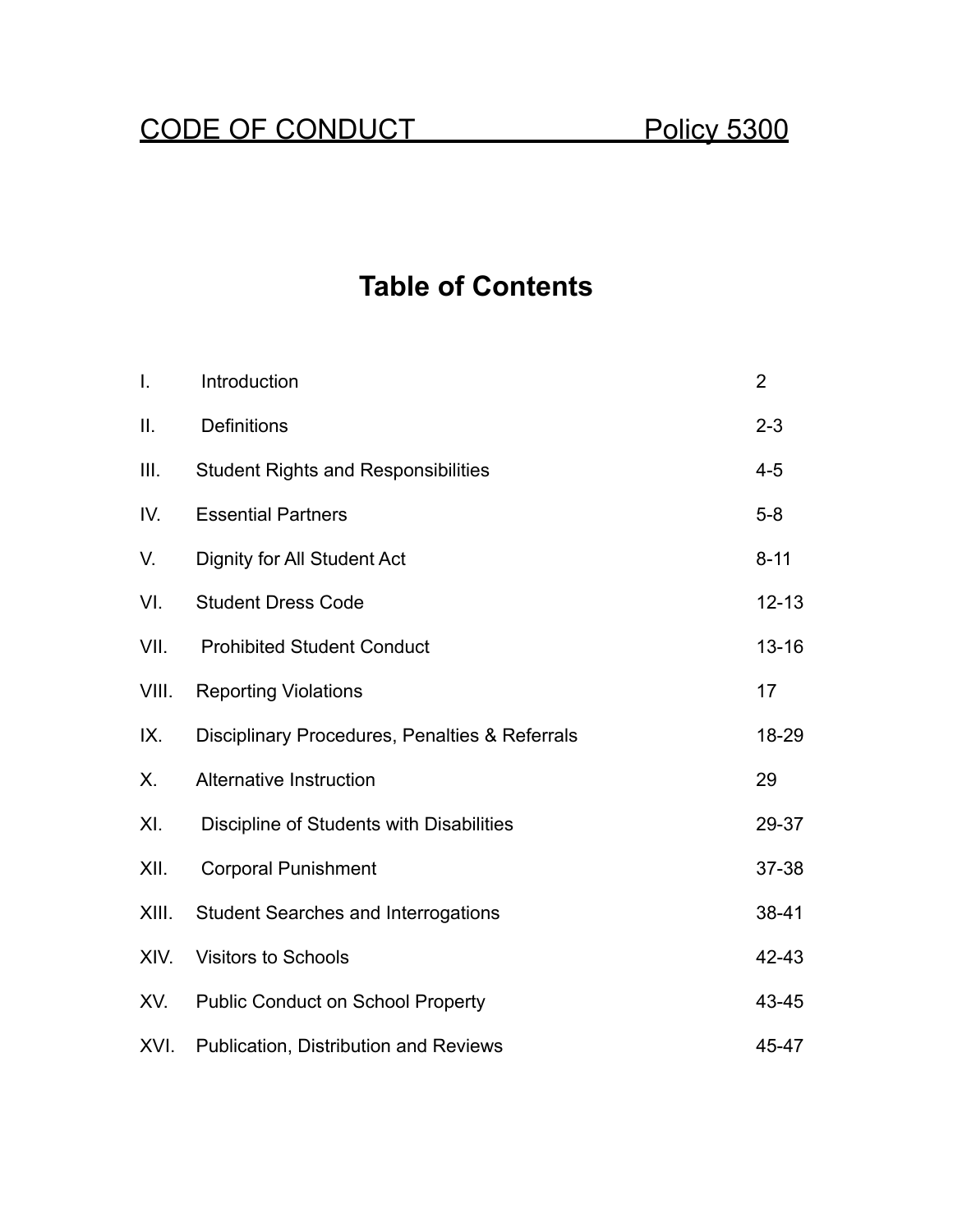## **Code of Conduct**

## **I. Introduction**

The Board of Education of Galway Central School District is committed to providing a safe and orderly school environment where students may receive and District personnel may deliver quality educational services without disruption or interference. Responsible behavior by students, teachers, other District personnel, parents and other visitors is essential to achieving this goal. The District has a long-standing set of expectations for conduct on school property and at school functions. These expectations are based on the principles of civility, mutual respect, citizenship, character, tolerance, honesty and integrity. The Board recognizes the need to clearly define these expectations for acceptable conduct on school property, to identify the possible consequences of unacceptable conduct, and to ensure that discipline when necessary is administered promptly and fairly. To this end, the Board adopts this Code of Conduct ("Code"). Unless otherwise indicated, this code applies to all students, school personnel, parents and other visitors when on school property or attending a school function.

#### Covid-19 Pandemic/Social Distancing

During the 2021-2022 school year and Covid-19 Pandemic, it is imperative that students adhere to strict social distancing guidelines as set forth by local, state and federal agencies.These guidelines will be modeled by staff within the Jr/Sr High School building to ensure student understanding and compliance. It is expected students will properly social distance and follow additional guidelines throughout their school day keeping the safety of everyone in the building in mind.

As you review the handbook and code of conduct, you will see red additions relating to changes addressing the Covid-19 Pandemic. As the school year progresses these additions can be amended as needed to fit the current social climate and guidelines set forth by state and federal agencies.

## **II. Definitions**

For purposes of this code, the following definitions apply. "Disruptive student" means an elementary or secondary student under the age of 21 who is substantially disruptive of the educational process or substantially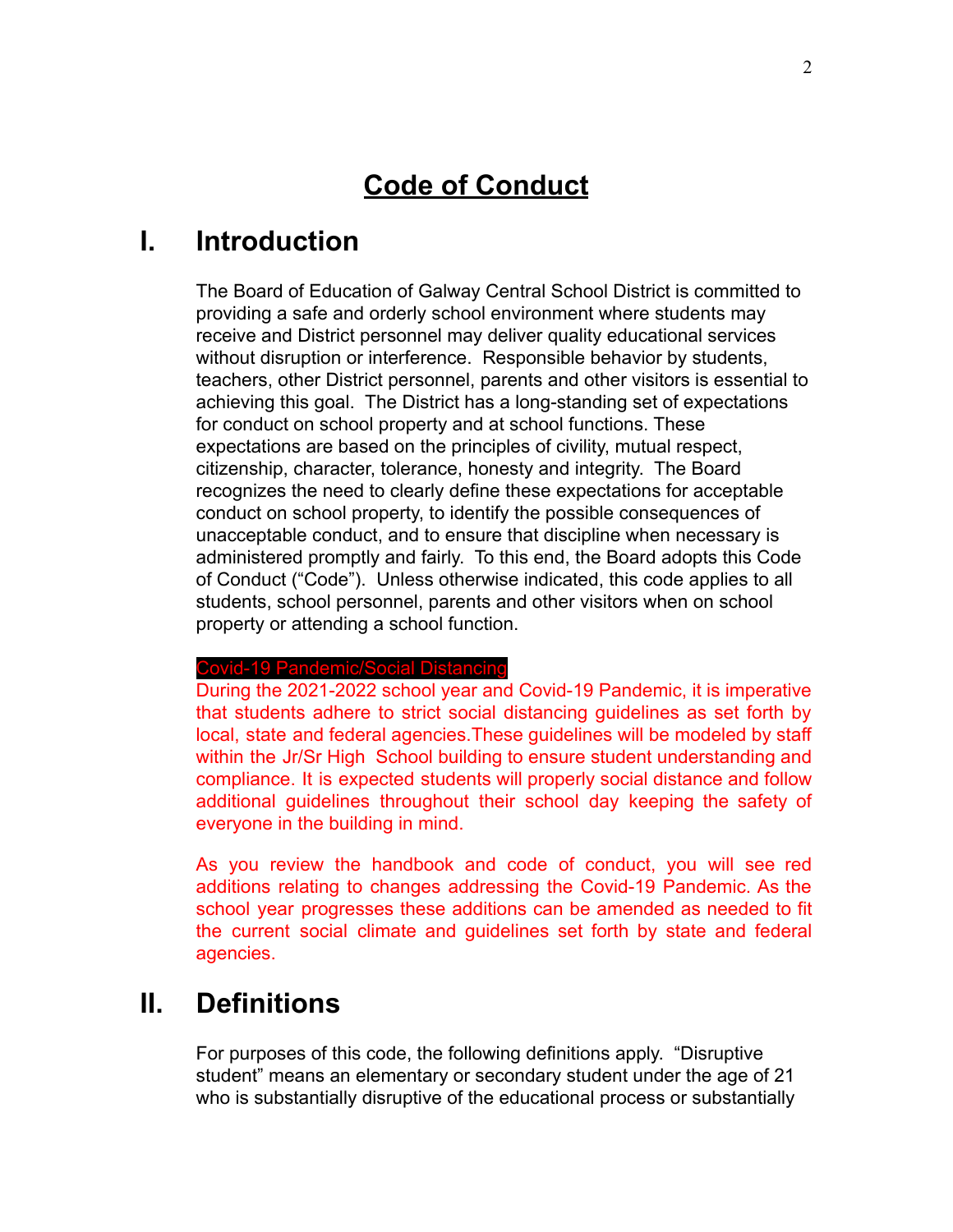interferes with the teacher's authority over the classroom. "Parent" means parent, guardian or person in parental relation to a student.

"School property" means in or within any building, structure, athletic playing field, playground, parking lot or land contained within the real property boundary line of a public elementary or secondary school, or in or on a school bus, as defined in Vehicle and Traffic Law §142. "School function" means any school sponsored extracurricular event or activity. "Violent student" means a student under the age of 21 who:

- A. Commits an act of violence upon a school employee, or attempts to do so.
- B. Commits, while on school property or at a school function, an act of violence upon another student or any other person lawfully on school property or at the school function, or attempts to do so.
- C. Possesses, while on school property or at a school function, a weapon.
- D. Displays, while on school property or at a school function, what appears to be a weapon.
- E. Threatens, while on school property or at a school function, to use a weapon.
- F. Knowingly and intentionally damages or destroys the personal property of any school employee or any person lawfully on school property or at a school function.
- G. Knowingly and intentionally damages or destroys school District property.

"Weapon" means a firearm as defined in 18 USC §921for purposes of the Gun-Free Schools Act. It also means any other gun, BB gun, pistol, revolver, shotgun, rifle, machine gun, disguised gun, dagger, dirk, razor, stiletto, switchblade knife, gravity knife, brass knuckles, slingshot, metal knuckle knife, box cutter, cane sword, electronic dart gun, Kung Fu Star, electronic stun gun, pepper spray or other noxious spray, explosive or incendiary bomb, or other device, instrument, material or substance that can cause physical injury or death when used to cause physical injury or death.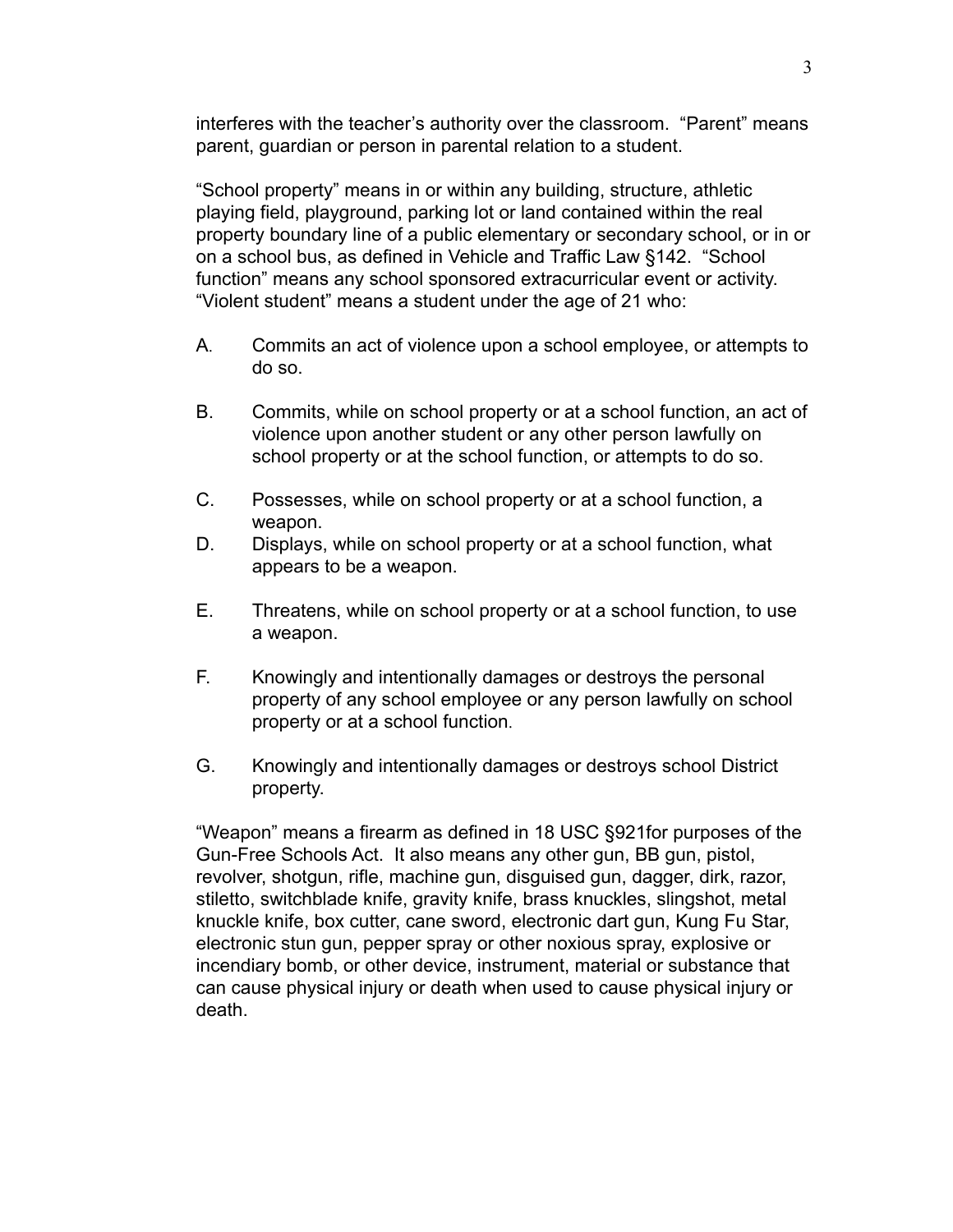## **III. Student Rights and Responsibilities**

### **A. Student Rights**

The District is committed to safeguarding the rights given to all students under state and federal law. In addition, to promote a safe, healthy, orderly and civil school environment, all District students have the right to:

- 1. Take part in all District activities on an equal basis regardless of race, color, creed, national origin, religion, gender or sexual orientation or disability.
- 2. Present their version of the relevant events to school personnel authorized to impose a disciplinary penalty in connection with the imposition of the penalty.
- 3. Access school rules and, when necessary, receive an explanation of those rules from school personnel.

#### **B. Student Responsibilities**

All District students have the responsibility to:

- 1. Contribute to maintaining a safe and orderly school environment that is conducive to learning and to show respect to other persons and to property.
- 2. Be familiar with and abide by all District policies, rules and regulations dealing with student conduct.
- 3. Attend school every day unless they are legally excused and be in class, on time, and prepared to learn.
- 4. Work to the best of their ability in all academic and extracurricular pursuits and strive toward their highest level of achievement possible.
- 5. React to direction given by teachers, administrators and other school personnel in a respectful, positive manner.
- 6. Work to develop mechanisms to control their anger.
- 7. Ask questions when they do not understand.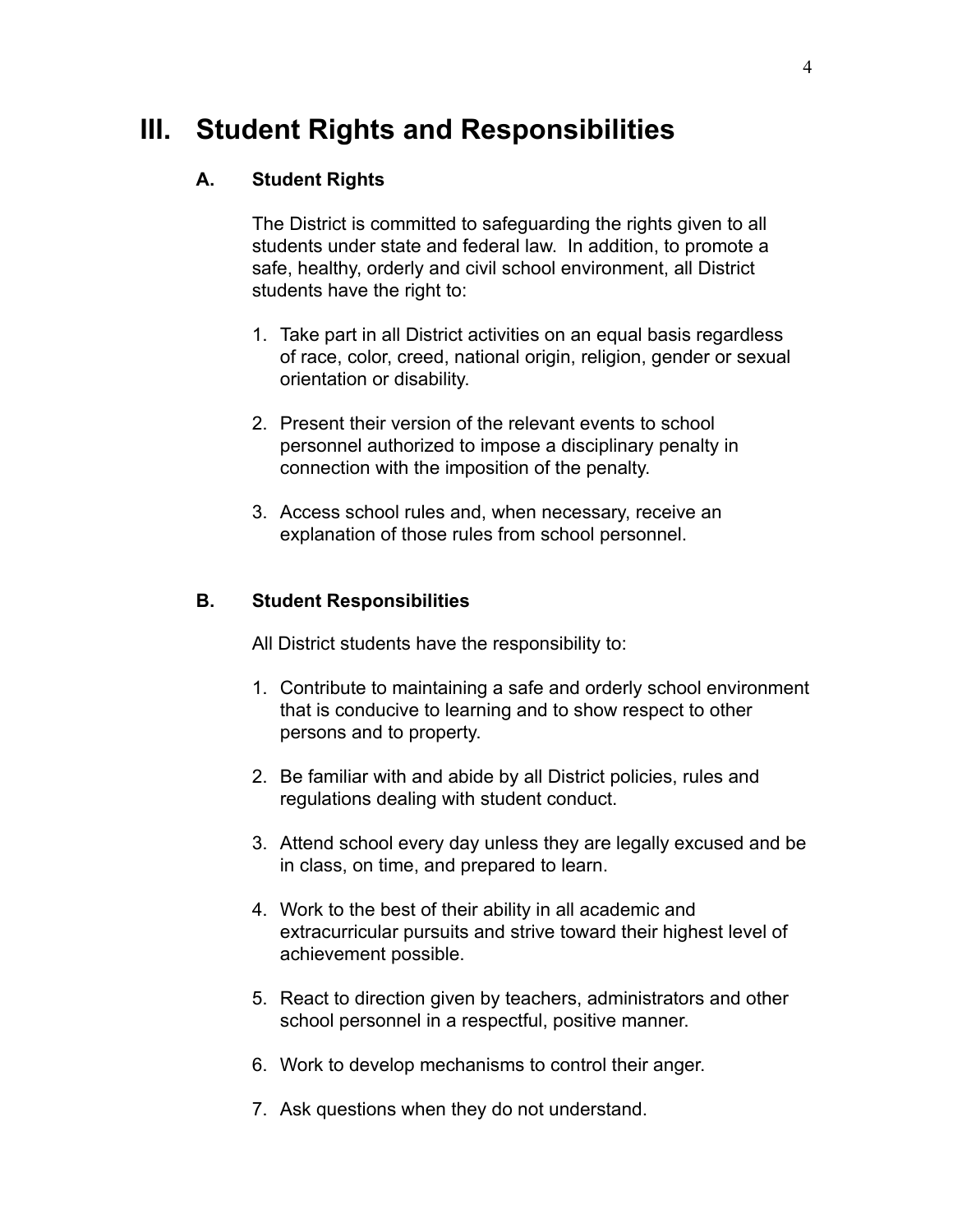- 8. Seek help in solving problems that might lead to discipline.
- 9. Dress appropriately for school and school functions.
- 10. Accept responsibility for their actions.
- 11. Conduct themselves as representatives of the District when participating in or attending school sponsored extracurricular events and to hold themselves to the highest standards of conduct, demeanor, and sportsmanship.

## **IV. Essential Partners**

#### **A. Parents**

All parents are expected to:

- 1. Recognize that the education of their child(ren) is a joint responsibility of the parents and the school community.
- 2. Send their children to school ready to participate and learn.
- 3. Ensure their children attend school regularly and on time.
- 4. Ensure absences are excused.
- 5. Insist their children be dressed and groomed in a manner consistent with the student dress code.
- 6. Help their children understand that in a democratic society appropriate rules are required to maintain a safe, orderly environment.
- 7. Know school rules and help their children understand them.
- 8. Convey to their children a supportive attitude toward education and the District.
- 9. Build good relationships with teachers, other parents and their children's friends.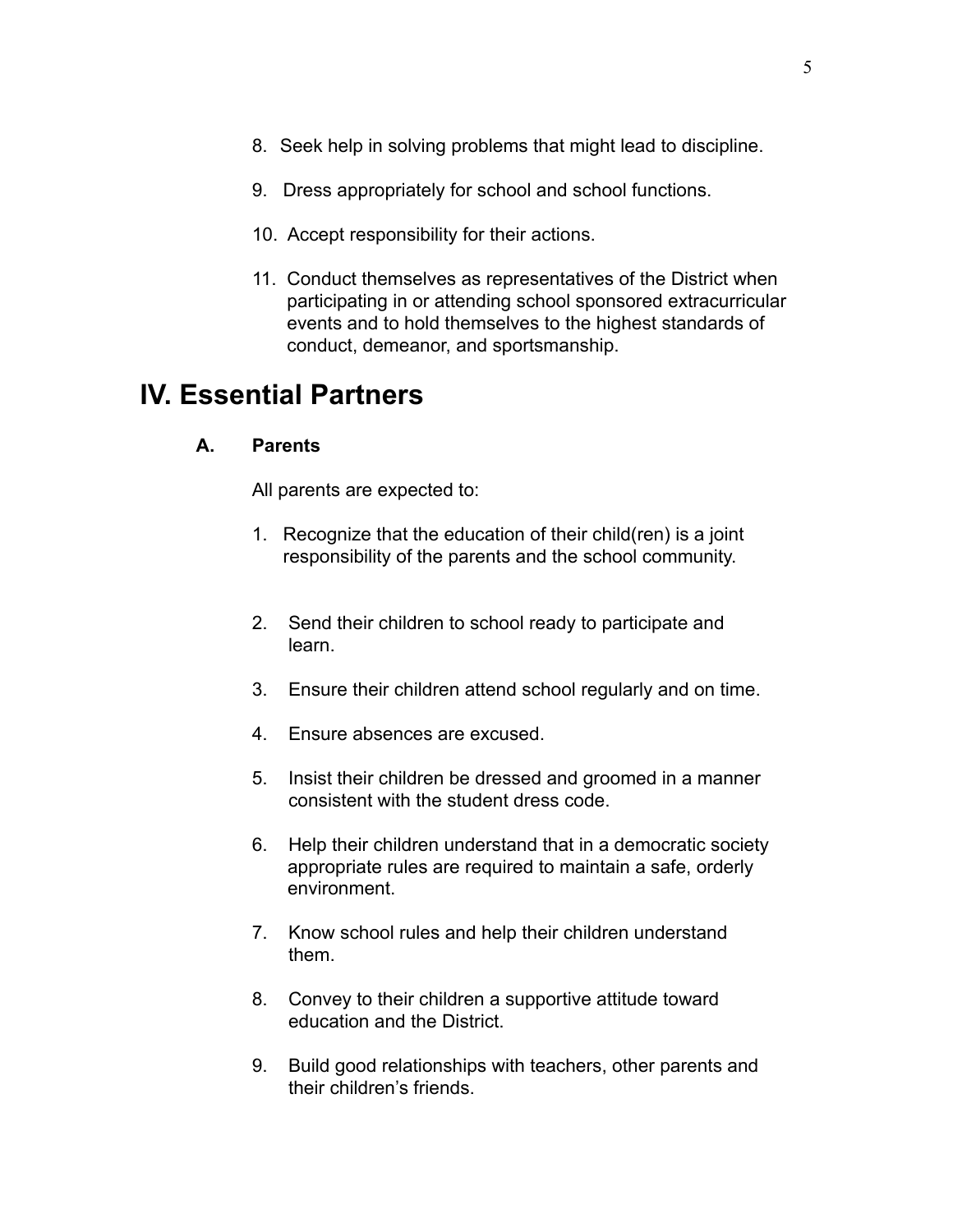- 10. Help their children deal effectively with peer pressure.
- 11. Inform school officials of changes in the home situation that may affect student conduct or performance.
- 12. Provide a place for study and ensure homework assignments are completed.

### **B. Teachers**

All District teachers are expected to:

- 1. Maintain a climate of mutual respect and dignity, which will strengthen students' self-concept and promote confidence to learn.
- 2. Be prepared to teach.
- 3. Demonstrate interest in teaching and concern for student achievement.
- 4. Know school policies and rules, and enforce them in a fair and consistent manner
- 5. Communicate to students and parents:
	- a. Course objectives and requirements
	- b. Marking/grading procedures
	- c. Assignment deadlines
	- d. Expectations for students
	- e. Classroom discipline plan
- 6. Communicate regularly with students, parents and other teachers concerning growth and achievement.

### **C. Guidance Counselors**

- 1. Assist students in coping with peer pressure and emerging personal, social and emotional problems.
- 2. Initiate teacher/student/counselor conferences and parent/ teacher/student/counselor conferences, as necessary, as a way to resolve problems.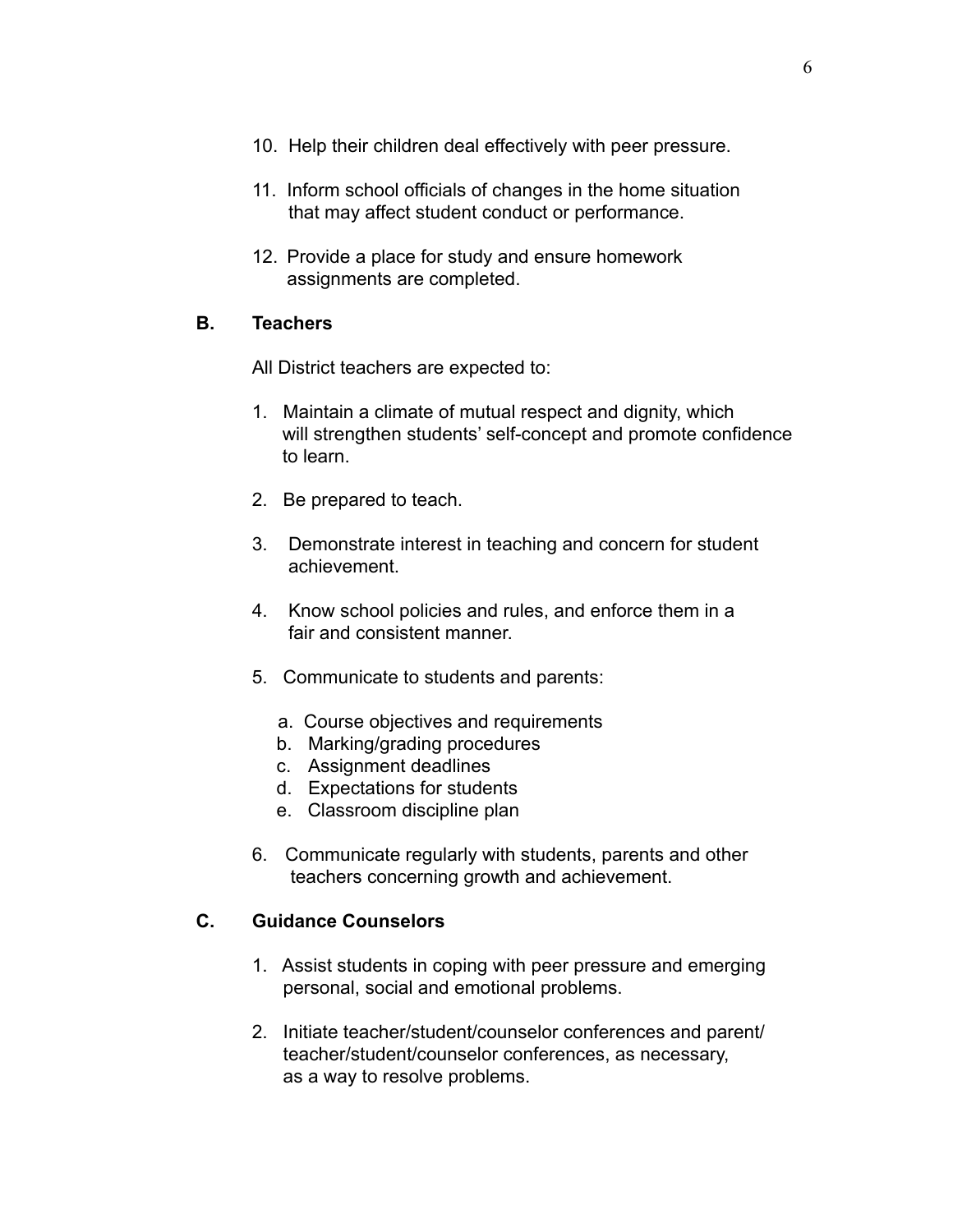- 3. Regularly review with students their educational progress and career plans.
- 4. Provide information to assist students with career planning.
- 5. Encourage students to benefit from the curriculum and extra-curricular programs.

#### **D. Principals**

- 1. Promote a safe, orderly and stimulating school environment, supporting active teaching and learning.
- 2. Ensure that students and staff have the opportunity to communicate regularly with the principal and approach the principal for redress of grievances.
- 3. Evaluate on a regular basis all instructional programs.
- 4. Support the development of and student participation in appropriate extra-curricular activities.
- 5. Be responsible for enforcing the Code of Conduct and ensuring that all cases are resolved promptly and fairly.

### **E. Superintendent**

- 1. Promote a safe, orderly and stimulating school environment, supporting active teaching and learning.
- 2. Review with District administrators the policies of the Board of Education and state and federal laws relating to school operations and management.
- 3. Inform the Board about educational trends relating to student discipline.
- 4. Work to create instructional programs that minimize problems of misconduct and are sensitive to student and teacher needs.
- 5. Work with District administrators in enforcing the Code of Conduct and ensuring that all cases are resolved promptly and fairly.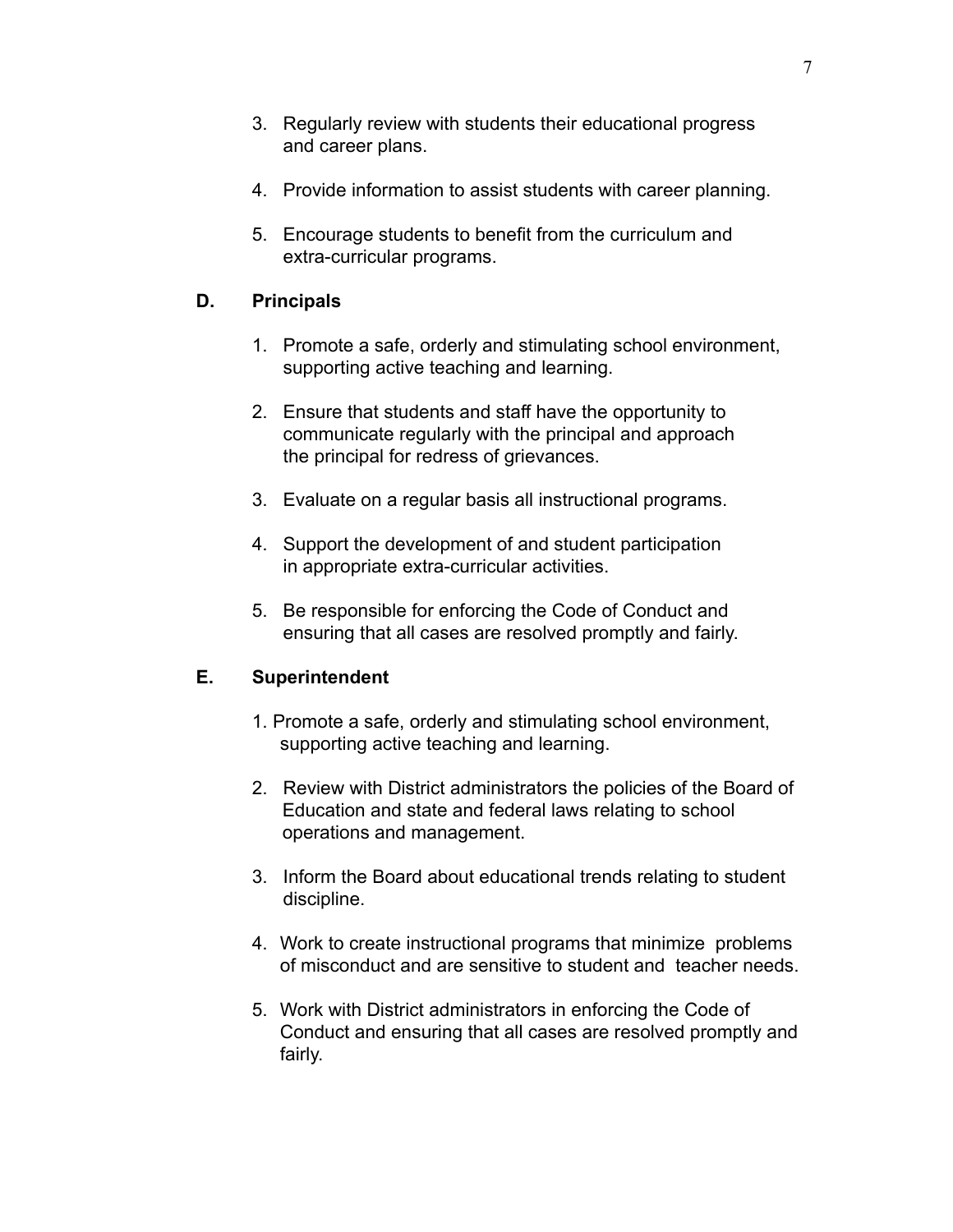## **F. Board of Education**

1. Collaborate with student, teacher, administrator, and parent

organizations, school safety personnel and other school personnel to develop a Code of Conduct that clearly defines expectations for the conduct of students, District personnel and visitors on school property and at school functions.

- 2. Adopt and review at least annually the District's Code of Conduct to evaluate the code's effectiveness and the fairness and consistency of its implementation.
- 3. Lead by example by conducting board meetings in a professional, respectful, courteous manner.

Students will be asked to socially distance at six feet throughout the day when possible. If it is not possible to keep distance, students must use proper face coverings adhering to federal and state guidelines. Repeated violations of social distancing will result in disciplinary action.

## **V. Dignity for All Student Act Plain Language Code of Conduct Summary**

In accordance with the mission and vision, adopted by the Galway Central School Board of Education and the Dignity for All Students Act, effective July 1, 2012, the Galway Central School District Board of Education believes that safe, nurturing, and well managed learning environments allow students to achieve their full potential in school and in life. A wellmanaged learning environment is one that includes student instruction in civility, citizenship, and character education; one that raises staff awareness of the individual and diverse needs of the student population; and one that trains school staff to respond sensitively and consistently to all incidents of discrimination, harassment, and bullying/cyberbullying that may result from perceived differences. Otherwise, the failure to respond to acts of discrimination, harassment, cyberbullying and bullying may interfere with the student's ability to learn and with the school district's ability to educate the students. In order for each student to reach their full academic potential, Galway Central School District is committed to creating and providing a positive school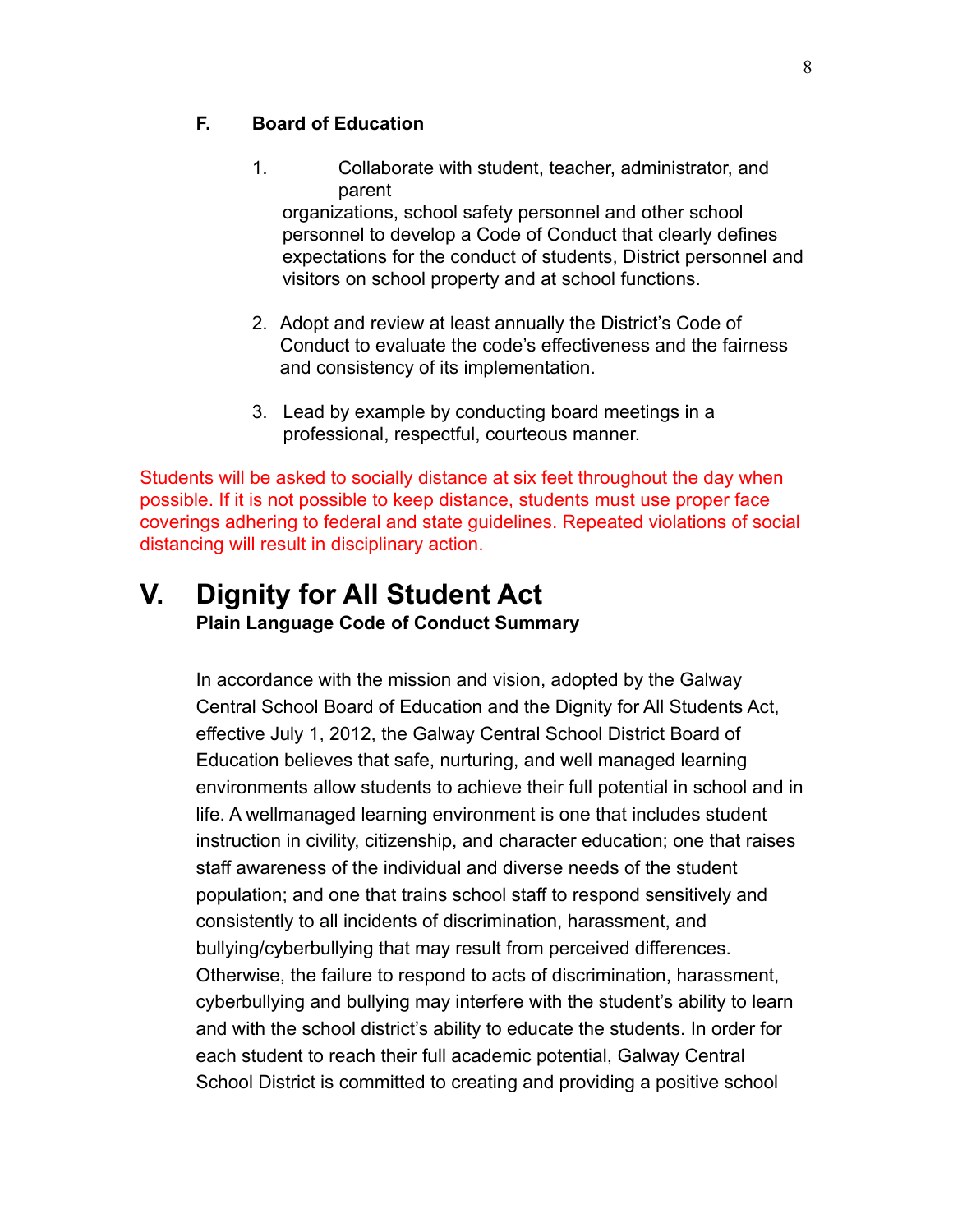climate that is free from discrimination, harassment, and bullying/cyberbullying.

#### **School District Responsibilities:**

The Galway Central School District prohibits all forms of discrimination and harassment by school employees or other students based on actual or perceived race, color, weight, national origin, ethnic affiliation, religion or religious practice, disability, sexual orientation, or gender. This is not an exhaustive list. For example, students with acne or short stature, who are subjected to discrimination, harassment/bullying/cyberbullying, are also covered by the Dignity Act effective July 2012.

The Galway Central School District Administrators, Dignity Act Coordinator and/or Pupil Services Support Staff will investigate every reported incident of discrimination and harassment that occurs on school property or at school sponsored events. Incidents may be reported to a building administrator or the Dignity Act Coordinator by students, parents, school employees, or concerned community members. The building administrator, Pupil Services Support Staff and/or the Dignity Act Coordinator will interview the alleged targets of discrimination, harassment, or bullying/cyberbullying, the witnesses, and other relevant individuals. Disciplinary consequences will be assigned as outlined in the student code of conduct for those who have been determined to be in violation of the Code of Conduct/Dignity for All Students Act and safety measures will be provided to the target of such discrimination, harassment, or bullying/cyberbullying as outlined in Galway Central School District's Code of Conduct.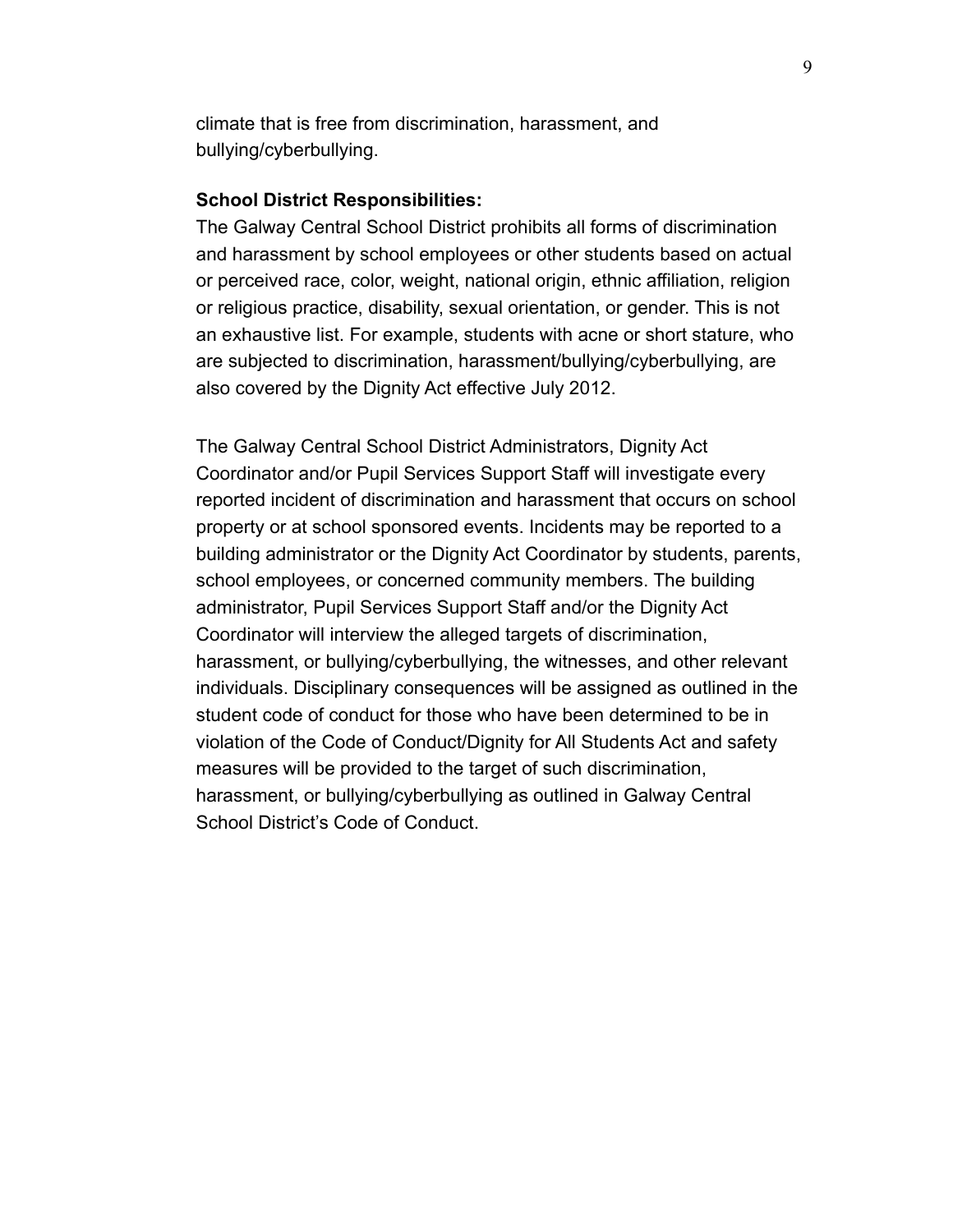## **Student Rights:**

The Galway Central School District is committed to safeguarding the rights given to all students under federal and state law and district policy. In addition, to promote a safe, healthy, orderly, supportive school environment, all students have the right to:

- 1. Students have the right to take part in all district activities on an equal basis regardless of actual or perceived race, color, weight, national origin, ethnic affiliation, religion or religious practice, disability, sexual orientation, or gender.
- 2. Students have the right to be protected from harassment/bullying/cyberbullying and discrimination based on actual or perceived race, color, weight, national origin, ethnic affiliation, religion or religious practice, disability, sexual orientation, or gender. This is not an exhaustive list. Galway Central School District may add to the list of protected classes based on their own regional or specialized needs.

## **Student Responsibilities:**

- 1. Students have the responsibility to work with school staff and their peers to promote a safe school environment that is free from bullying, harassment, and discrimination.
- 2. Students are expected to treat one another fairly, civilly, and with dignity as outlined in the Student Code of Conduct and the Dignity for All Students Act.
- 3. Students are encouraged to report incidents of discrimination, harassment, and bullying/cyberbullying of students by any student and/or school employee that they see, experience, or hear about as soon as reasonably possible to their teacher, building administrator and/or the Dignity Act Coordinator. Students may also use the DASA Incident Report Form located on the Galway Central School District website to report incidents of discrimination, harassment, and bullying/cyberbullying.

## **Parent/Caregiver Responsibilities:**

- 1. Parents /Caregivers have the responsibility to teach their children respect and dignity for all people regardless of actual or perceived race, color, weight, national origin, ethnic affiliation, religion or religious practice, disability, sexual orientation, or gender.
- 2. Parents/Caregivers are encouraged to report incidents of discrimination, harassment, and bullying/cyberbullying of students by any student and/or school employee that they see, experience, or hear about, as soon as reasonably possible to their child's teacher, building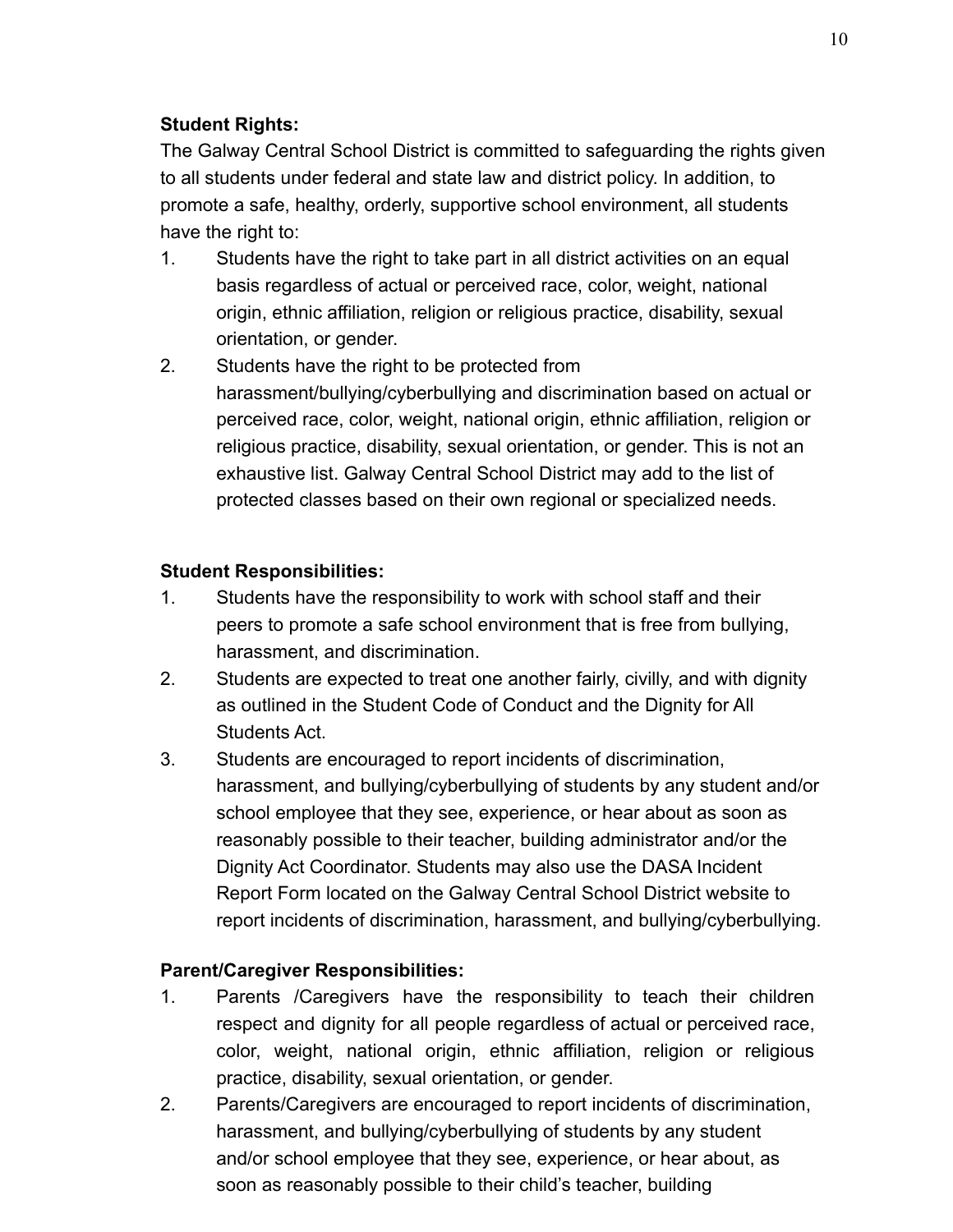administrator and/or the Dignity Act Coordinator. Parents/Caregivers may also use the DASA Incident Report Form located on Galway Central School District website to report incidents of discrimination, and harassment/bullying/cyberbullying.

#### **Dignity Act Coordinator:**

Dignity Act Coordinators are required to be trained in human relations regarding race, color, weight, national origin, ethnic affiliation, religion or religious practice, disability, sexual orientation, and gender. The Dignity Act Coordinator will be accessible to all students, parents/caregivers, and staff for consultation regarding the expectations of the Dignity for All Students Act.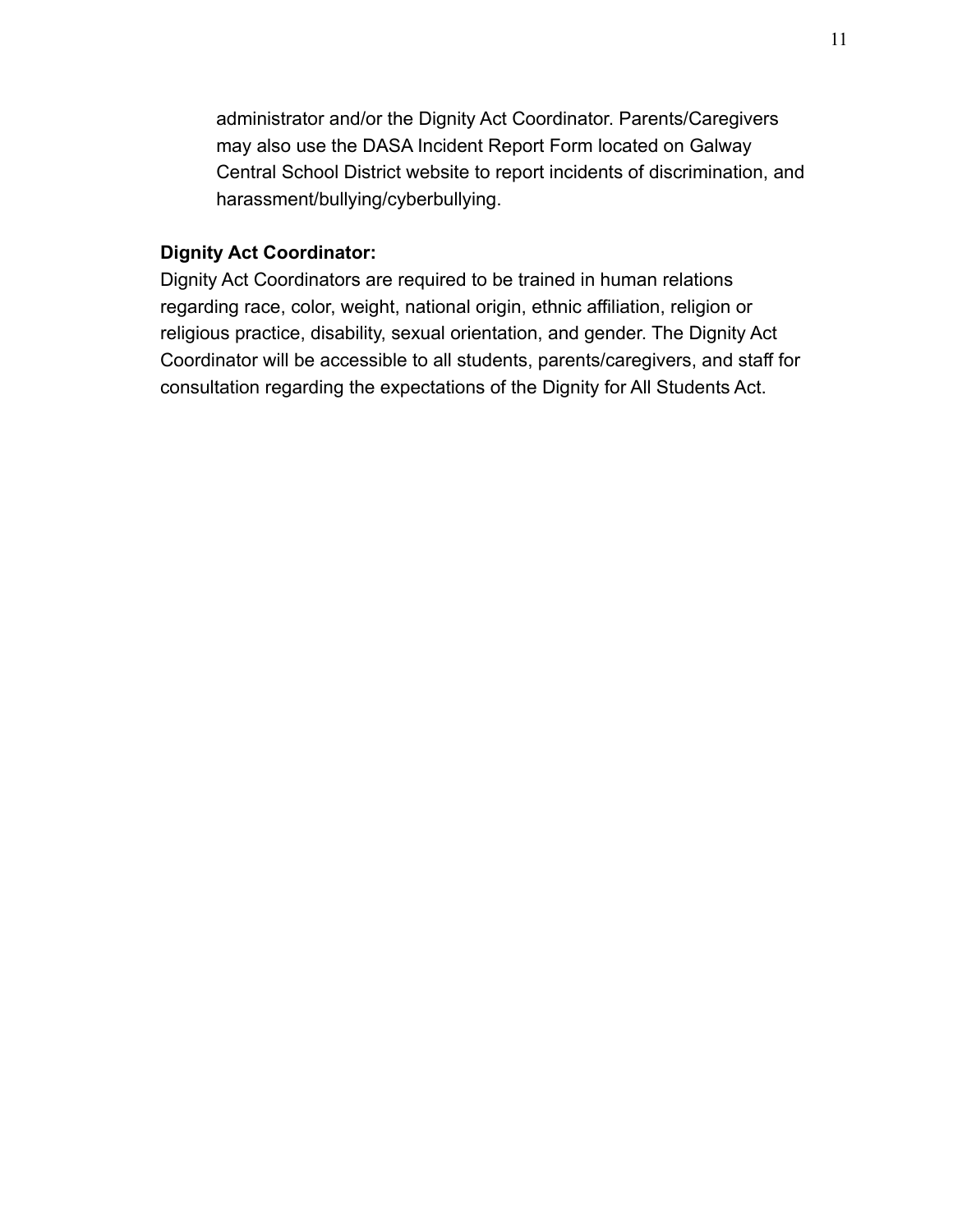## **VI. Student Dress Code**

All students are expected to give proper attention to personal cleanliness and to dress appropriately for school and school functions. Students and their parents have the primary responsibility for acceptable student dress and appearance. Teachers and all other District personnel should exemplify, and reinforce acceptable student dress and help students develop an understanding of appropriate appearance in the school setting.

A student's dress, grooming and appearance, including hair style/color, jewelry, make-up and nails, shall:

- A Be safe, appropriate and not disrupt or interfere with the educational process.
- B Recognize that extremely brief garments such as tube tops, net tops, halter tops, spaghetti straps, plunging necklines (front and/or back) and see-through garments are not appropriate.
- C. Ensure that underwear is completely covered with outer clothing.
- D. Include footwear at all times. Footwear that is a safety hazard will not be allowed.
- E. Not include the wearing of hats in the building except for medical or religious purposes.
- F. Not include items that are vulgar, obscene, libelous or denigrate others on account of race, color, religion, creed, national origin, gender, sexual orientation or disability.
- G. Not promote and/or endorse the use of alcohol, tobacco or illegal drugs and/or encourage other illegal or violent activities.
- H. Students must wear proper face coverings. All face coverings will be held to the dress code standard and school expectations.

Each building principal or his or her designee shall be responsible for informing all students and their parents of the student dress code at the beginning of the school year and any revisions to the dress code made during the school year.

Students who violate the student dress code shall be required to modify their appearance by covering or removing the offending item and, if necessary or practical, replace it with an acceptable item. Should students have a mask in violation of the dress code, a new replacement mask will be made available. Any student who refuses to do so shall be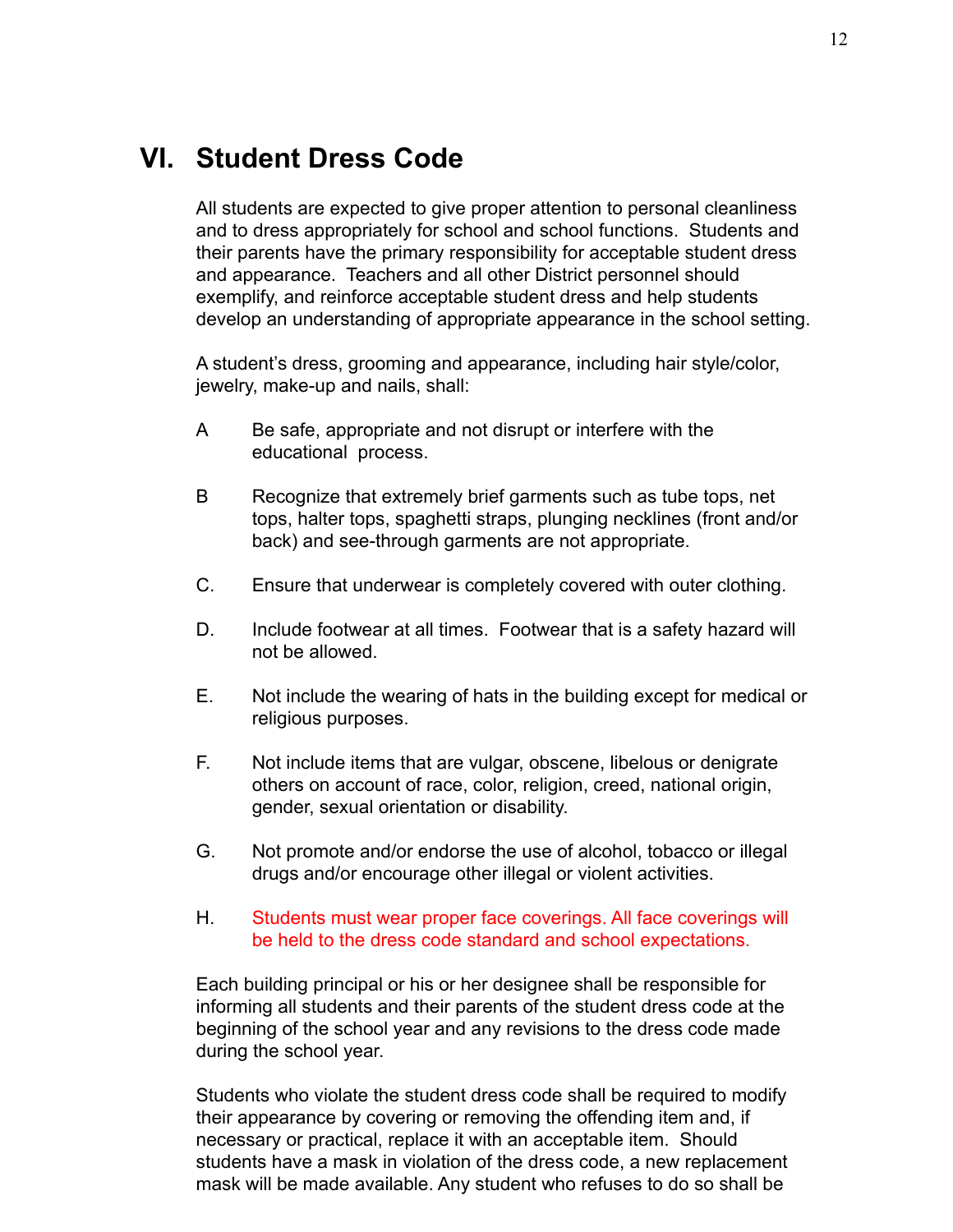subject to discipline, up to and including in-school suspension for the day. Any student who repeatedly fails to comply with the dress code shall be subject to further discipline, up to and including out of school suspension.

## **VII. Prohibited Student Conduct**

The Board of Education expects all students to conduct themselves in an appropriate and civil manner, with proper regard for the rights and welfare of other students, District personnel and other members of the school community, and for the care of school facilities and equipment.

The best discipline is self-imposed, and students must learn to assume and accept responsibility for their own behavior, as well as the consequences of their misbehavior. District personnel who interact with students are expected to use disciplinary action only when necessary and to place emphasis on the students' ability to grow in self-discipline.

The Board recognizes the need to make its expectations for student conduct while on school property or engaged in a school function specific and clear. The rules of conduct listed below are intended to do that and focus on safety and respect for the rights and property of others. Students who will not accept responsibility for their own behavior and who violate these school rules will be required to accept the penalties for their conduct.

Students may be subject to disciplinary action, up to and including suspension from school, when they:

- A. Engage in conduct that is disorderly. Examples of disorderly conduct include:
	- 1. Running in hallways.
	- 2. Making unreasonable noise.
	- 3. Using language or gestures that are profane, lewd, vulgar or abusive.
	- 4. Obstructing vehicular or pedestrian traffic.
	- 5. Engaging in any willful act which disrupts the normal operation of the school community.
	- 6. Trespassing. Students are not permitted in any school building, other than the one they regularly attend, during regular hours of attendance without permission from the administrator, teacher, coach, or advisor in charge of the building.
	- 7. Computer/electronic communications misuse, including any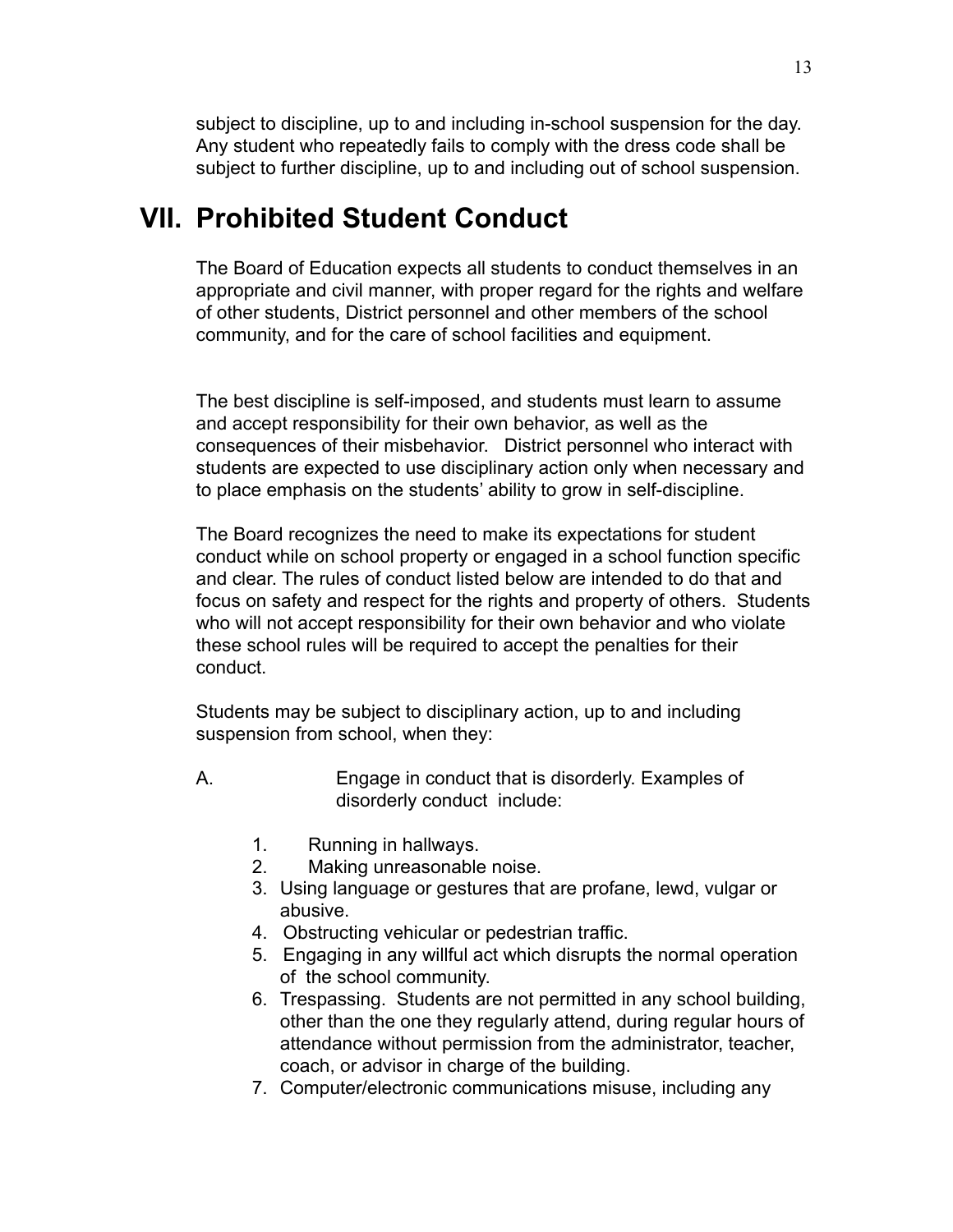unauthorized use of computers, software, or internet/intranet account; accessing inappropriate websites; or any other violation of the District's acceptable use policy.

- B. Engage in conduct that is insubordinate. Examples of insubordinate conduct include:
	- 1. Failing to comply with the reasonable directions of teachers, school administrators or other school employees in charge of students or otherwise demonstrating disrespect.
	- 2. Lateness for, missing or leaving school without permission.
	- 3. Skipping detention.
- C. Engage in conduct that is disruptive. Examples of disruptive conduct include:
	- 1. Failing to comply with the reasonable directions of teachers, school administrators or other school personnel in charge of students.
- D. Engage in conduct that is violent. Examples of violent conduct include:
	- 1. Committing an act of violence (such as hitting, kicking, punching, and scratching) upon a teacher, administrator or other school employee or attempting to do so.
	- 2. Committing an act of violence (such as hitting, kicking, punching, and scratching) upon another student or any other person lawfully on school property or attempting to do so.
	- 3. Possessing a weapon. Authorized law enforcement officials are the only persons permitted to have a weapon in their possession while on school property or at a school function.
	- 4. Displaying what appears to be a weapon.
	- 5. Threatening to use any weapon.
	- 6. Intentionally damaging or destroying the personal property of a student, teacher, administrator, other District employee or any person lawfully on school property, including graffiti or arson.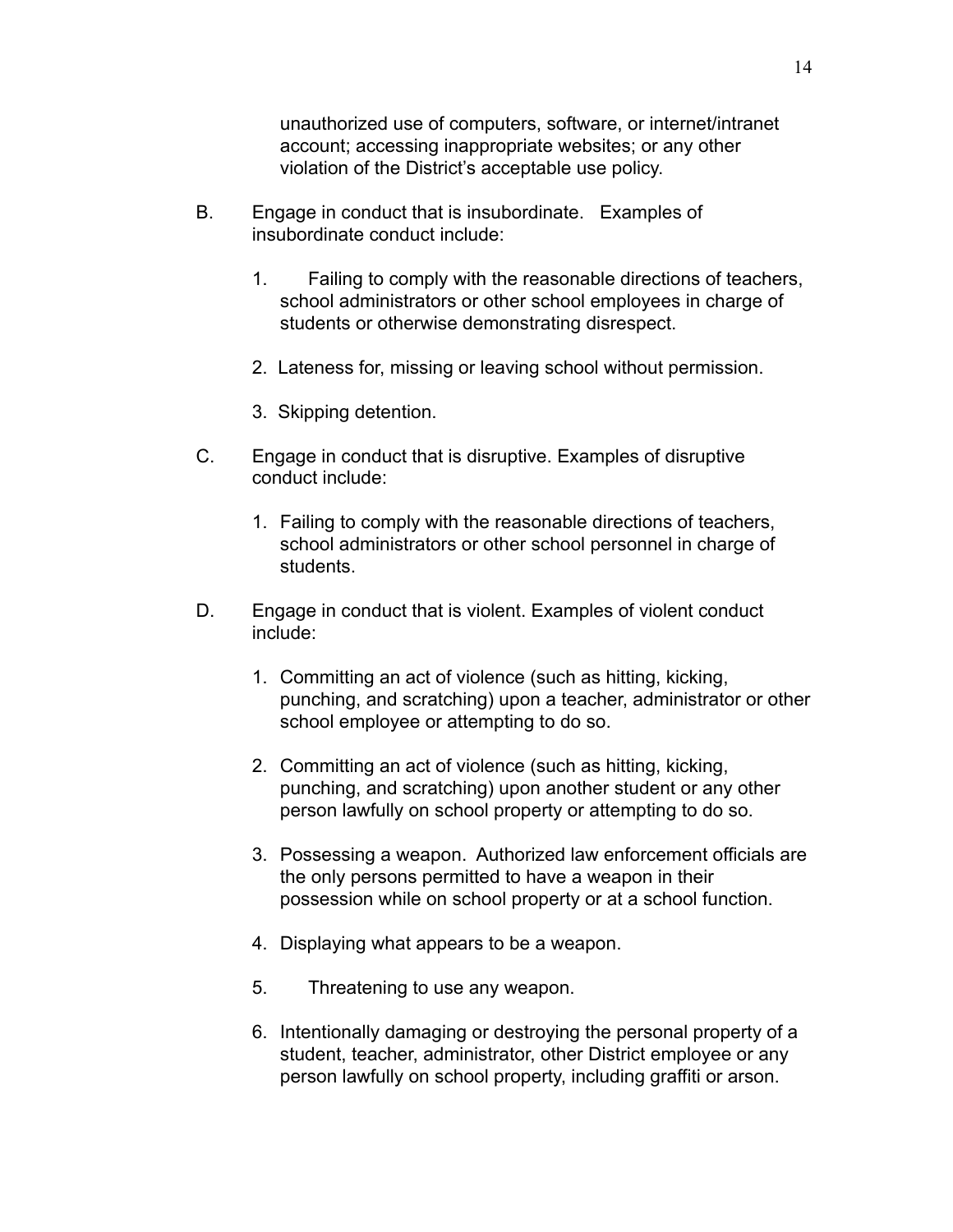- 7. Intentionally damaging or destroying school District property.
- E. Engage in any conduct that endangers the safety, morals, health or welfare of others. Examples of such conduct include:
	- 1. Lying to school personnel.
	- 2. Stealing the property of other students, school personnel or any other person lawfully on school property or attending a school function.
	- 3. Defamation, which includes making false or unprivileged statements or representations about an individual or identifiable group of individuals that harm the reputation of the person or the identifiable group by demeaning them.
	- 4. Discrimination, which includes the use of race, color, creed, national origin, religion, gender, sexual orientation or disability as a basis for treating another in a negative manner.
	- 5. Harassment, which includes a sufficiently severe action or a persistent, pervasive pattern of actions or statements directed at an identifiable individual or group which are intended to be or which a reasonable person would perceive as ridiculing or demeaning.
	- 6. Intimidation, which includes engaging in actions or statements that puts an individual in fear of bodily harm.
	- 7. Hazing, which includes any intentional or reckless act directed against another for the purpose of initiation into, affiliating with or maintaining membership in any school sponsored activity, organization, club or team.
	- 8. Selling, using or possessing obscene material.
	- 9. Using vulgar or abusive language, cursing or swearing.
	- 10. Smoking a cigarette, cigar, pipe or using chewing or smokeless tobacco.
	- 11. Possessing, consuming, selling, distributing or exchanging alcoholic beverages or illegal substances, or being under the influence of either.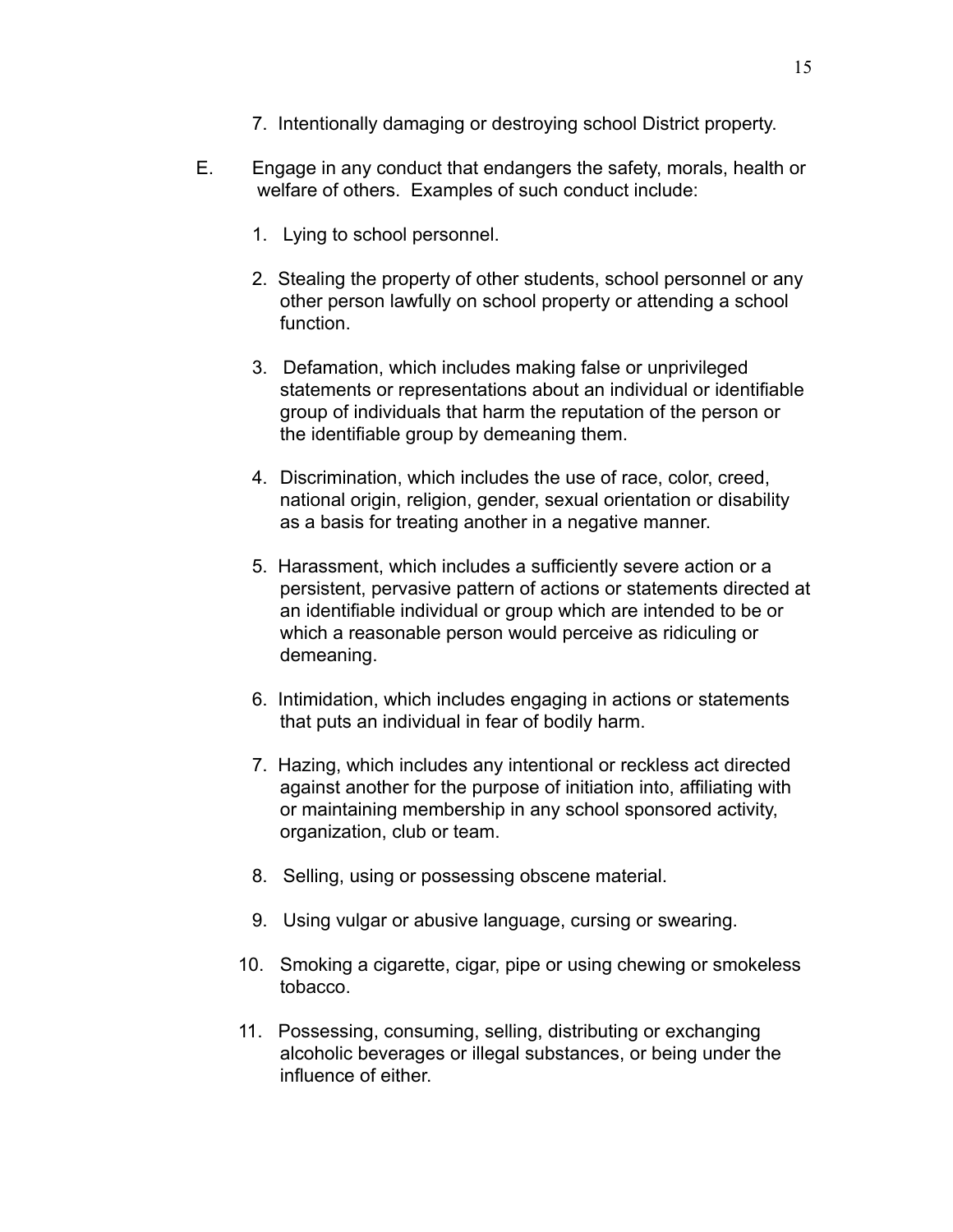"Illegal substances" include, but are not limited to, inhalants, marijuana, cocaine, LSD, PCP, amphétamines, heroin, steroids, look-alike drugs, and any substances commonly referred to as "designer drugs."

- 12. Inappropriately using or sharing prescription and over-thecounter drugs.
- 13. Gambling.
- 14. Indecent exposure, that is, exposure to sight of the private parts of the body in a lewd or indecent manner.
- 15. Initiating a report warning of fire or other catastrophe without valid cause, misuse of 911, or discharging a fire extinguisher. 16.Are not following social distancing guidelines related to the COVID 19 Pandemic.
- F. Engage in misconduct while on a school bus. It is crucial for students to behave appropriately while riding on District buses to ensure their safety and that of other passengers and to avoid distracting the bus driver. Students are required to conduct themselves on the bus in a manner consistent with established standards for classroom behavior. Excessive noise, pushing, shoving and fighting will not be tolerated. Social distancing guidelines must be followed while on busses.
- G. Engage in any form of academic misconduct. Examples of academic misconduct include:
	- 1. Plagiarism.
	- 2. Cheating.
	- 3. Copying.
	- 4. Altering records.
	- 5. Assisting another student in any of the above actions.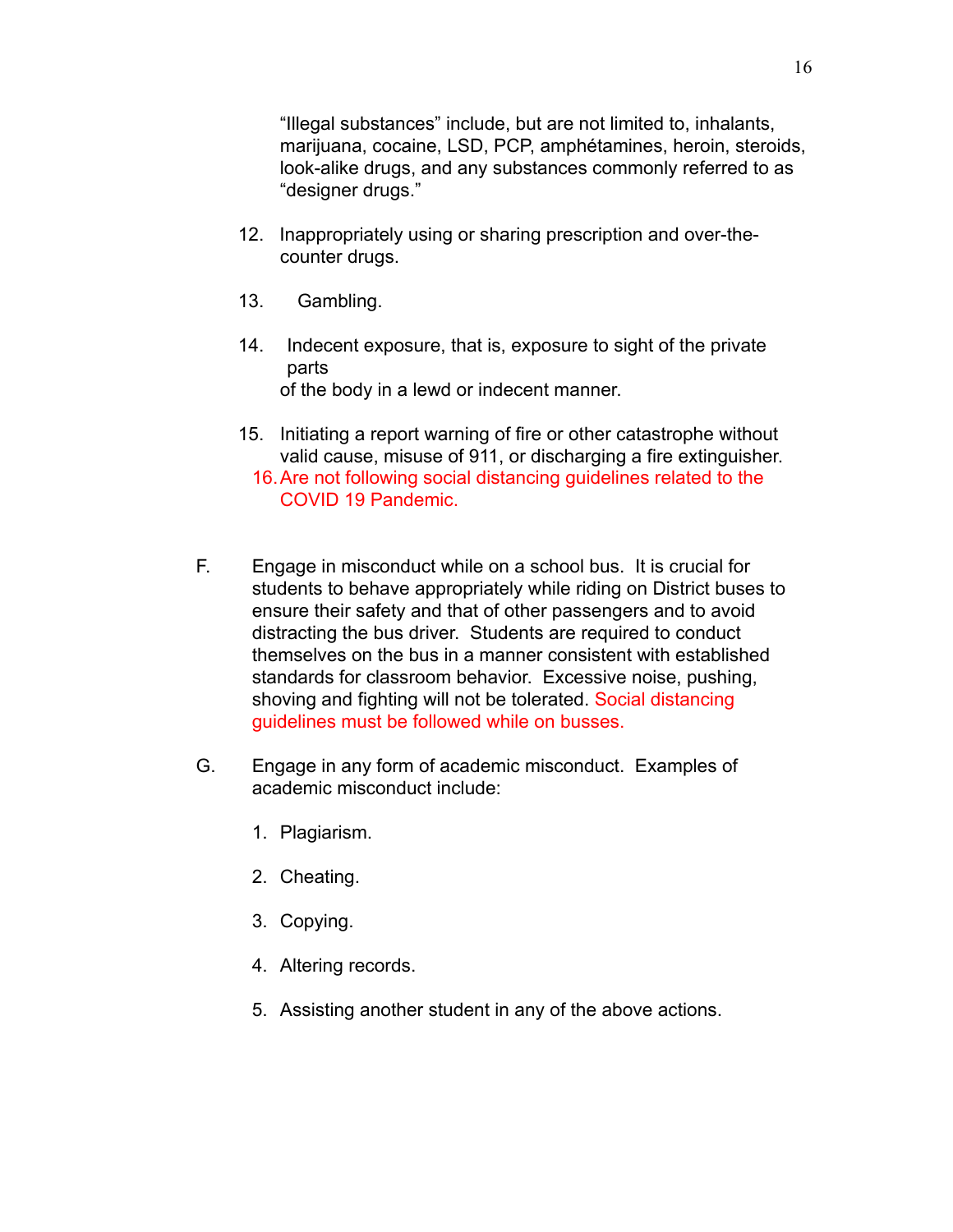## **VIII. Reporting Violations**

All students are expected to promptly report violations of the Code of Conduct to a teacher, guidance counselor, the building principal or his or her designee. Any student observing a student possessing a weapon, alcohol or illegal substance on school property or at a school function shall report this information immediately to a teacher, the building principal, the principal's designee or the superintendent.

All District staff who are authorized to impose disciplinary sanctions are expected to do so in a prompt, fair and lawful manner. District staff who are not authorized to impose disciplinary sanctions are expected to promptly report violations of the Code of Conduct to their supervisor, who shall in turn impose an appropriate disciplinary sanction, if so authorized, or refer the matter to a staff member who is authorized to impose an appropriate sanction.

Any weapon, alcohol or illegal substance found shall be confiscated immediately, if possible, followed by notification to the parent of the student involved and the appropriate disciplinary sanction if warranted, which may include permanent suspension and referral for prosecution.

The building principal or his or her designee must notify the appropriate local law enforcement agency of those code violations that constitute a crime and substantially affect the order or security of a school as soon as practical, but in no event later than the close of business the day the principal or his or her designee learns of the violation. The notification may be made by telephone, followed by a letter mailed on the same day as the telephone call is made. The notification must identify the student and explain the conduct that violated the Code of Conduct and constituted a crime.

## **IX. Disciplinary Penalties, Procedures and Referrals**

Discipline is most effective when it deals directly with the problem at the time and place it occurs, and in a way that students view as fair and impartial. School personnel who interact with students are expected to use disciplinary action only when necessary and to place emphasis on the students' ability to grow in self-discipline.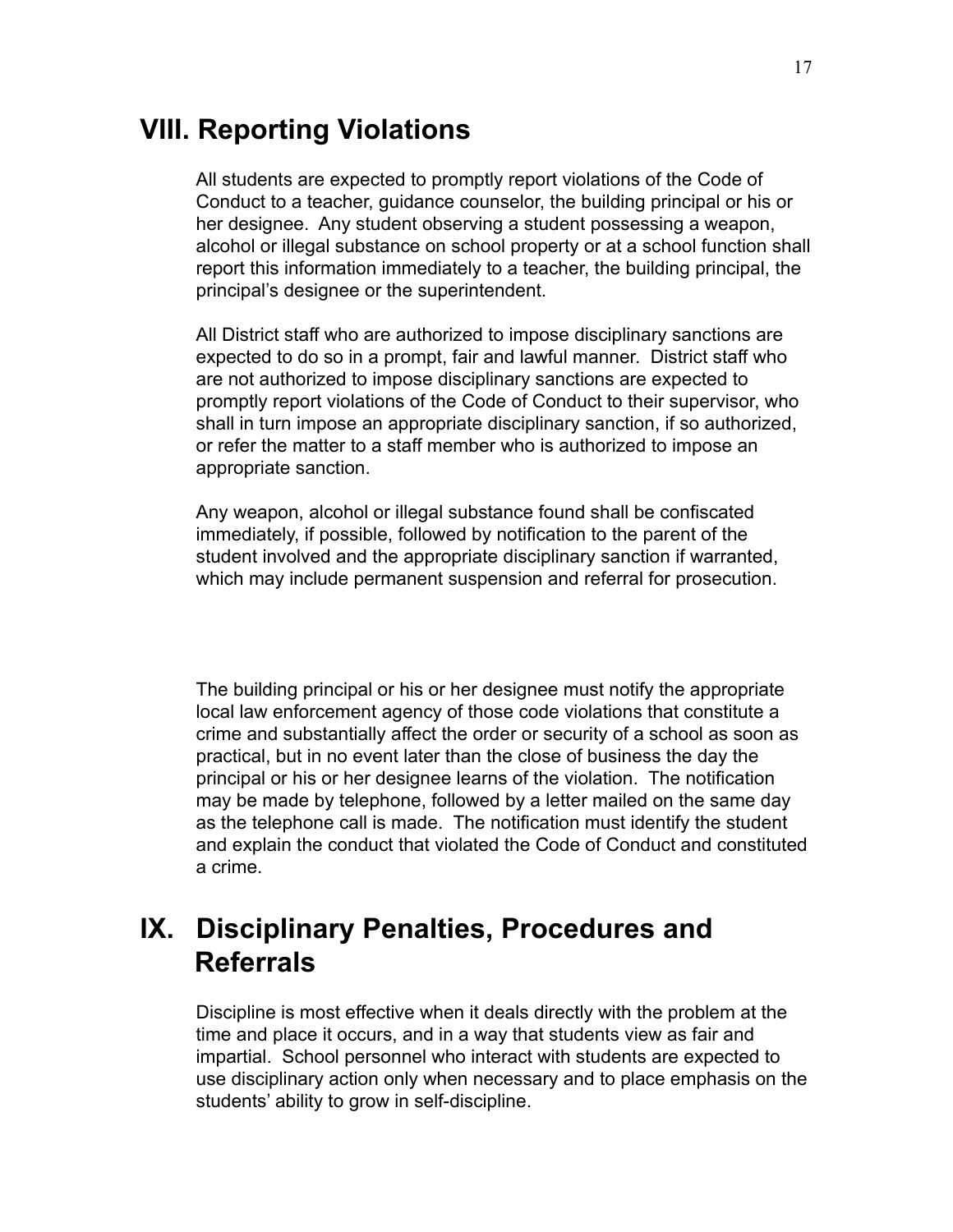Disciplinary action, when necessary, will be firm, fair and consistent so as to be the most effective in changing student behavior. In determining the appropriate disciplinary action, school personnel authorized to impose disciplinary penalties will consider the following:

- A. The student's age.
- B. The nature of the offense and the circumstances which led to the offense.
- C. The student's prior disciplinary record.
- D. The effectiveness of other forms of discipline.
- E. Information from parents, teachers and/or others, as appropriate.
- F. Other extenuating circumstances.

As a general rule, discipline will be progressive. This means that a student's first violation will usually merit a lighter penalty than subsequent violations.

If the conduct of a student is related to a disability or suspected disability, the student shall be referred to the Committee on Special Education and discipline, if warranted, shall be administered consistent with the separate requirements of this Code of Conduct for disciplining students with a disability or presumed to have a disability. A student identified as having a disability shall not be disciplined for behavior related to his/her disability.

### **A. Penalties**

Students who are found to have violated the District's Code of Conduct may be subject to the following penalties, either alone or in combination. The school personnel identified after each penalty are authorized to impose that penalty, consistent with the student's right to due process.

1. Oral warning – any member of the District staff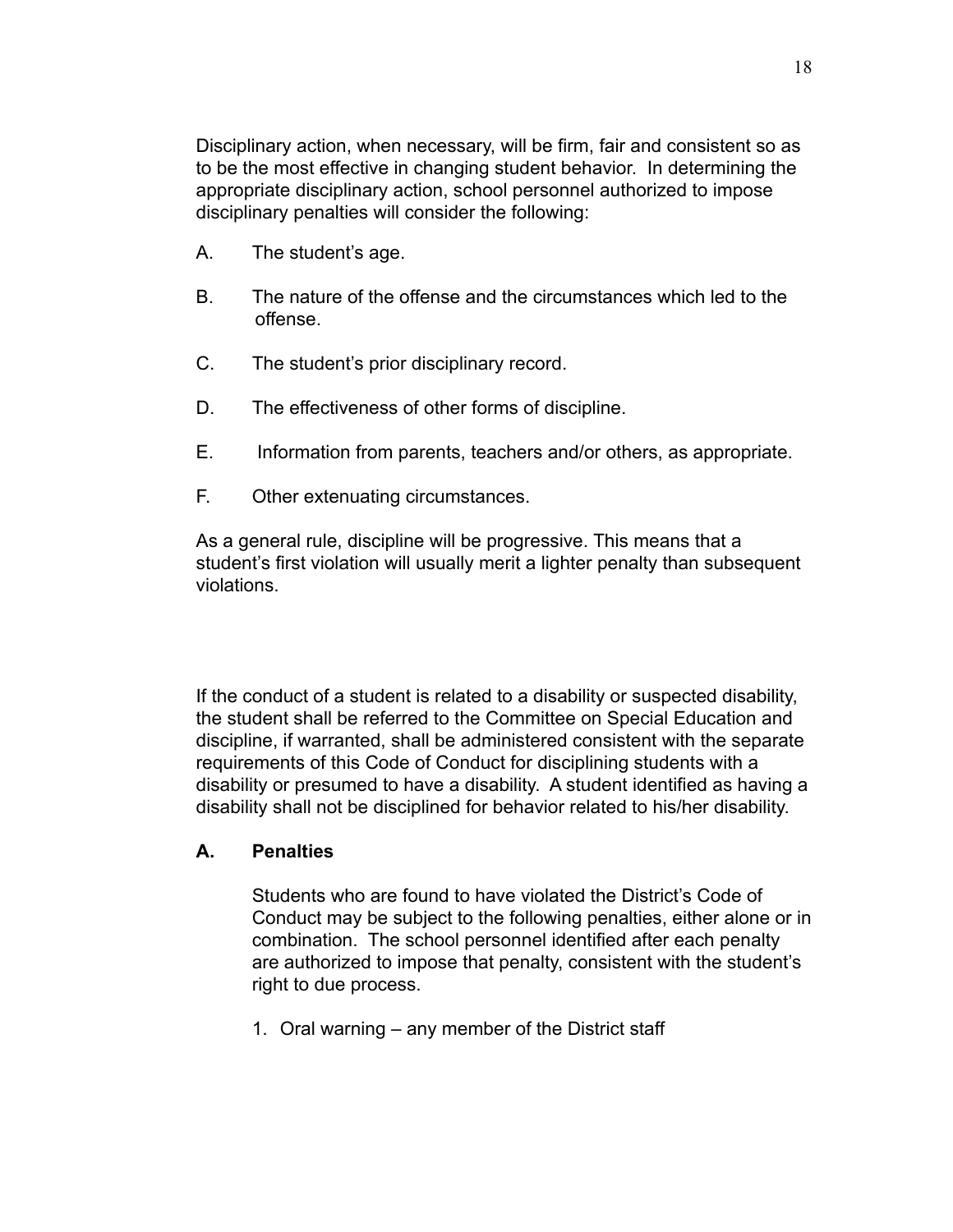- 2. Written warning bus drivers, hall and lunch monitors, coaches, guidance counselors, teachers, principal, superintendent.
- 3. Written notification to parent bus driver, hall and lunch monitors, coaches, guidance counselors, teachers, principal, superintendent.
- 4. RTC / Teacher
- 5. Detention teachers, principal, superintendent.
- 6. Suspension from transportation director of transportation, principal, superintendent.
- 7. Suspension from athletic participation coaches, principal, Superintendent.
- 8. Suspension from social or extra-curricular activities coaches, advisors, principal, superintendent.
- 9. Suspension of other privileges principal, superintendent.
- 10. In-school suspension principal, superintendent.
- 11. Removal from classroom by teacher teachers, principal.
- 12. Short-term (five days or less) suspension from school principal, superintendent, Board of Education.
- 13. Long-term (more than five days) suspension from school superintendent, Board of Education.
- 14. Permanent suspension from school superintendent, Board of **Education**
- 15. Due to the COVID 19 Pandemic, student removals from the classroom will be limited to ensure proper social distancing can be adhered to throughout the day. Should a student issue arise, administration will be notified immediately and address the situation as needed.

#### **B. Procedures**

The amount of due process a student is entitled to receive before a penalty is imposed depends on the penalty being imposed. In all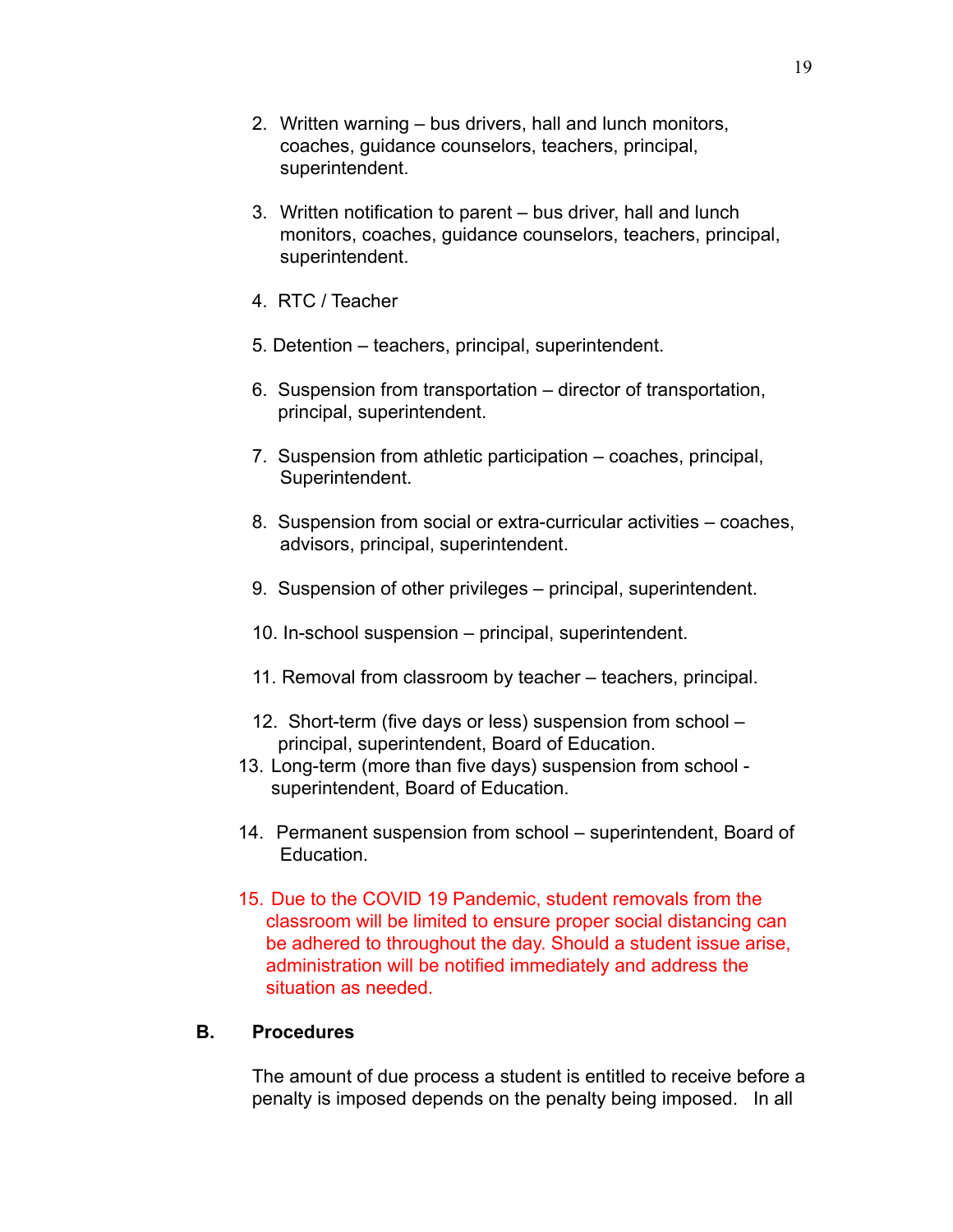cases, regardless of the penalty imposed, the school personnel authorized to impose the penalty must inform the student of the alleged misconduct and must investigate, to the extent necessary, the facts surrounding the alleged misconduct. All students will have an opportunity to present their version of the facts to the school personnel imposing the disciplinary penalty in connection with the imposition of the penalty.

Students who are to be given penalties other than an oral warning, written warning or written notification to their parents are entitled to additional rights before the penalty is imposed. These additional rights are explained below.

1. Detention

Teachers, principals and the superintendent may use after school detention as a penalty for student misconduct in situations where removal from the classroom or suspension would be inappropriate. Detention will be imposed as a penalty only after the student's parent has been notified to confirm that there is no parental objection to the penalty and the student has appropriate transportation home following detention.

#### 2. Suspension from Transportation

If a student does not conduct himself/herself properly on a bus, the bus driver is expected to bring such misconduct to the building principal's attention. Students who become a serious disciplinary problem may have their riding privileges suspended by the building principal or the Superintendent or their designees. In such cases, the student's parent will become responsible for seeing that his or her child gets to and from school safely. Should the suspension from transportation amount to a suspension from attendance, the District will make appropriate arrangements to provide for the student's education.

A student subjected to a suspension from transportation is not entitled to a full hearing pursuant to Education Law §3214. However, the student and the student's parent will be provided with a reasonable opportunity for an informal conference with the building principal or the principal's designee to discuss the conduct and the penalty involved.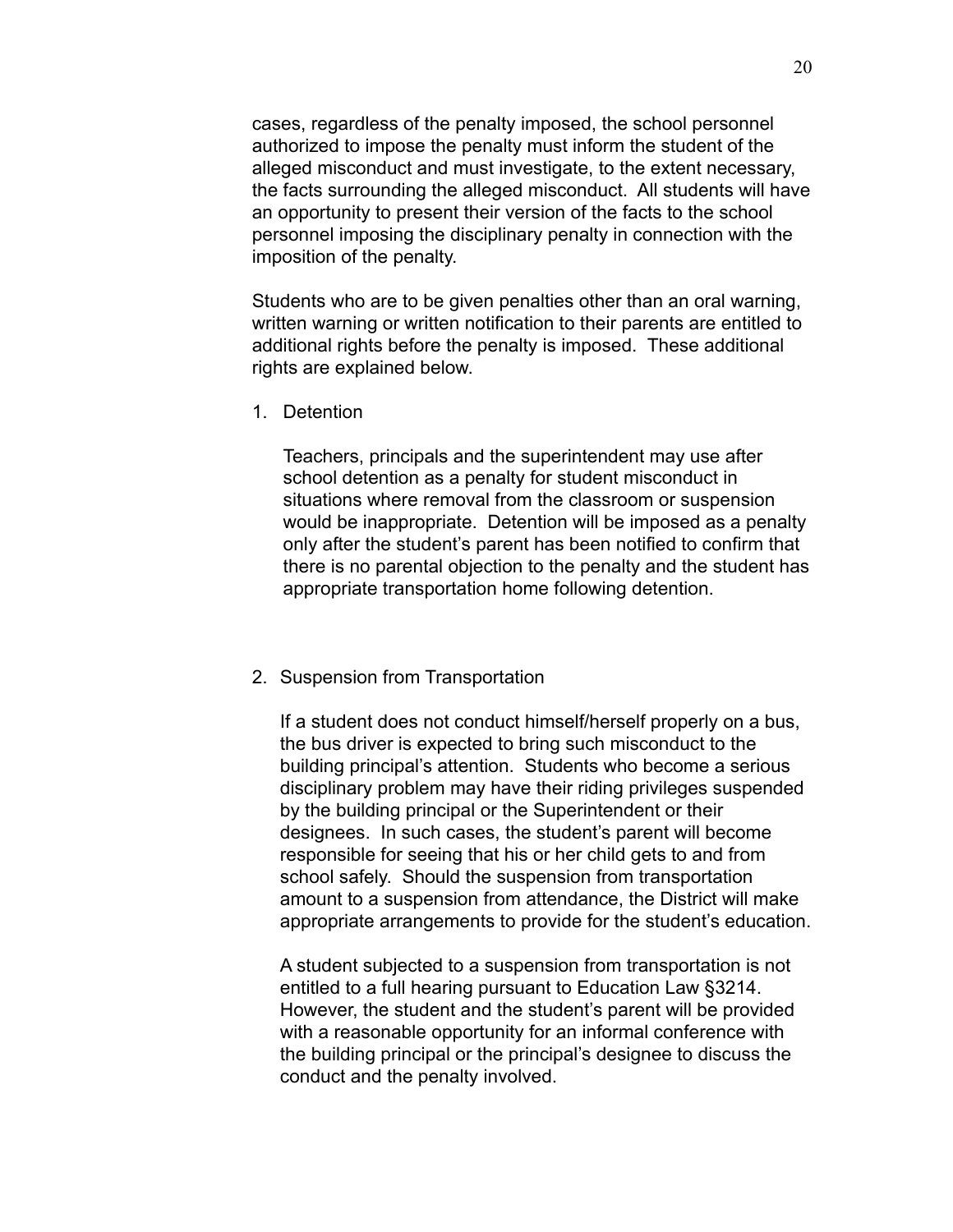3. Suspension from Athletic Participation, Extra-Curricular Activities and Other Privileges.

A student subjected to a suspension from athletic participation, extra-curricular activities or other privileges is not entitled to a full hearing pursuant to Education Law §3214. However, the student and the student's parents will be provided with a reasonable opportunity for an informal conference with the District official imposing the suspension to discuss the conduct and the penalty involved.

4. In-School Suspension

The Board recognizes the school must balance the need of students to attend school and the need for order in the classroom to establish an environment conducive to learning. As such, the Board authorizes building principals and the superintendent to place students who would otherwise be suspended from school as the result of a Code of Conduct violation in "in-school suspension".

A student subjected to an in-school suspension is not entitled to a full hearing pursuant to Education Law §3214. However, the student and the student's parents will be provided with a reasonable opportunity for an informal conference with the District official imposing the in-school suspension to discuss the conduct and the penalty involved.

6. Teacher Disciplinary Removal of Disruptive Students

A student's behavior can affect a teacher's ability to teach and can make it difficult for other students in the classroom to learn. In most instances the classroom teacher can control a student's behavior and maintain or restore control over the classroom by using good classroom management techniques. These techniques may include practices that involve the teacher directing a student to briefly leave the classroom to give the student an opportunity to regain his or her composure and self-control in an alternative setting. Such practices may include, but are not limited to: (1) short-term "time out" in an elementary classroom or in an administrator's office; (2) sending a student to the principal's office for the remainder of the class time only; or (3) sending a student to a guidance counselor or other District staff member for counselling. Time-honored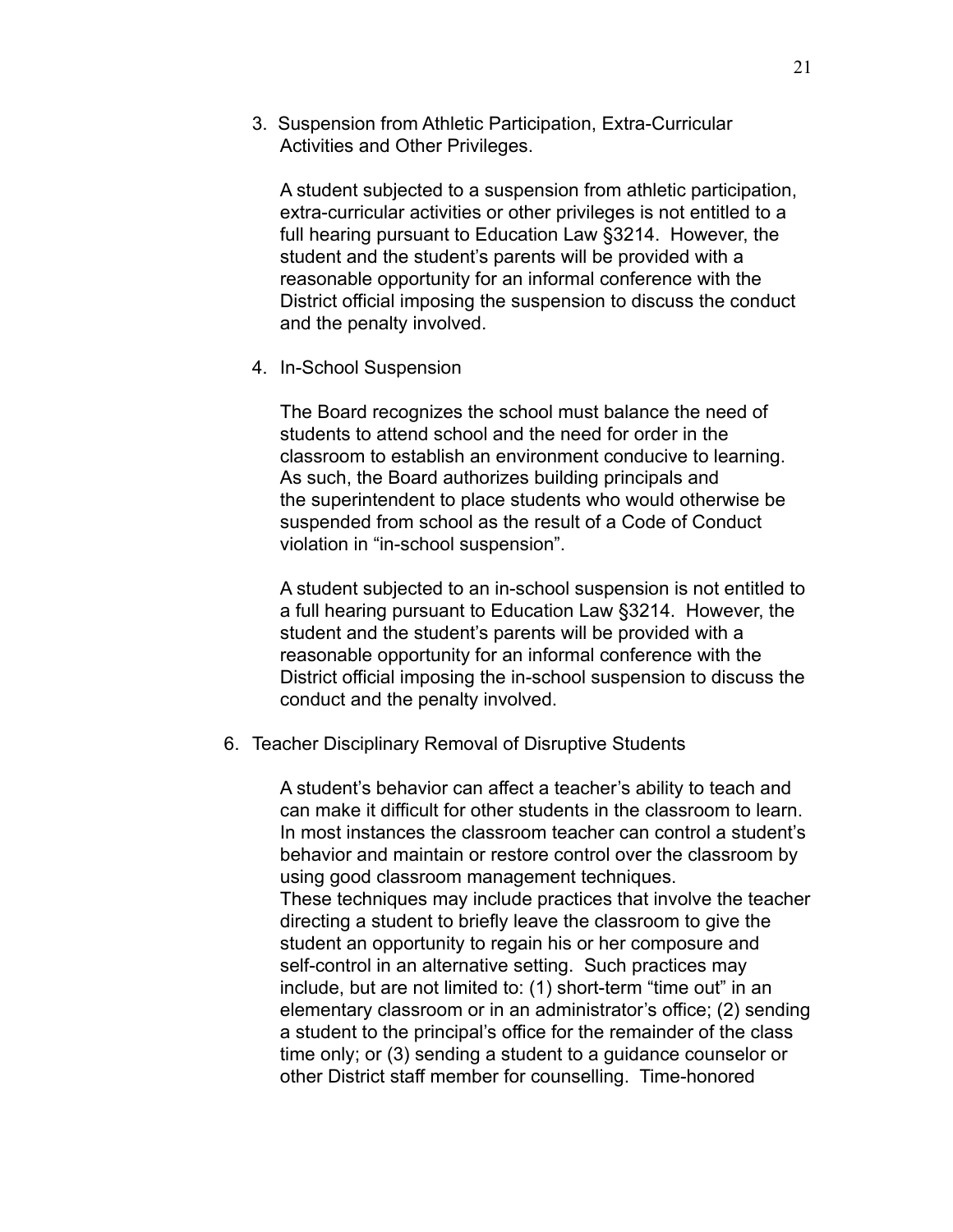classroom management techniques such as these do not constitute disciplinary removals for purposes of this code.

On occasion, a student's behavior may become disruptive. For purposes of this Code of Conduct, a disruptive student is a student who is substantially disruptive of the educational process or substantially interferes with the teacher's authority over the classroom. A substantial disruption of the educational process or substantial interference with a teacher's authority occurs when a student demonstrates a persistent unwillingness to comply with the teacher's instructions or repeatedly violates the teacher's classroom behavior rules.

A classroom teacher may remove a disruptive student from class for up to two days. The removal from class applies to the class of the removing teacher only.

If the disruptive student does not pose a danger or on-going threat of disruption to the academic process, the teacher must provide the student with an explanation for why he or she is being removed and an opportunity to explain his or her version of the relevant events before the student is removed. Only after the informal discussion may a teacher remove a student from class.

If the student poses a danger or ongoing threat of disruption, the teacher may order the student to be removed immediately. The teacher must, however, explain to the student why he or she was removed from the classroom and give the student a chance to present his or her version of the relevant events within 24-hours.

The teacher must complete a District-established disciplinary removal form (Form A or F) and meet with the principal or his or her designee as soon as possible, but no later than the end of the school day, to explain the circumstances of the removal and to present the removal form (Form B). If the principal or designee is not available by the end of the same school day, the teacher must leave the form with the secretary and meet with the principal or designee prior to the beginning of classes on the next school day. Within 24 hours after the student's removal, the principal or another District administrator designated by the principal must notify the student's parents, in writing, that the student has been removed from class and why (Form C,D). The notice must also inform the parent that he or she has the right,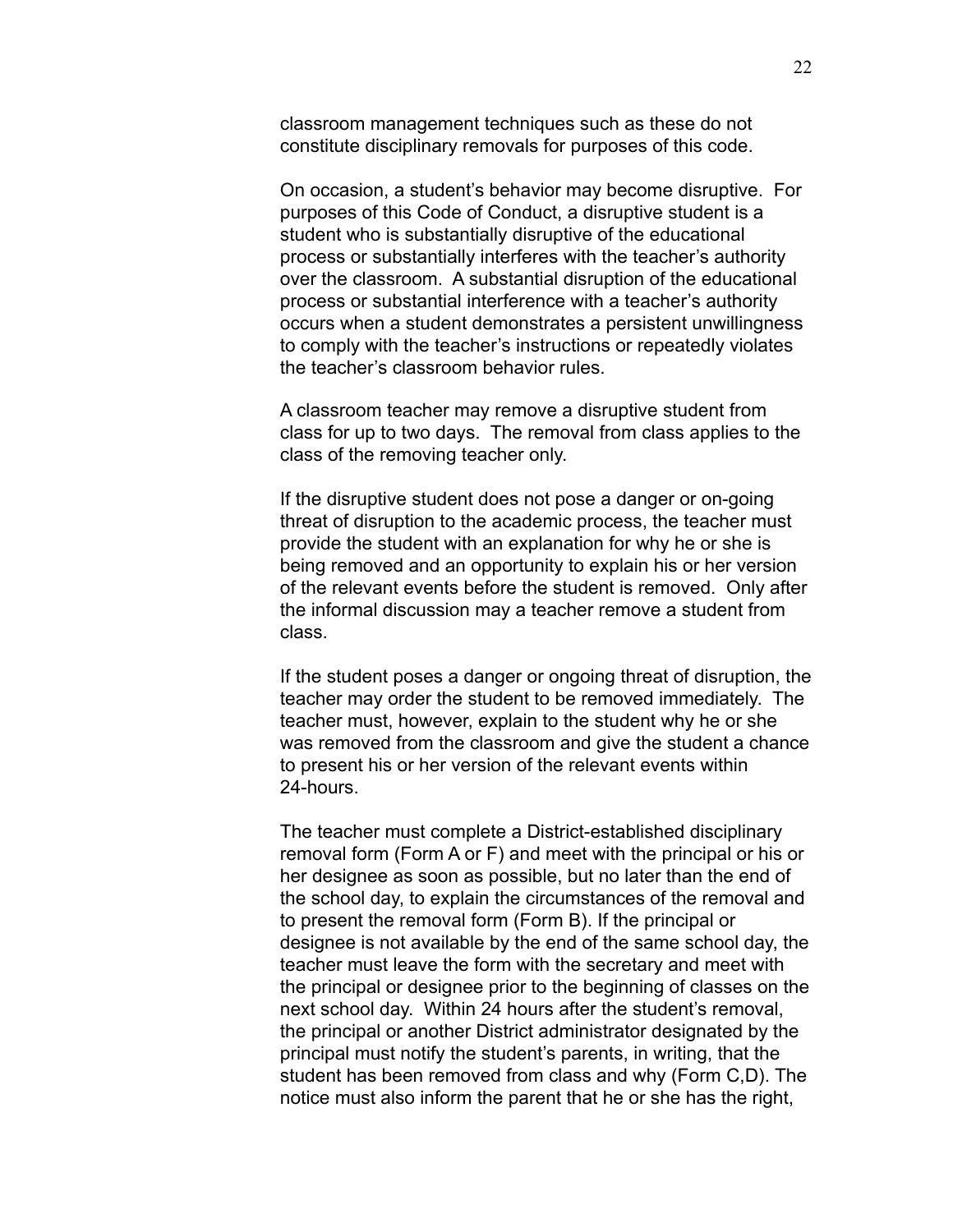upon request, to meet informally with the principal or the principal's designee to discuss the reasons for the removal.

The written notice must be provided by personal delivery, express mail delivery, or some other means that is reasonably calculated to assure receipt of the notice within 24 hours of the student's removal at the last known address for the parents. Where possible, notice should also be provided by telephone if the school has been provided with a telephone number(s) for the purpose of contacting parents. The principal may require the teacher who ordered the removal to attend the informal conference.

If at the informal meeting the student denies the charges, the principal or the principal's designee must explain why the student was removed and give the student and the student's parents a chance to present the student's version of the relevant events. The informal meeting must be held within 48 hours of the student's removal. The timing of the informal meeting may be extended by mutual agreement of the parent and principal.

The principal or the principal's designee may overturn the removal of the student from class if the principal finds any one of the following:

- a. The charges against the student are not supported by substantial evidence.
- b. The student's removal is otherwise in violation of law, including the District's Code of Conduct.
- c. The conduct warrants suspension from school pursuant to Education Law §3214 and a suspension will be imposed.

The principal or his or her designee may overturn a removal at any point between receiving the referral form issued by the teacher and the close of business on the day following the 48-hour period for the informal conference, if a conference is requested. No student removed from the classroom by the classroom teacher will be permitted to return to the classroom until the principal makes a final determination, or the period of removal expires, whichever is less. (Form E)

Any disruptive student removed from the classroom by the classroom teacher shall be offered continued educational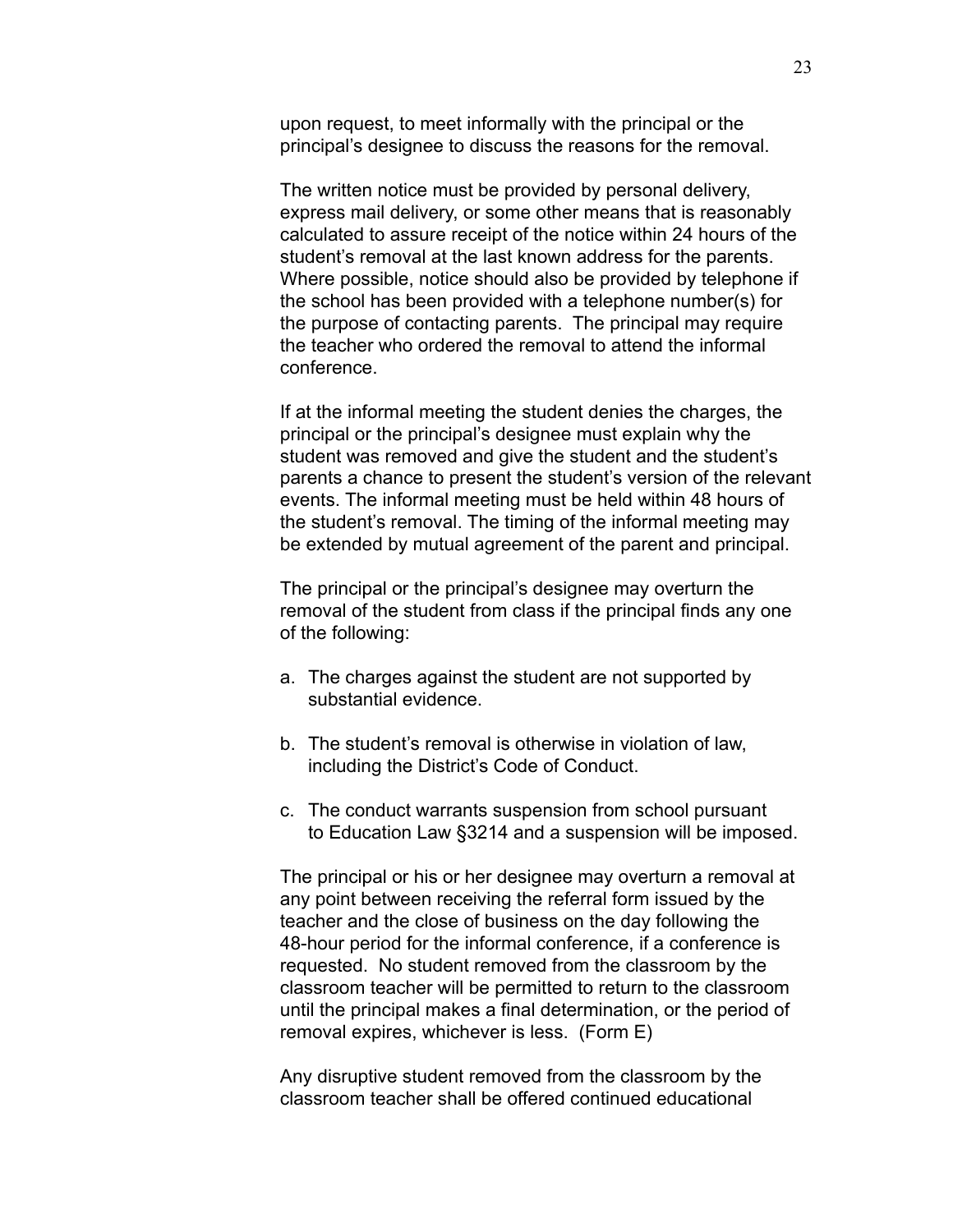programming and activities until he or she is permitted to return to the classroom.

Each teacher must keep a complete log (Form A) for all cases of removal of students from his or her class. The principal must keep a log of all removals of students from class. (Form B)

Removal of a student with a disability, under certain circumstances, may constitute a change in the student's placement. Accordingly, no teacher may remove a student with a disability from his or her class until he or she has verified with the principal or the chairperson of the Committee on Special Education that the removal will not violate the student's rights under state or federal law or regulation.

7. Suspension from School

Suspension from school is a severe penalty, which may be imposed only upon students who are insubordinate, disorderly, violent or disruptive, or whose conduct otherwise endangers the safety, morals, health or welfare of others. The Board retains its authority to suspend students, but places primary responsibility for the suspension of students with the superintendent and the building principals. Any staff member may recommend to the superintendent or the principal that a student be suspended. All staff members must immediately report and refer a violent student to the principal or the superintendent for a violation of the Code of Conduct (Form F). All recommendations and referrals shall be made in writing unless the conditions underlying the recommendation or referral warrant immediate attention. In such cases a written report is to be prepared as soon as possible by the staff member recommending the suspension.

The superintendent or principal, upon receiving a recommendation or referral for suspension or when processing a case for suspension, shall gather the facts relevant to the matter and record them for subsequent presentation, if necessary. (Form G)

a. Short-term (5 days or less) suspension from school.

When the superintendent or principal (referred to as the "suspending authority") proposes to suspend a student charged with misconduct for five days or less pursuant to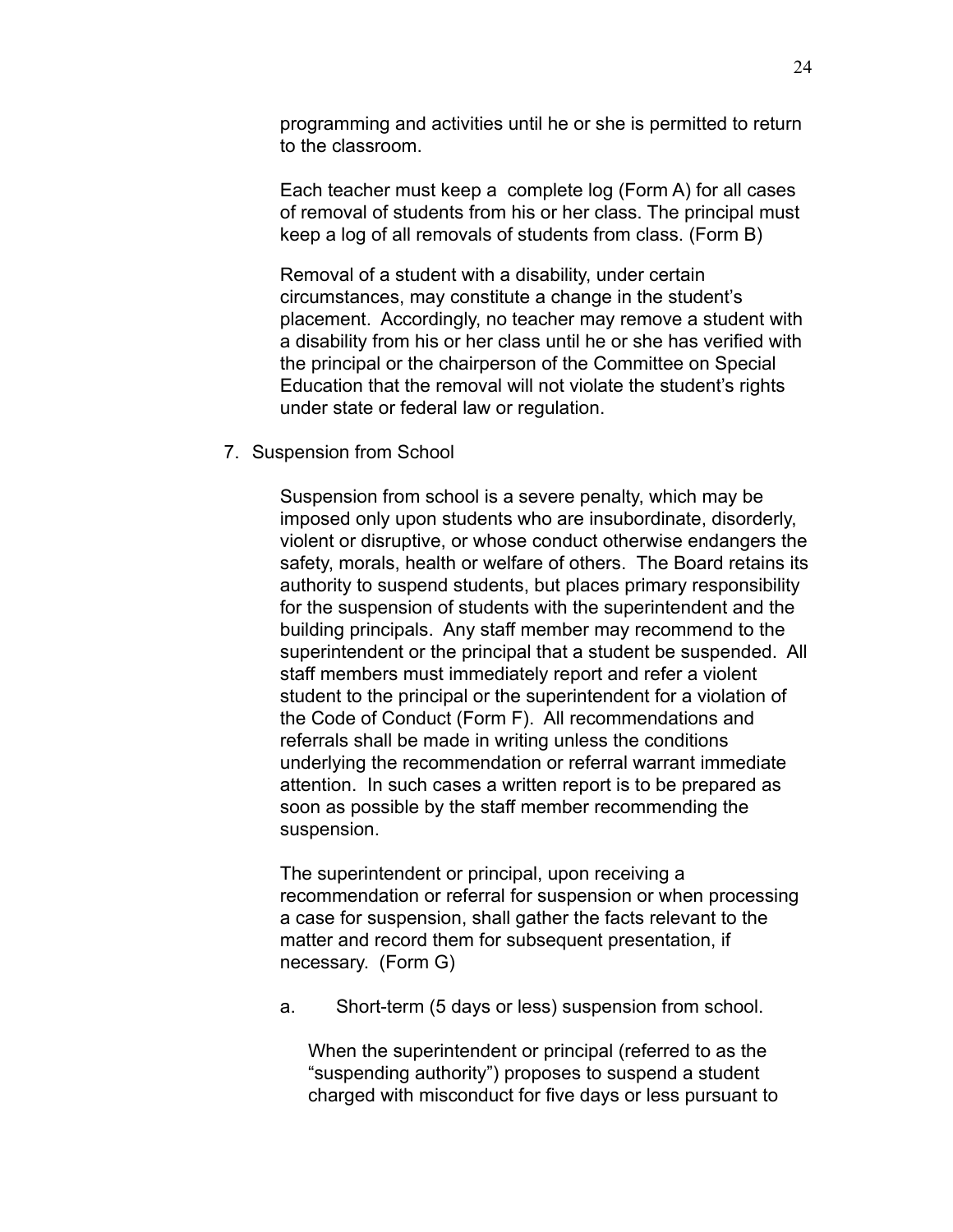Education Law §3214(3), the suspending authority must immediately notify the student orally. If the student denies the misconduct, the suspending authority must provide an explanation of the basis for the proposed suspension. The suspending authority must also notify the student's parents in writing that the student may be suspended from school. The written notice must be provided by personal delivery, express mail delivery, or some other means that is reasonably calculated to assure receipt of the notice within 24 hours of the decision to propose suspension at the last known address for the parents. Where possible, notice should also be provided by telephone if the school has been provided with a telephone number(s) for the purpose of contacting the parents.

The notice shall provide a description of the charges against the student and the incident for which suspension is proposed and shall inform the parents of the right to request an immediate informal conference with the principal. Both the notice and informal conference shall be in the dominant language or mode of communication used by the parents. At the conference, the parents shall be permitted to ask questions of complaining witnesses under such procedures as the principal may establish.

The notice and opportunity for an informal conference shall take place before the student is suspended unless the student's presence in school poses a continuing danger to persons or property or an ongoing threat of disruption to the academic process. If the student's presence does pose such a danger or threat of disruption, the notice and opportunity for an informal conference shall take place as soon after the suspension as is reasonably practicable.

After the conference, the principal shall promptly advise the parents in writing of his or her decision. The principal shall advise the parents that if they are not satisfied with the decision and wish to pursue the matter, they must file a written appeal to the superintendent within five business days, unless they can show extraordinary circumstances precluding them from doing so. The superintendent shall issue a written decision regarding the appeal within 10 business days of receiving the appeal. If the parents are not satisfied with the superintendent's decision, they must file a written appeal to the Board of Education with the District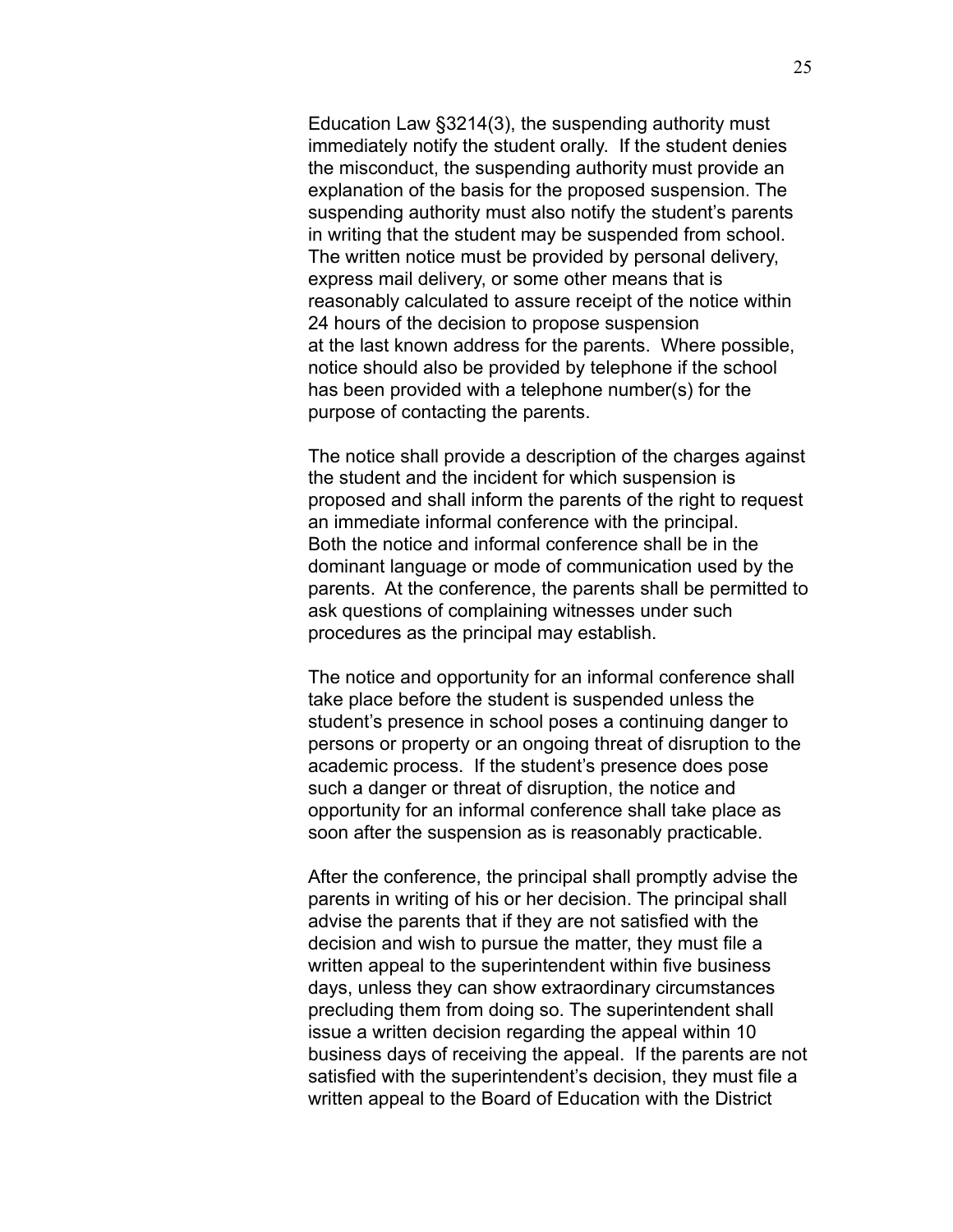Clerk within 10 business days of the date of the superintendents' decision, unless they can show extraordinary circumstances precluding them from doing so. Only final decisions of the Board may be appealed to the Commissioner within 30 days of the decision.

b. Long-term (more than 5 days) suspension from school.

When the superintendent or building principal determines that a suspension for more than five days may be warranted, he or she shall give reasonable notice to the student and the student's parents of their right to a fair hearing. At the hearing the student shall have the right to be represented by counsel, the right to question witnesses against him or her and the right to present witnesses and other evidence on his or her behalf.

The superintendent shall personally hear and determine the proceeding or may, in his or her discretion, designate a hearing officer to conduct the hearing. The hearing officer shall be authorized to administer oaths and to issue subpoenas in conjunction with the proceeding before him or her. A record of the hearing shall be maintained, but no stenographic transcript shall be required. A tape recording shall be deemed a satisfactory record. The hearing officer shall make findings of fact and recommendations as to the appropriate measure of discipline to the superintendent. The report of the hearing officer shall be advisory only, and the superintendent may accept all or any part thereof.

An appeal of the decision of the superintendent may be made to the Board that will make its decision based solely upon the record before it. All appeals to the Board must be in writing and submitted to the District Clerk within 10 business days of the date of the superintendent's decision, unless the parents can show that extraordinary circumstances preclude them from doing so. The Board may adopt in whole or in part the decision of the superintendent. Final decisions of the Board may be appealed to the Commissioner within 30 days of the decision.

c. Permanent suspension.

Permanent suspension is reserved for extraordinary circumstances such as where a student's conduct poses a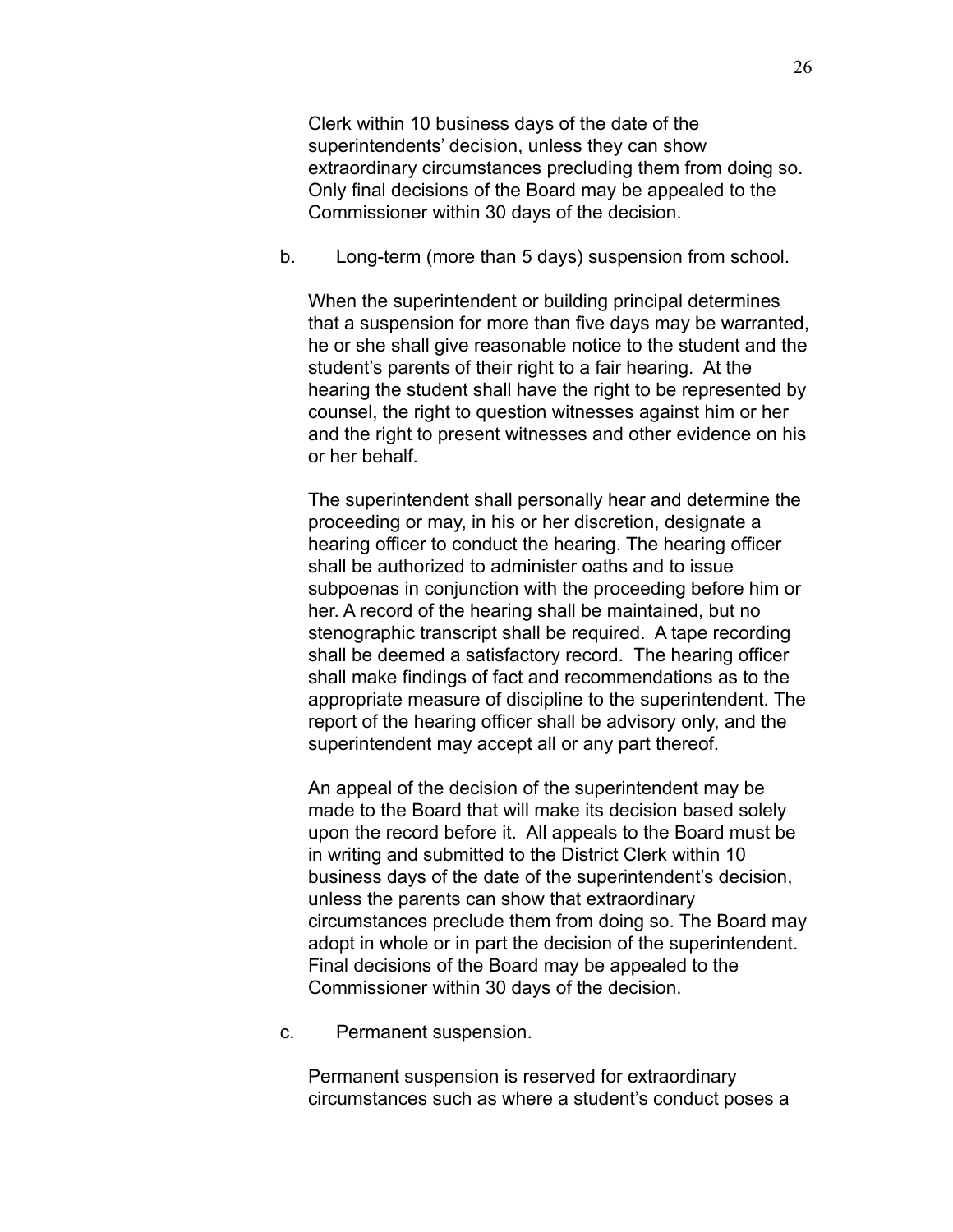life-threatening danger to the safety and well being of other students, school personnel or any other person lawfully on school property or attending a school function.

### **C. Minimum Periods of Suspension**

1. Students who bring a weapon to school.

Any student, other than a student with a disability, found guilty of bringing a weapon onto school property will be subject to suspension from school for at least one calendar year. Before being suspended, the student will have an opportunity for a hearing pursuant to Education Law §3214. The superintendent has the authority to modify the one-year suspension on a case-by-case basis. In deciding whether to modify the penalty, the superintendent may consider the following:

- a. The student's age.
- b. The student's grade in school.
- c. The student's prior disciplinary record.
- d. The superintendent's belief that other forms of discipline may be more effective.
- e. Input from parents, teachers and/or others.
- f. Other extenuating circumstances.

A student with a disability may be suspended only in accordance with the requirements of state and federal law.

2. Students who commit violent acts other than bringing a weapon to school.

Any student, other than a student with a disability, who is found to have committed a violent act, other than bringing a weapon onto school property, shall be subject to suspension from school for at least five days. If the proposed penalty is the minimum five-day suspension, the student and the student's parents will be given the same notice and opportunity for an informal conference given to all students subject to a short-term suspension. If the proposed penalty exceeds the minimum five-day suspension, the student and the student's parents will be given the same notice and opportunity for a hearing given to all students subject to a long-term suspension. The superintendent has the authority to modify the minimum five-day suspension on a case-by-case basis. In deciding whether to modify the penalty, the superintendent may consider the same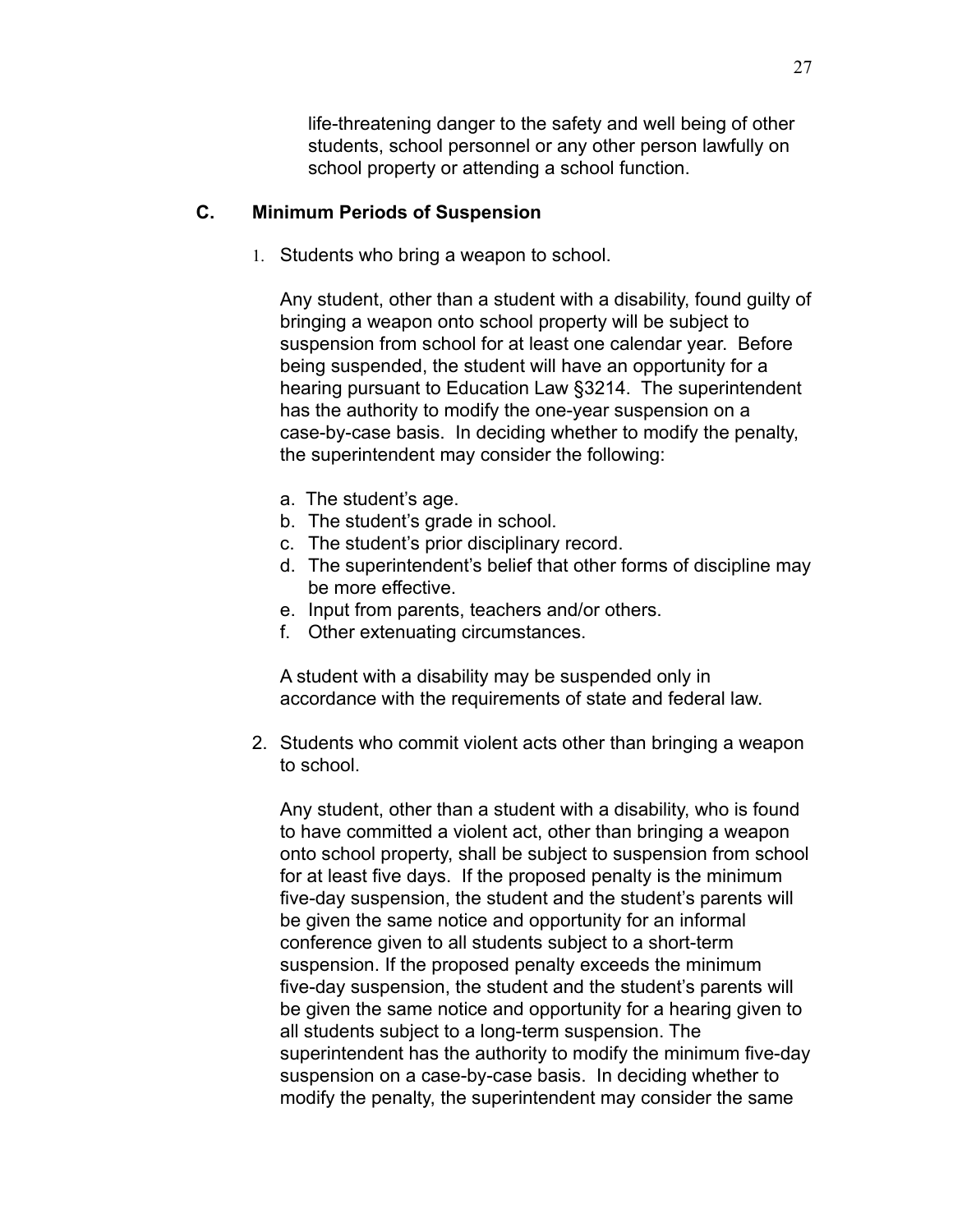factors considered in modifying a one-year suspension for possessing a weapon.

3. Students who are repeatedly substantially disruptive of the educational process or repeatedly substantially interferes with the teacher's authority over the classroom.

Any student, other than a student with a disability, who repeatedly is substantially disruptive of the educational process or substantially interferes with the teacher's authority over the classroom will be suspended from school for at least five days. For purposes of this Code of Conduct, "repeatedly is substantially disruptive" means engaging in conduct that results in the student being removed from the classroom by teacher(s) pursuant to Education Law §3214(3-a) and this code on four or more occasions during a semester, or three or more occasions during a trimester. If the proposed penalty is the minimum five-day suspension, the student and the student's parent will be given the same notice and opportunity for an informal conference given to all students subject to a short-term suspension. If the proposed penalty exceeds the minimum five-day suspension, the student and the student's parent will be given the same notice and opportunity for a hearing given to all students subject to a long-term suspension. The superintendent has the authority to modify the minimum five-day suspension on a case-by-case basis. In deciding whether to modify the penalty, the superintendent may consider the same factors considered in modifying a one-year suspension for possessing a weapon.

### **D. Referrals**

1. Counseling

The Guidance Office shall handle all referrals of students to counseling.

2. PINS Petitions

The District may file a PINS (person in need of supervision) petition in Family Court on any student under the age of 18 who demonstrates that he or she requires supervision and treatment by:

a. being habitually truant and not attending school as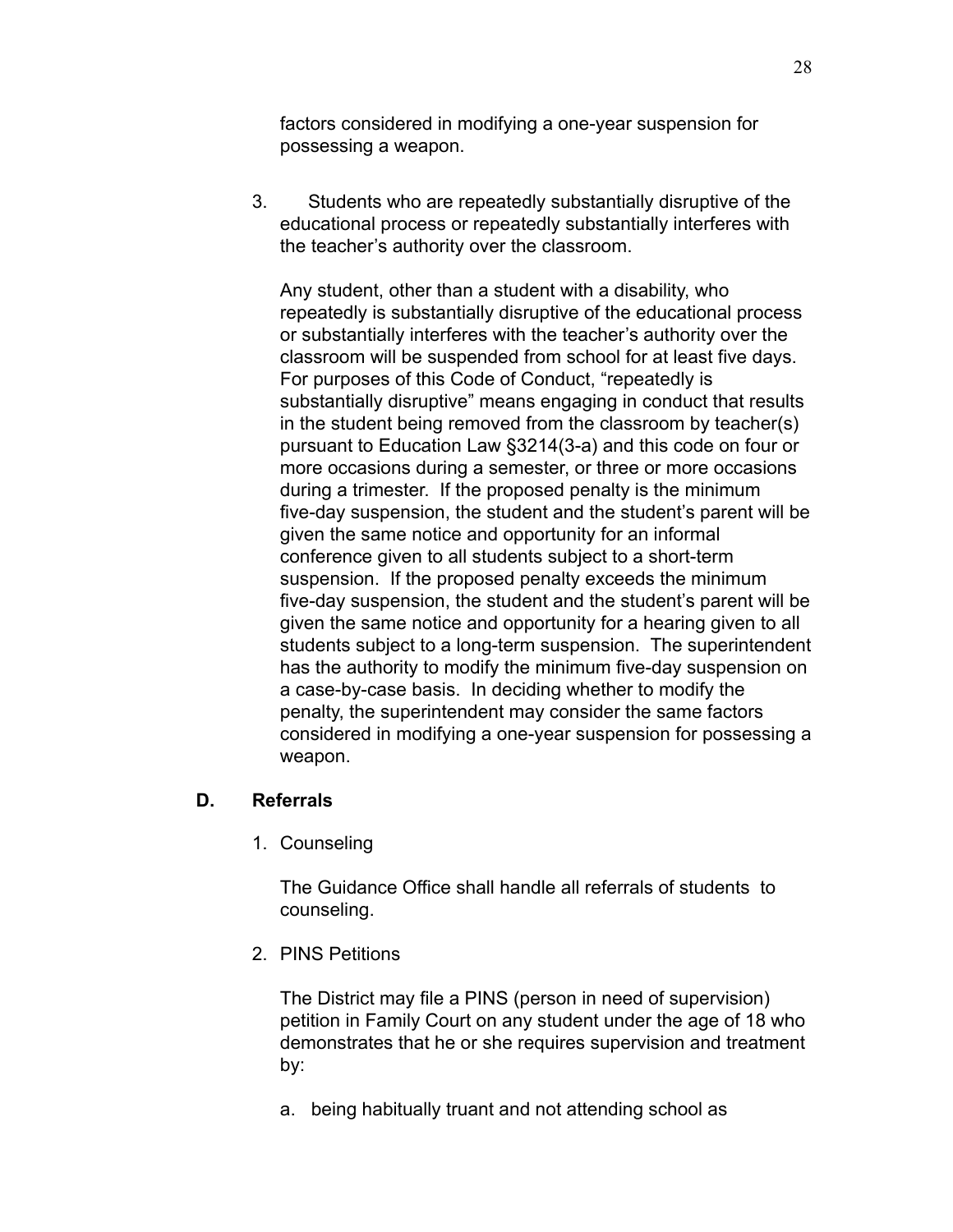required by part one of Article 65 of the Education Law.

b. engaging in an ongoing or continual course of conduct which

makes the student ungovernable, or habitually disobedient and beyond the lawful control of the school.

- c. knowingly and unlawfully possesses marijuana in violation of Penal Law § 221.05. A single violation of § 221.05 will be a sufficient basis for filing a PINS petition.
- 3. Juvenile Delinquents and Juvenile Offenders. The superintendent/designee is required to refer the following students to the County Attorney for a juvenile delinquency proceeding before the Family Court:
	- a. Any student under the age of 16 who is found to have brought a weapon to school, or
	- b. Any student 14 or 15 years old who qualifies for juvenile offender status under the Criminal Procedure Law

The superintendent/designee is required to refer students age 16 and older or any student 14 or 15 years old who qualifies for juvenile offender status to the appropriate law enforcement authorities.

# **X. Alternative Instruction**

When a student of any age is removed from class by a teacher or a student of compulsory attendance age is suspended from school pursuant to Education Law §3214, the District will take immediate steps to provide alternative means of instruction for the student.

# **XI. Discipline of Students with Disabilities**

The Board recognizes that it may be necessary to suspend, remove or otherwise discipline students with disabilities to address disruptive or problem behavior. The Board also recognizes that students with disabilities enjoy certain procedural protections whenever school authorities intend to impose discipline upon them. The Board is committed to ensuring that the procedures followed for suspending,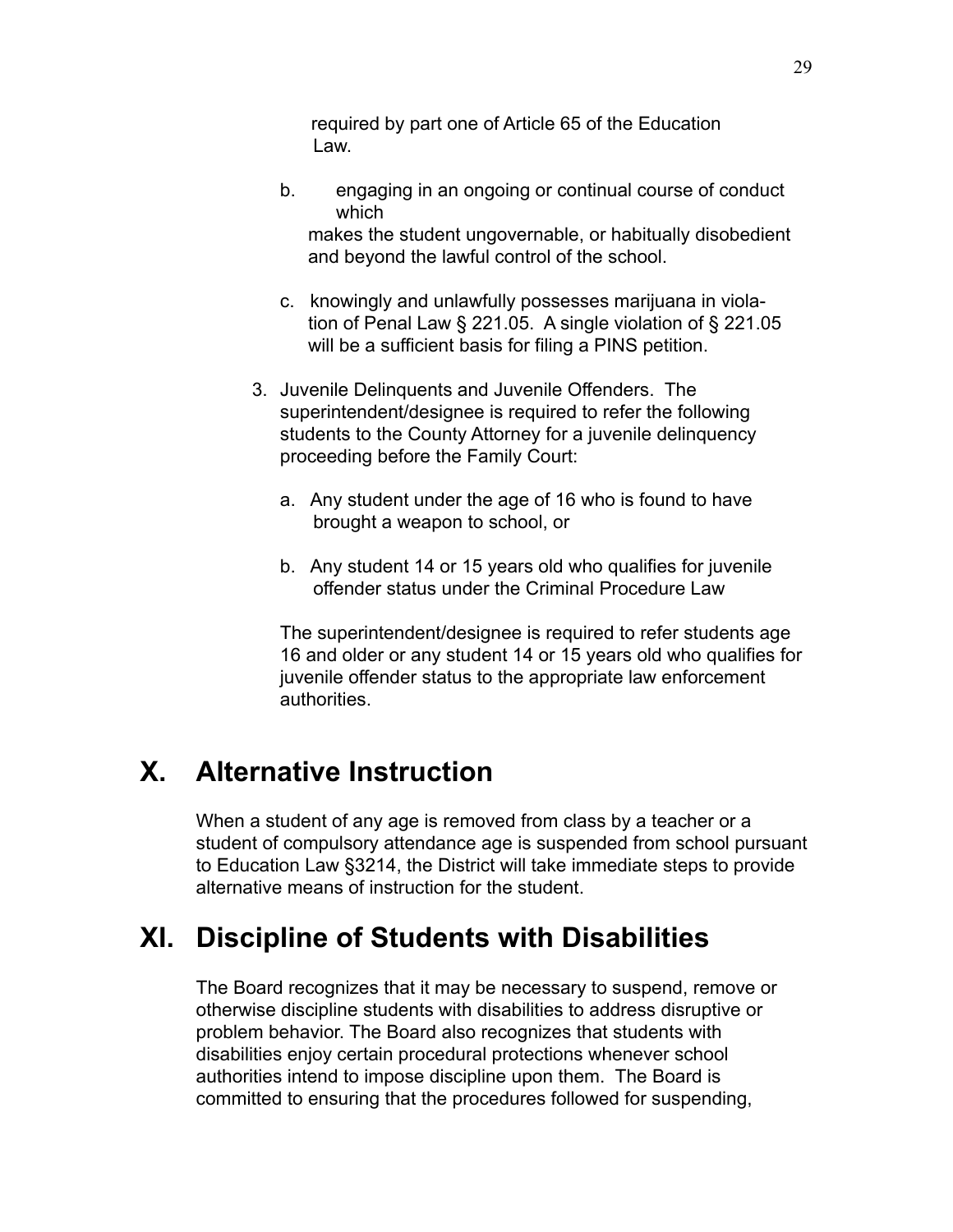removing or otherwise disciplining students with disabilities are consistent with the procedural safeguards required by applicable laws and regulations.

This Code of Conduct affords students with disabilities subject to disciplinary action no greater or lesser rights than those expressly afforded by applicable federal and state law and regulations.

## **A. Authorized Suspensions or Removals of Students with Disabilities**

1. For purposes of this section of the Code of Conduct, the following definitions apply. A "suspension" means a suspension pursuant to Education Law § 3214.

A "removal" means a removal for disciplinary reasons from the student's current educational placement other than a suspension and change in placement to an Interim Alternative Educational Setting (IAES) ordered by an impartial hearing officer because the student poses a risk of harm to himself or herself or others.

An "IAES" means a temporary educational placement for a period of up to 45 days, other than the student's current placement at the time the behavior precipitating the IAES placement occurred, that enables the student to continue to progress in the general curriculum, although in another setting, to continue to receive those services and modifications, including those described on the student's current individualized education program (IEP), that will enable the student to meet the goals set out in such IEP, and include services and modifications to address the behavior which precipitated the IAES placement that are designed to prevent the behavior from recurring.

- 2. School personnel may order the suspension or removal of a student with a disability from his or her current educational placement as follows:
	- a. The Board, the Superintendent of schools or a building principal may order the placement of a student with a disability into an IAES, another setting or suspension for a period not to exceed five consecutive school days and not to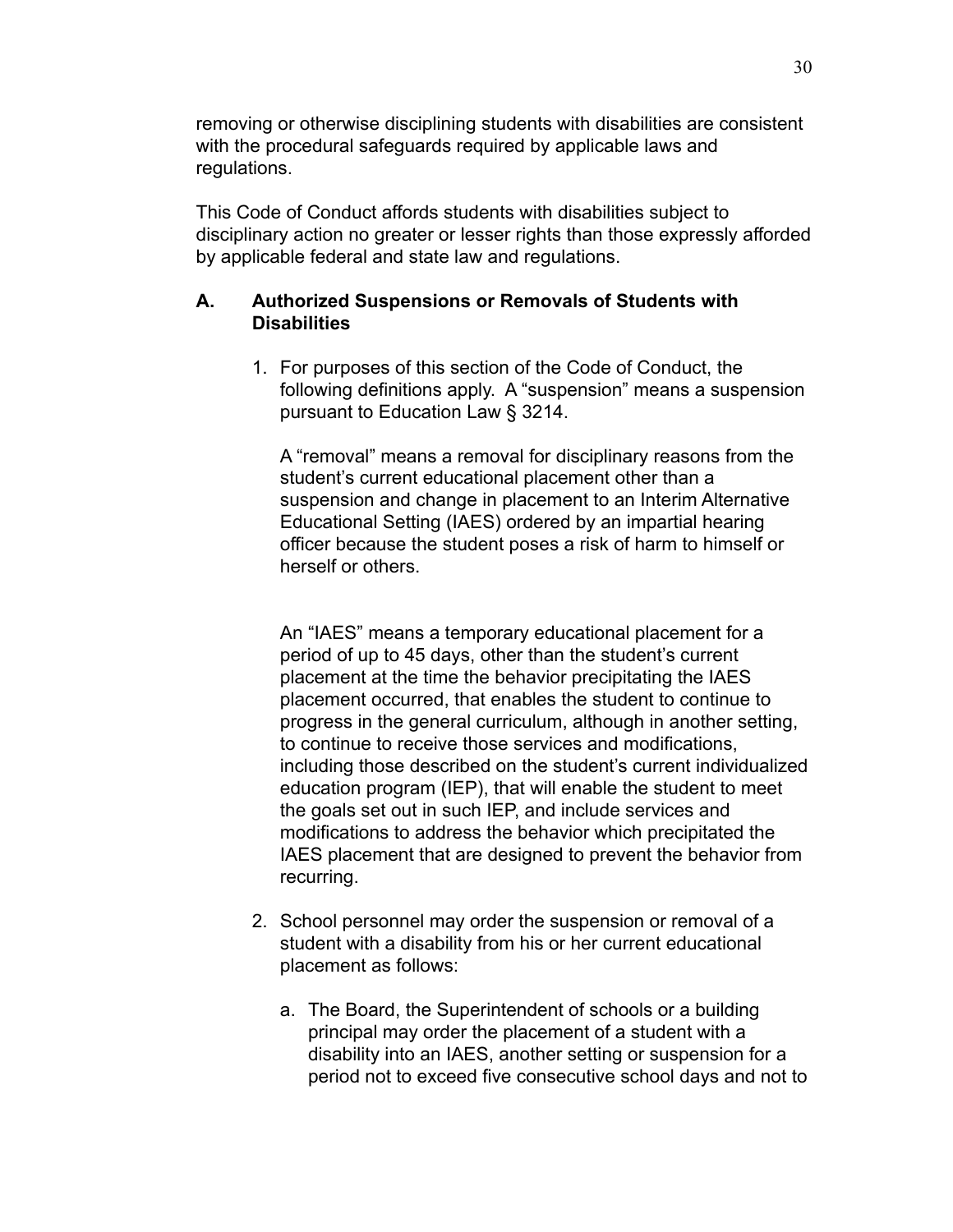exceed the amount of time a non-disabled student would be subject to suspension for the same behavior.

- b. The superintendent may order the placement of a student with a disability into an IAES, another setting or suspension for up to 10 consecutive school days, inclusive of any period in which the student has been suspended or removed under subparagraph (a) above for the same behavior, if the superintendent determines that the student has engaged in behavior that warrants a suspension and the suspension or removal does not exceed the amount of time non-disabled students would be subject to suspension for the same behavior.
- c. The superintendent may order additional suspensions of not more than 10 consecutive school days in the same school year for separate incidents of misconduct, as long as those removals do not constitute a change of placement.

- d. The superintendent may order the placement of a student with a disability in an IAES to be determined by the committee on special education (CSE), for the same amount of time that a student without a disability would be subject to discipline, but not more than 45 days, if the student carries or possesses a weapon to school or to a school function, or the student knowingly possesses or uses illegal drugs or sells or solicits the sale of a controlled substance while at school or a school function.
- a. Weapon" means the same as "dangerous weapon" under 18 U.S.C. § 930(g)(w) which includes "a weapon, device, instrument, material or substance, animate or inanimate, that is used for, or is readily capable of causing death or serious bodily injury, except...[for] a pocket knife with a blade of less than 2 1/2 inches in length."
- b. "Controlled substance" means a drug or other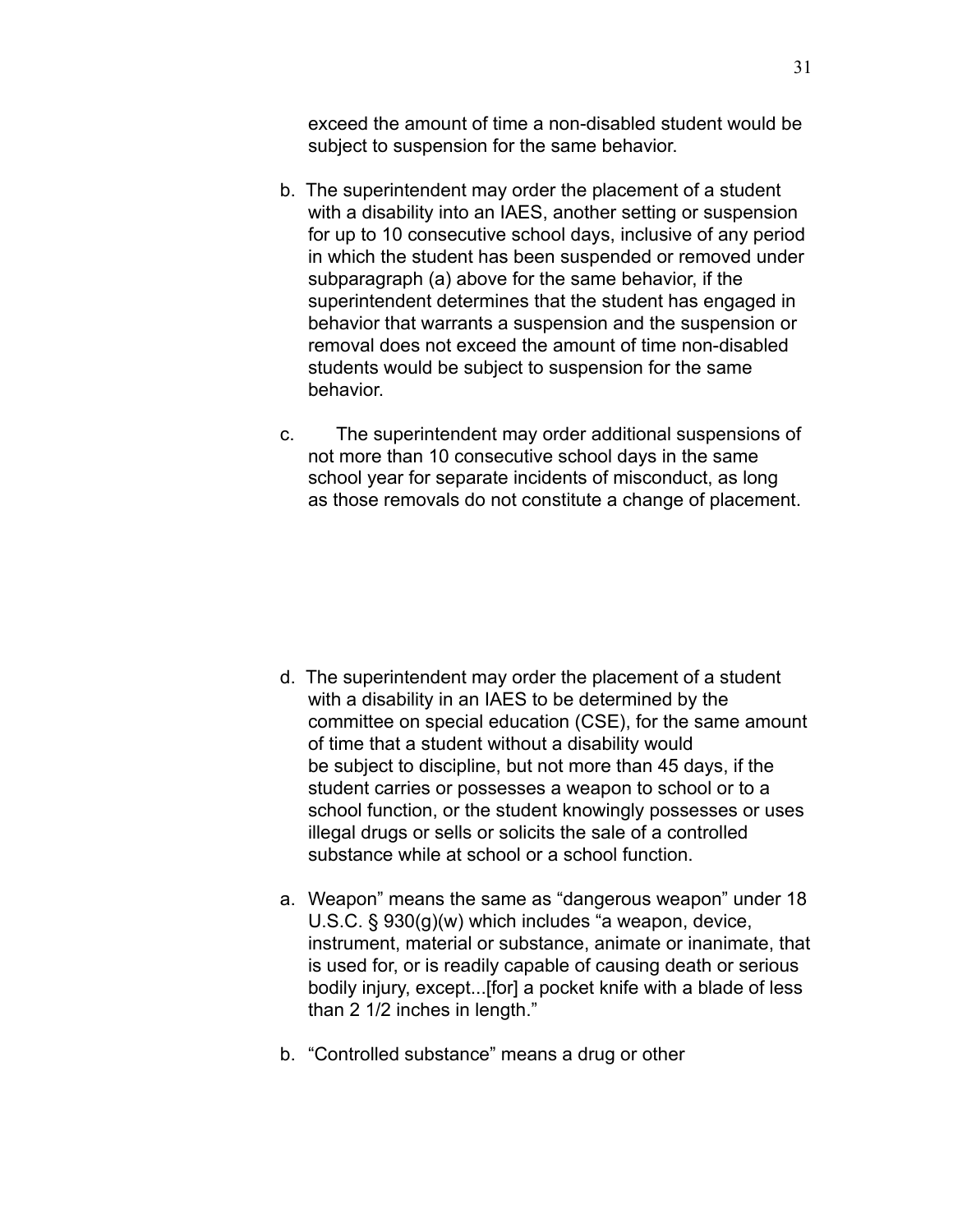substance identified in certain provisions of the federal Controlled Substances Act specified in both federal and state law and regulations applicable to this policy.

- 3) "Illegal drugs," means a controlled substance except for those legally possessed or used under the supervision of a licensed health-care professional or that is legally possessed or used under any other authority under the Controlled Substances Act or any other federal law.
- 3. Subject to specified conditions required by both federal state law and regulations, an impartial hearing officer may order the placement of a student with a disability in an IAES setting for up to 45 days at a time, if maintaining the student in his or her current educational placement poses a risk of harm to the student or others.

## **B. Change of Placement Rule**

- 1. A disciplinary change in placement means a suspension or removal from a student's current educational placement that is either:
	- a. for more than 10 consecutive school days; or
	- b. for a period of 10 consecutive school days or less if the student is subjected to a series of suspensions or removals that constitute a pattern because they cumulate to more than 10 school days in a school year and because of such factors as the length of each suspension or removal, the total amount of time the student is removed and the proximity of the suspensions or removals to one another.
- 2. School personnel may not suspend or remove a student with disabilities if imposition of the suspension or removal would result in a disciplinary change in placement based on a pattern of suspension or removal.

However, the District may impose a suspension or removal, which would otherwise result in a disciplinary change in placement, based on a pattern of suspensions or removals if the CSE has determined that the behavior was not a manifestation of the student's disability, or the student is placed in an IAES for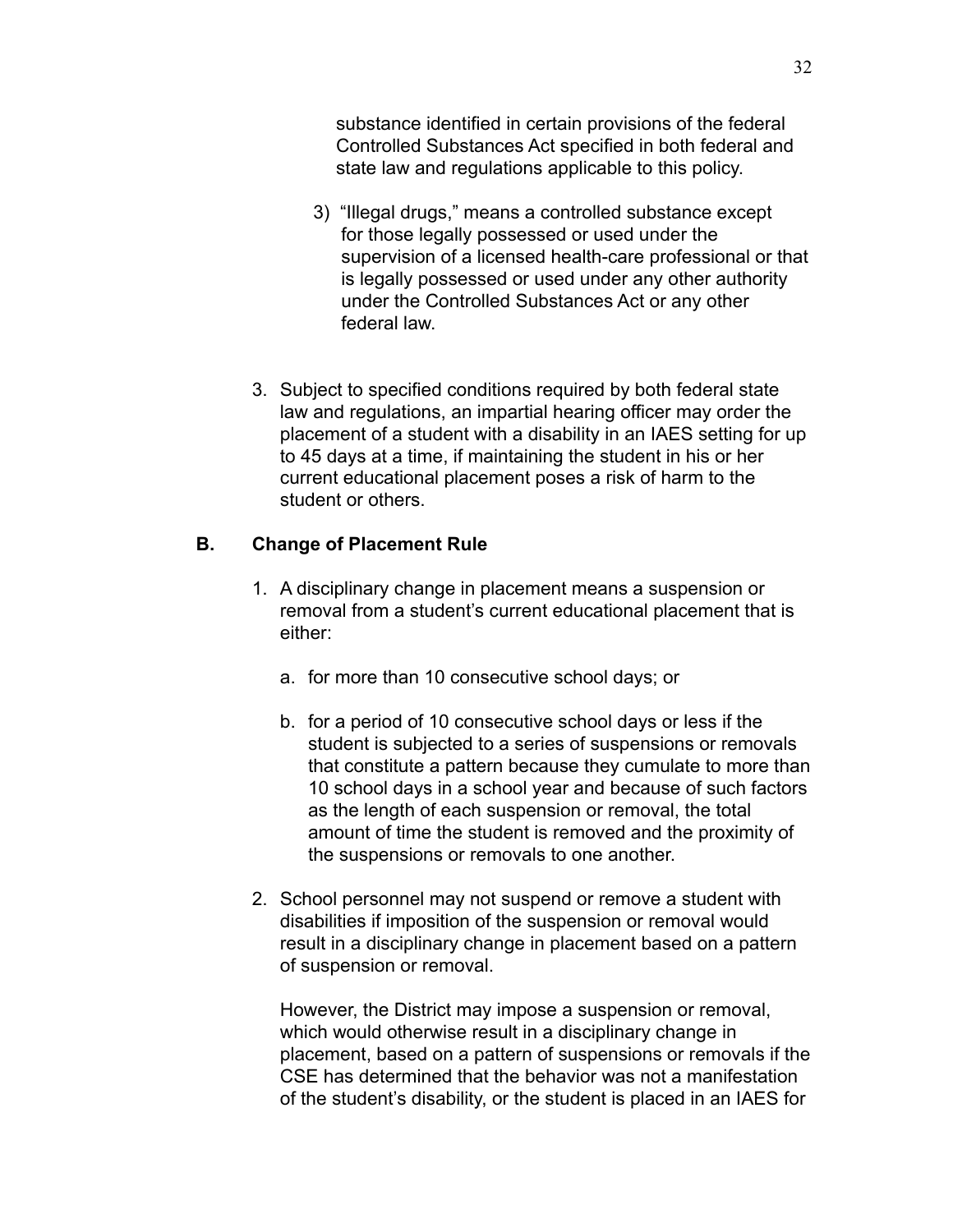behavior involving weapons, illegal drugs or controlled substances.

### **C. Special Rules Regarding the Suspension or Removal of Students with Disabilities**

- 1. The District's Committee on Special Education shall:
	- a. Conduct functional behavioral assessments to determine why a student engages in a particular behavior, and develop or review behavioral intervention plans whenever the District is first suspending or removing a student with a disability for more than 10 school days in a school year or imposing a suspension or removal that constitutes a disciplinary change in placement, including a change in placement to an IAES for misconduct involving weapons, illegal drugs or controlled substances.

If subsequently, a student with a disability who has a behavioral intervention plan and who has been suspended or removed from his or her current educational placement for more than 10 school days in a school year is subjected to a suspension or removal that does not constitute a disciplinary change in placement, the members of the CSE shall review the behavioral intervention plan and its implementation to determine if modifications are necessary.

If one or more members of the CSE believe that modifications are needed, the school District shall convene a meeting of the CSE to modify such plan and its implementation, to the extent the committee determines necessary.

b. Conduct a manifestation determination review of the relationship between the student's disability and the behavior subject to disciplinary action whenever a decision is made to place a student in an IAES either for misconduct involving weapons, illegal drugs or controlled substances or because maintaining the student in his current educational setting poses a risk of harm to the student or others; or a decision is made to impose a suspension that constitutes a disciplinary change in placement.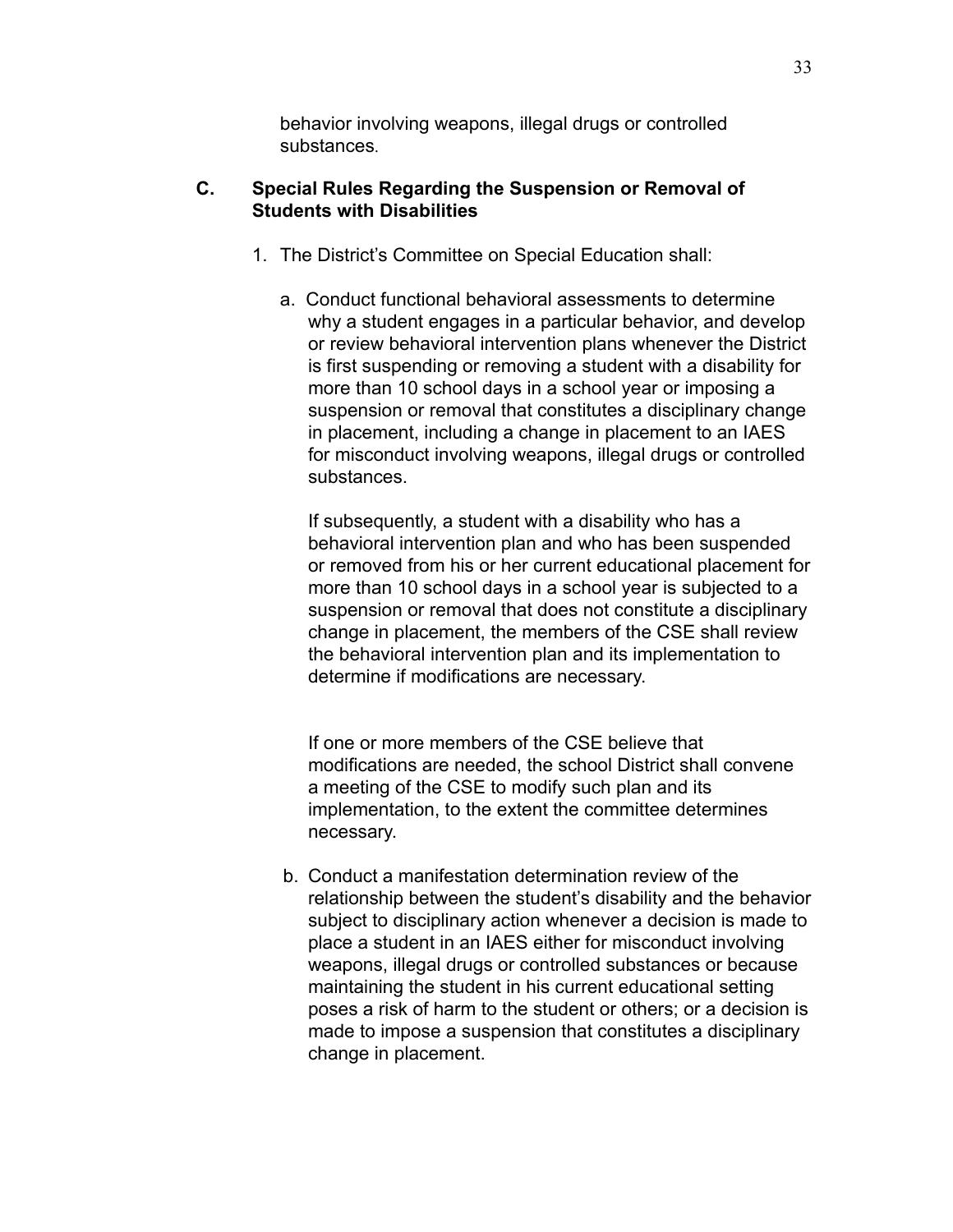- 2. The parents of a student who is facing disciplinary action, but who has not been determined to be eligible for services under IDEA and Article 89 at the time of misconduct, shall have the right to invoke applicable procedural safeguards set forth in federal and state law and regulations if, in accordance with federal and state statutory and regulatory criteria, the school District is deemed to have had knowledge that their child was a student with a disability before the behavior precipitating disciplinary action occurred. If the District is deemed to have had such knowledge, the student will be considered a student presumed to have a disability for discipline purposes.
	- a. The superintendent, building principal or other school official imposing a suspension or removal shall be responsible for determining whether the student is a student presumed to have a disability.
	- b. A student will not be considered a student presumed to have a disability for discipline purposes if, upon receipt of information supporting a claim that the District had knowledge the student was a student with a disability, the District either:
		- 1) conducted an individual evaluation and determined that

the student is not a student with a disability, or

2) determined that an evaluation was not necessary and provided notice to the parents of such determination, in the manner required by applicable law and regulations.

If there is no basis for knowledge that the student is a student with a disability prior to taking disciplinary measures against the student, the student may be subjected to the same disciplinary measures as any other non-disabled student who engaged in comparable behaviors. However, if a request for an individual evaluation is made while such non-disabled student is subjected to a disciplinary removal, an expedited evaluation shall be conducted and completed in the manner prescribed by applicable federal and state law and regulations. Until the expedited evaluation is completed, the non-disabled student who is not a student presumed to have a disability for discipline purposes shall remain in the educational placement determined by the District, which can include suspension.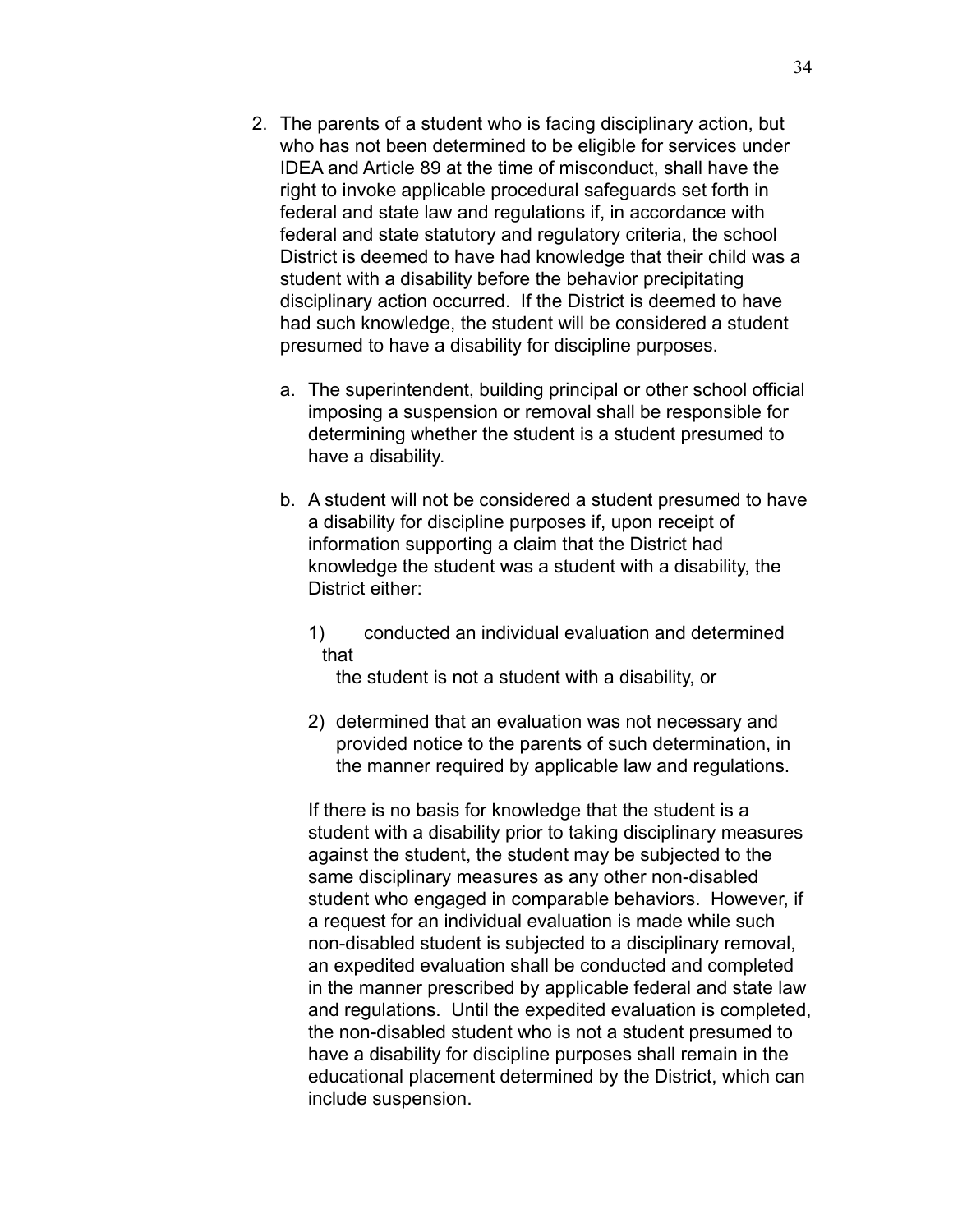3. The District shall provide parents with notice of disciplinary removal no later than the date on which a decision is made to change the placement of a student with a disability to an IAES for either misconduct involving weapons, illegal drugs or controlled substances or because maintaining the student in his/her current educational setting poses a risk of harm to the student or others; or a decision is made to impose a suspension or removal that constitutes a disciplinary change in placement.

The procedural safeguards notice prescribed by the Commissioner shall accompany the notice of disciplinary removal.

- 4. The parents of a student with disabilities subject to a suspension of five consecutive school days or less shall be provided with the same opportunity for an informal conference available to parents of non-disabled students under the Education Law.
- 5. Superintendent hearings on disciplinary charges against students with disabilities subject to a suspension of more than five school days shall be bifurcated into a guilt phase and a penalty phase in accordance with the procedures set forth in the Commissioner's regulations incorporated into this code.
- 6. The removal of a student with disabilities other than a suspension or placement in an IAES shall be conducted in accordance with the due process procedures applicable to such removals of non-disabled students, except that school personnel may not impose such removal for more than 10 consecutive days or for a period that would result in a disciplinary change in placement, unless the CSE has determined that the behavior is not a manifestation of the student's disability.
- 7. During any period of suspension or removal, including placement in an IAES, students with disabilities shall be provided services as required by the Commissioner's regulations incorporated into this code.

### **D. Expedited Due Process Hearings**

1. An expedited due process hearing shall be conducted in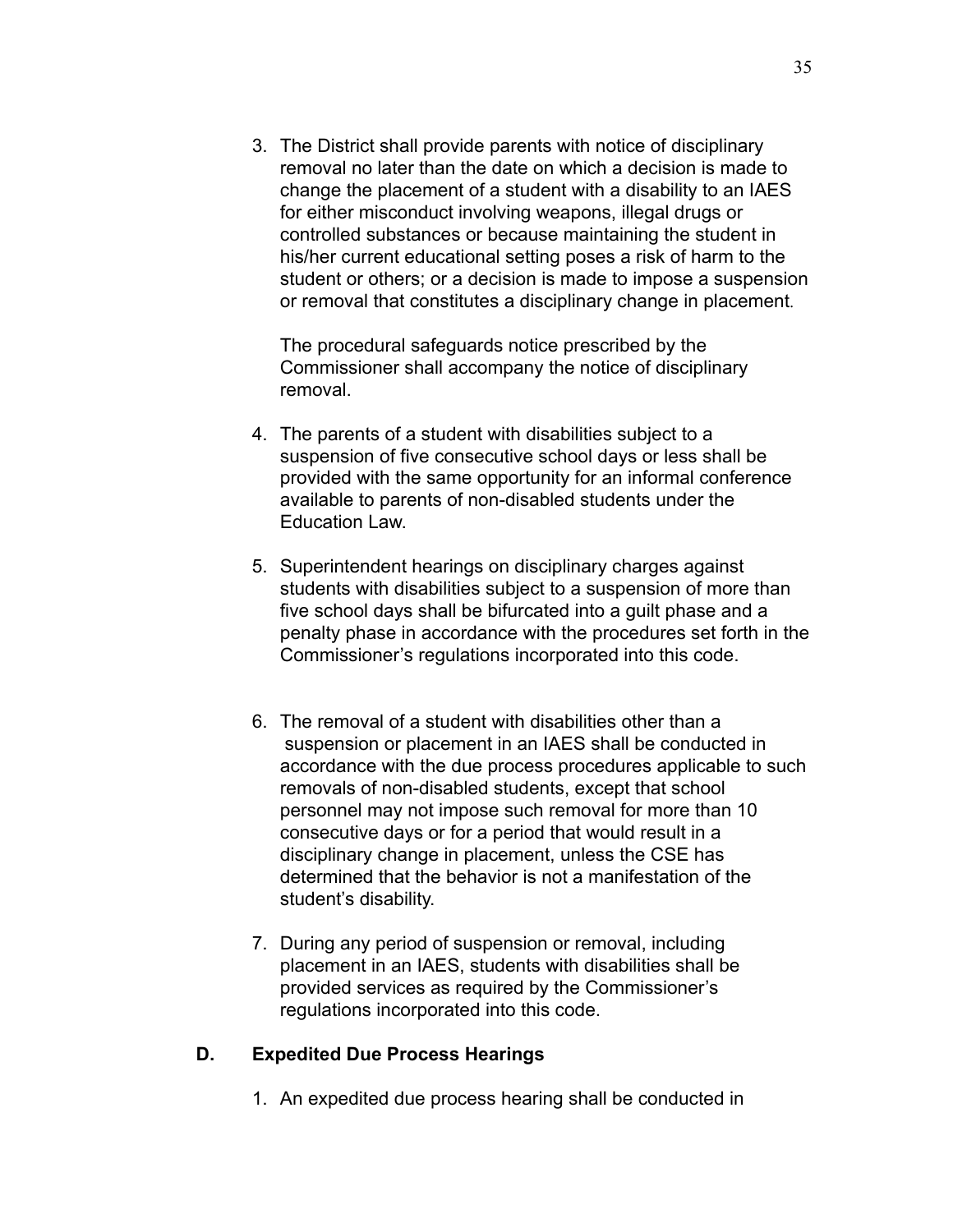the manner specified by the Commissioner's regulations incorporated into this code, if:

- a. The District requests such a hearing to obtain an order of an impartial hearing officer placing a student with a disability in an IAES where school personnel maintain that it is dangerous for the student to be in his or her current educational placement, or during the pendency of due process hearings where school personnel maintain that it is dangerous for the student to be in his or her current educational placement during such proceedings.
- b. The parent requests such a hearing from a determination that the student's behavior was not a manifestation of the student's disability, or relating to any decision regarding placement, including but not limited to any decision to place the student in an IAES.

- 1) During the pendency of an expedited due process hearing or appeal regarding the placement of a student in an IAES for behavior involving weapons, illegal drugs or controlled substances, or on grounds of dangerousness, or regarding a determination that the behavior is not a manifestation of the student's disability for a student who has been placed in an IAES, the student shall remain in the IAES pending the decision of the impartial hearing officer or until expiration of the IAES placement, whichever occurs first, unless the parents and the District agree otherwise.
- 2) If school personnel propose to change the student's placement after expiration of an IAES placement, during the pendency of any proceeding to challenge the proposed change in placement, the student shall remain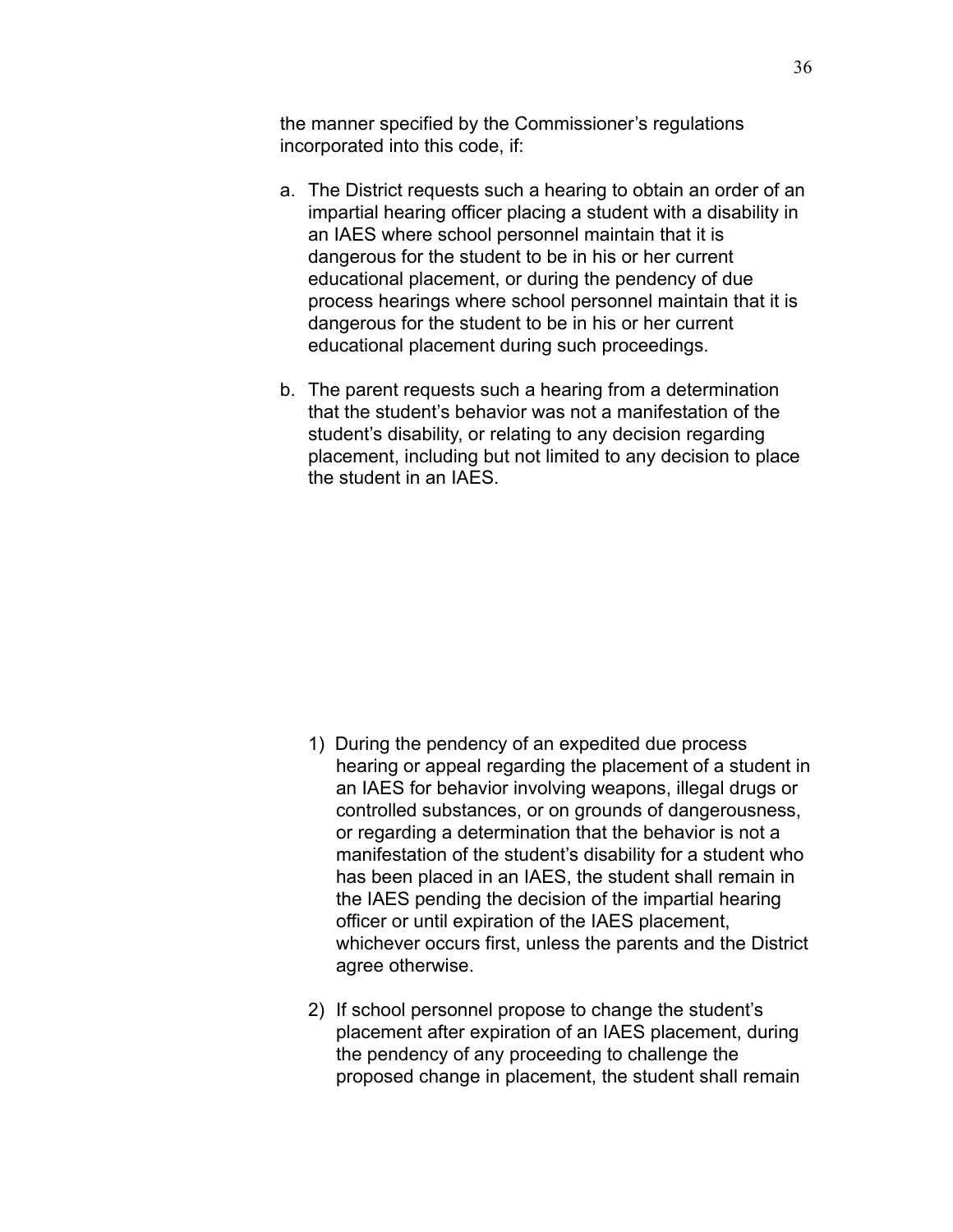in the placement prior to removal to the IAES, except where the student is again placed in an IAES.

2. An expedited due process hearing shall be completed within 15 business days of receipt of the request for a hearing. Although the impartial hearing officer may grant specific extensions of such time period, he or she must mail a written decision to the District and the parents within five business days after the last hearing date, and in no event later than 45 calendar days after receipt of the request for a hearing, without exceptions or extensions.

### **E. Referral to law enforcement and judicial authorities**

In accordance with the provisions of IDEA and its implementing regulations:

- 1. The District may report a crime committed by a child with a disability to appropriate authorities, and such action will not constitute a change of the student's placement.
- 2. The superintendent shall ensure that copies of the special education and disciplinary records of a student with disabilities are transmitted for consideration to the appropriate authorities to whom a crime is reported.

# **XII. Corporal Punishment**

Corporal punishment is any act of physical force upon a student for the purpose of punishing that student. Corporal punishment of any student by any District employee is strictly forbidden.

However, in situations where alternative procedures and methods that do not involve the use of physical force cannot reasonably be used, reasonable physical force may be used to:

- A. Protect oneself, another student, teacher or any person from physical injury.
- B. Protect the property of the school or others.
- C. Restrain or remove a student whose behavior interferes with the orderly exercise and performance of school District functions, powers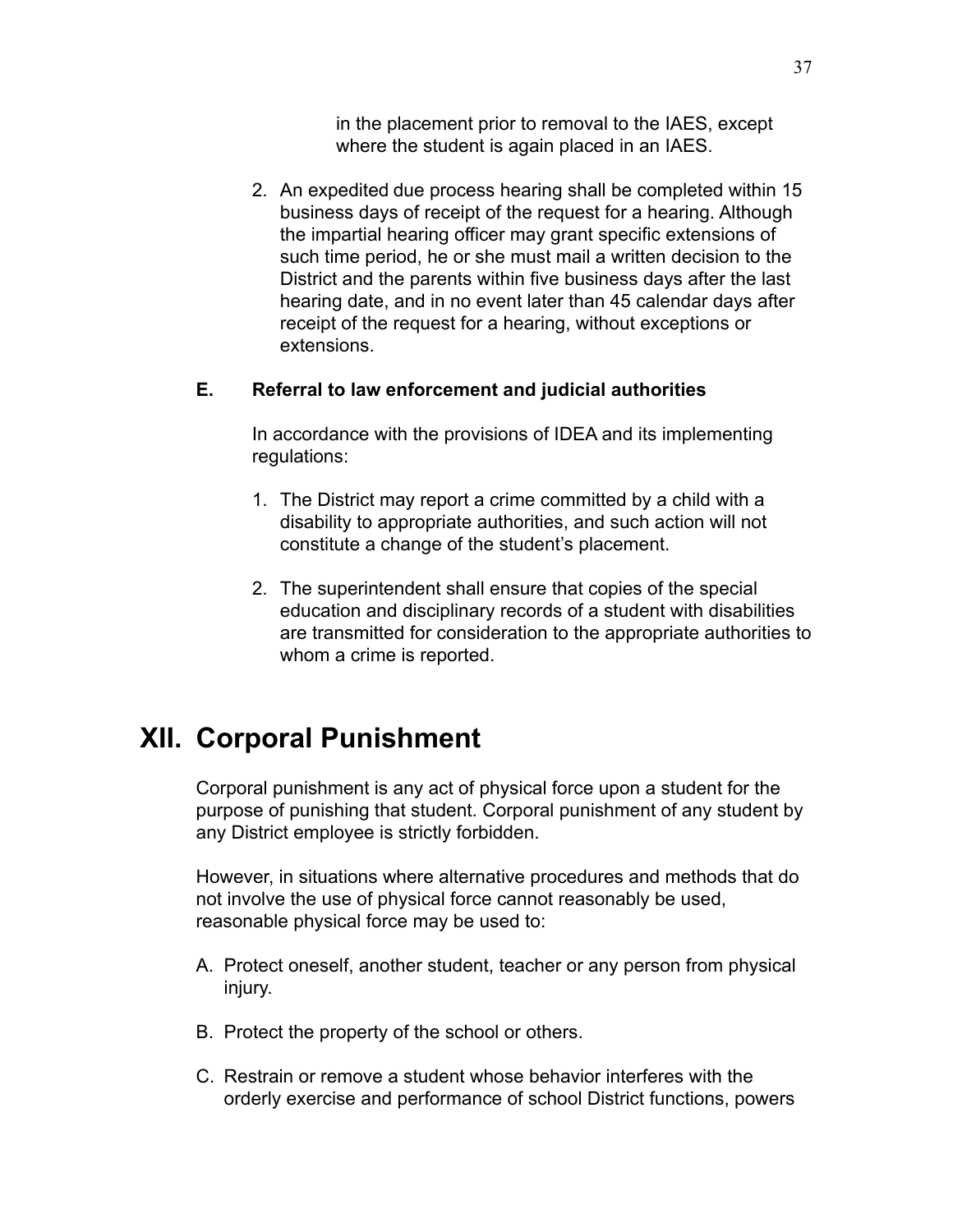and duties, if that student has refused to refrain from further disruptive acts. The District will file all complaints about the use of corporal punishment with the Commissioner of Education in accordance with Commissioner's regulations.

## **XIII. Student Searches and Interrogations**

*.*

The Board of Education is committed to ensuring an atmosphere on school property and at school functions that is safe and orderly. To achieve this kind of environment, any school official authorized to impose a disciplinary penalty on a student may question a student about an alleged violation of law or the District Code of Conduct. Students are not entitled to any sort of "Miranda" type warning before being questioned by school officials, nor are school officials required to contact a student's parent before questioning the student. However, school officials will tell all students why they are being questioned.

In addition, the Board authorizes the superintendent, building principals, the school nurse and District security officials to conduct searches of students and their belongings if the authorized school official has reasonable suspicion to believe that the search will result in evidence that the student violated the law or the District Code of Conduct.

An authorized school official may conduct a search of a student's belongings that is minimally intrusive, such as touching the outside of a book bag, without reasonable suspicion, so long as the school official has a legitimate reason for the very limited search.

An authorized school official may search a student or the student belongings based upon information received from a reliable informant. Individuals, other than the District employees, will be considered reliable informants if they have previously supplied information that was accurate and verified, or they make an admission against their own interest, or they provide the same information that is received independently from other sources, or they appear to be credible and the information they are communicating relates to an immediate threat to safety. District employees will be considered reliable informants unless they are known to have previously supplied information that they knew was not accurate. Before searching a student or the student's belongings, the authorized school official should attempt to get the student to admit that he or she possesses physical evidence that they violated the law or the District code, or get the student to voluntarily consent to the search. Searches will be limited to the extent necessary to locate the evidence sought. Whenever practicable, searches will be conducted in the privacy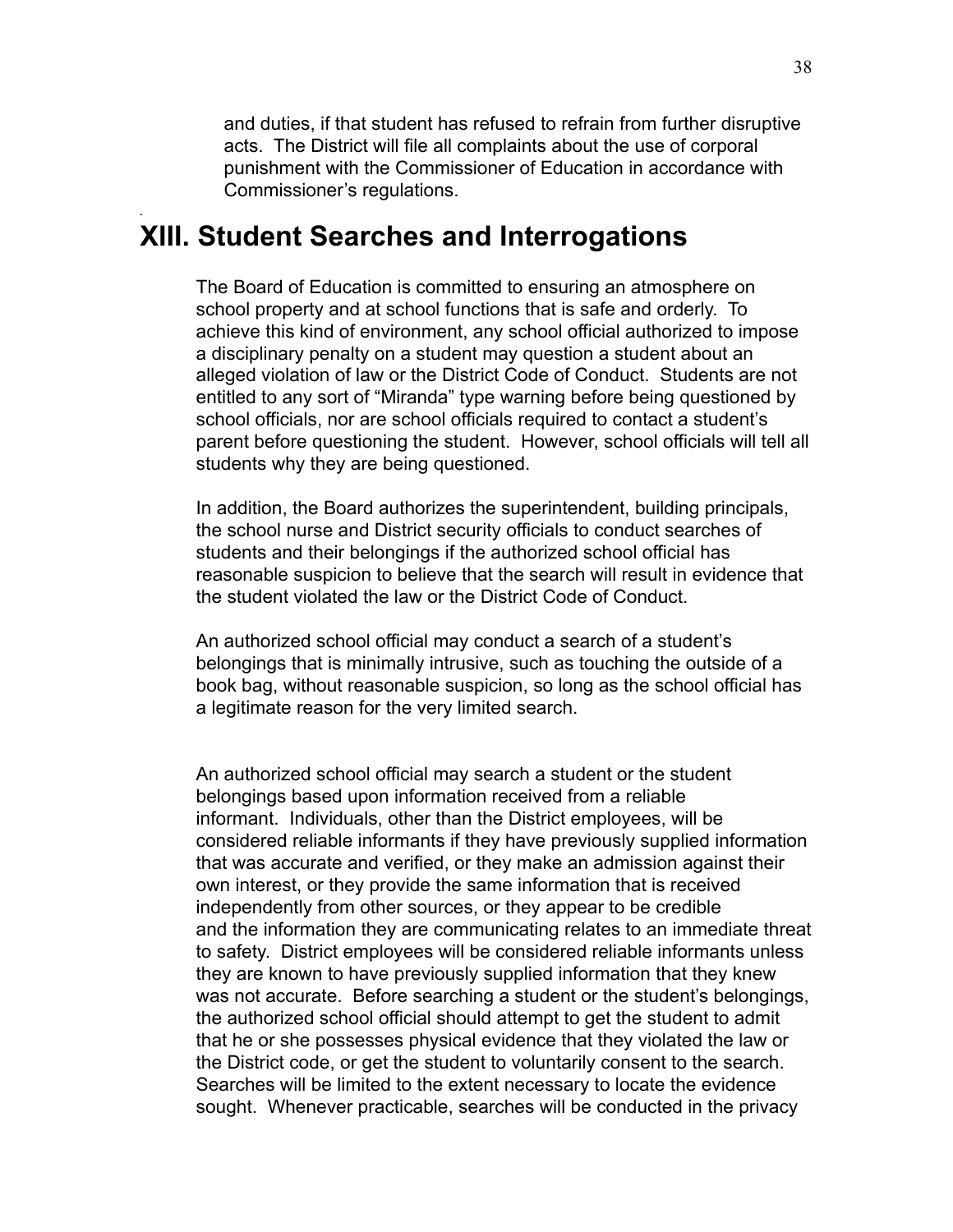of administrative offices and students will be present when their possessions are being searched.

## A. **Student Lockers, Desks and other School Storage Places**

The rules in this Code of Conduct regarding searches of students and their belongings do not apply to student lockers, desks and other school storage places. Students have no reasonable expectation of privacy with respect to these places and school officials retain complete control over them. This means that student lockers, desks and other school storage places may be subject to search at any time by school officials, without prior notice to students and without their consent.

## **B. Strip Searches**

A strip search is a search that requires a student to remove any or all of his or her clothing, other than an outer coat or jacket. If an authorized school official believes it is necessary to conduct a strip search of a student, the school official may do so only if the search is authorized in advance by the superintendent or the school attorney. The only exception to this rule requiring advanced authorization is when the school official believes there is an emergency situation that could threaten the safety of the student or others. Strip searches may only be conducted by an authorized school official of the same sex as the student being searched and in the presence of another District professional employee who is also of the same sex as the student. In every case, the school official conducting a strip search must have probable cause – not simply reasonable cause – to believe the student is concealing evidence of a violation of law or the District code. In addition, before conducting a strip search, the school official must consider the nature of the alleged violation, the student's age, the student's record and the need for such a search. School officials will attempt to notify the student's parent by telephone before conducting a strip search, or in writing after the fact if the parent could not be reached by telephone.

## **C. Documentation of Searches**

The authorized school official conducting the search shall be responsible for promptly recording the following information about each search:

1. Name, age and grade of student searched.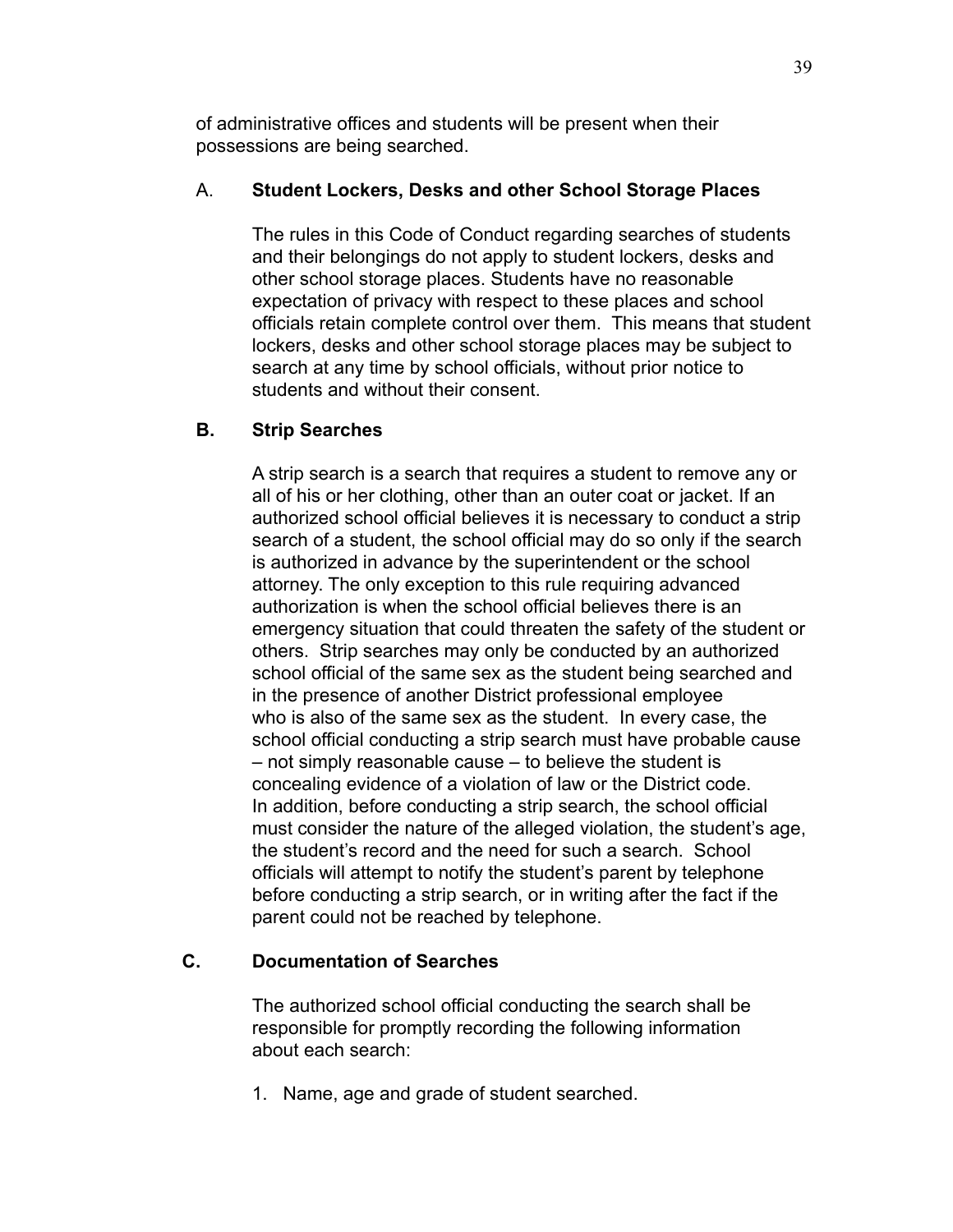- 2. Reasons for the search.
- 3. Name of any informant(s).
- 4. Purpose of search (that is, what item(s) were being sought).
- 5. Type and scope of search.
- 6. Person conducting search and his or her title and position.
- 7. Witnesses, if any, to the search.
- 8. Time and location of search.
- 9. Results of search (that is, what items(s) were found).
- 10. Disposition of items found.
- 11. Time, manner and results of parental notification.

The building principal or the principal's designee shall be responsible for the custody, control and disposition of any illegal or dangerous item taken from a student. The principal or his or her designee shall clearly label each item taken from the student and retain control of the item(s), until the item is turned over to the police. The principal or his or her designee shall be responsible for personally delivering dangerous or illegal items to police authorities.

## **D. Police Involvement in Searches and Interrogations of Students**

District officials are committed to cooperating with police officials and other law enforcement authorities to maintain a safe school environment. Police officials, however, have limited authority to interview or search students in schools or at school functions, or to use school facilities in connection with police work. Police officials may enter school property or a school function to question or search a student or to conduct a formal investigation involving students only if they have:

- 1. A search or an arrest warrant; or
- 2. Probable cause to believe a crime has been committed on school property or at a school function; or
- 3. Been invited by school officials.

Before police officials are permitted to question or search any student, the building principal or his or her designee shall first try to notify the student's parent to give the parent the opportunity to be present during the police questioning or search. If the student's parent cannot be contacted prior to the police questioning or search, the questioning or search shall not be conducted. The principal or designee will also be present during any police questioning or search of a student on school property or at a school function.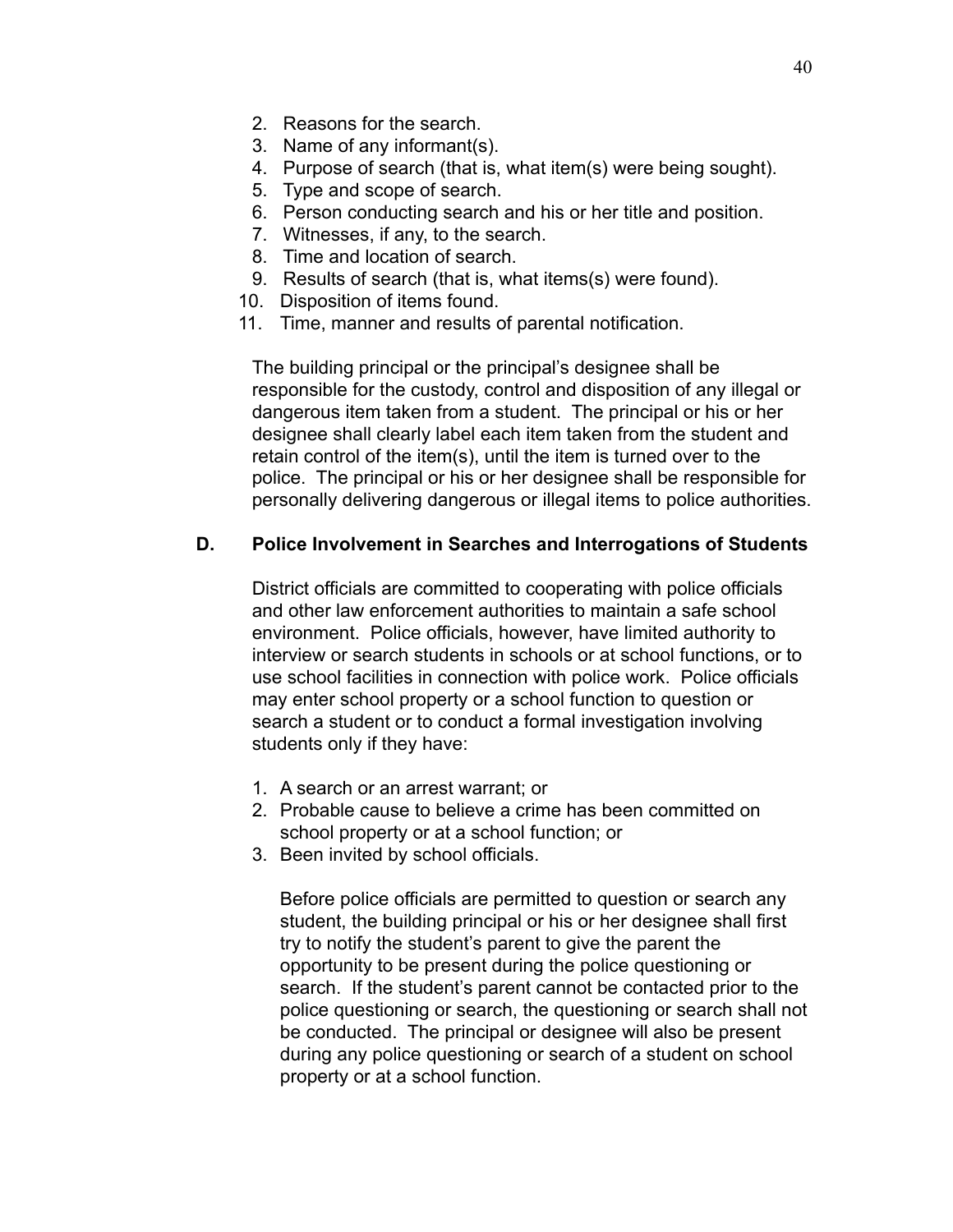Students who are questioned by police officials on school property or at a school function will be afforded the same rights they have outside the school. This means:

- a. They must be informed of their legal rights.
- b. They may remain silent if they so desire.
- c. They may request the presence of an attorney.

#### **E. Child Protective Services Investigations**

*.*

Consistent with the District's commitment to keep students safe from harm and the obligation of school officials to report to child protective services when they have reasonable cause to suspect that a student has been abused or maltreated, the District will cooperate with local child protective services workers who wish to conduct interviews of students on school property relating to allegations of suspected child abuse, and/or neglect, or custody investigations.

All requests by child protective services to interview a student on school property shall be made directly to the building principal or his or her designee. The principal or his or her designee shall set the time and place of the interview. The principal or designee shall decide if it is necessary and appropriate for a school official to be present during the interview, depending on the age of the student being interviewed and the nature of the allegations. If the nature of the allegations is such that it may be necessary for the student to remove any of his or her clothing in order for the child protective services worker to verify the allegations, the school nurse or other District medical personnel must be present during that portion of the interview.

No student may be required to remove his or her clothing in front of a child protective services worker or school District official of the opposite sex.

A child protective services worker may not remove a student from school property without a court order, unless the worker reasonably believes that the student would be subject to danger of abuse if not he or she were not removed from school before a court order can reasonably be obtained. If the worker believes the student would be subject to danger of abuse, the worker may remove the student without a court order and without the parent's consent.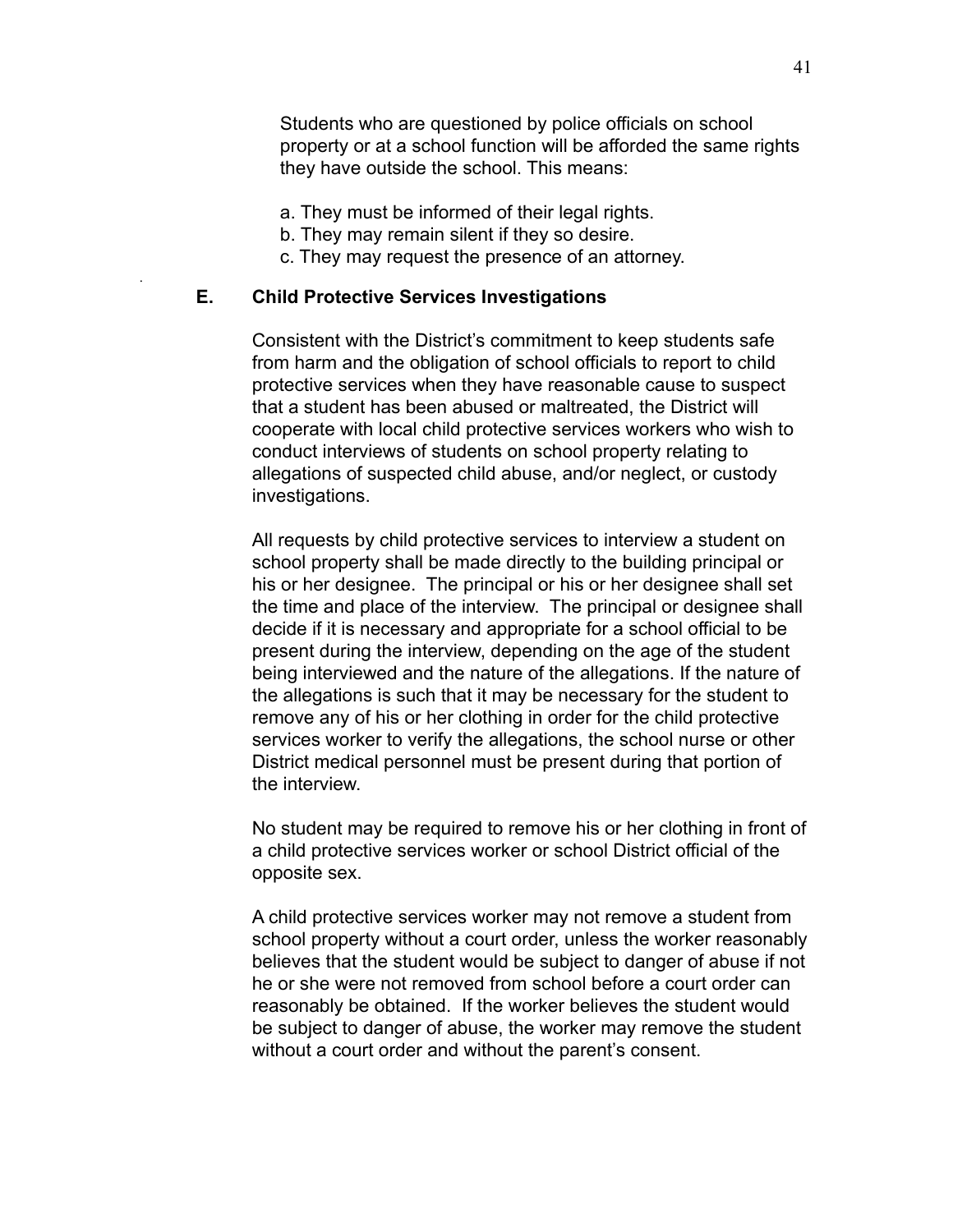# **XIV. Visitors to the Schools**

The Board encourages parents and other District citizens to visit the District's schools and classrooms to observe the work of students, teachers and other staff. Since schools are a place of work and learning, however, certain limits must be set for such visits. The building principal or his or her designee is responsible for all persons in the building and on the grounds. For these reasons, the following rules apply to visitors to the schools:

- A. Anyone who is not a regular staff member or student of the school will be considered a visitor.
- B. All visitors to the school must report to the office of the principal upon arrival at the school. There they will be required to sign the visitor's register and will be issued a visitor's identification badge, which must be worn at all times while in the school or on school grounds. The visitor must return the identification badge to the principal's office before leaving the building.
- C. Visitors attending school functions that are open to the public, such as parent-teacher organization meetings or public gatherings are not required to register.
- D. Parents or citizens who wish to observe a classroom while school is in session are required to arrange such visits in advance with the classroom teacher(s), so that class disruption is kept to a minimum.
- E. Teachers are expected not to take class time to discuss individual matters with visitors.
- F. Any unauthorized person on school property will be reported to the principal or his or her designee. Unauthorized persons will be asked to leave. The police may be called if the situation warrants.
- G. All visitors are expected to abide by the rules for public conduct on school property contained in this Code of **Conduct**

Due to the COVID 19 Pandemic, visitors to the building will be those essential to the function of the building only.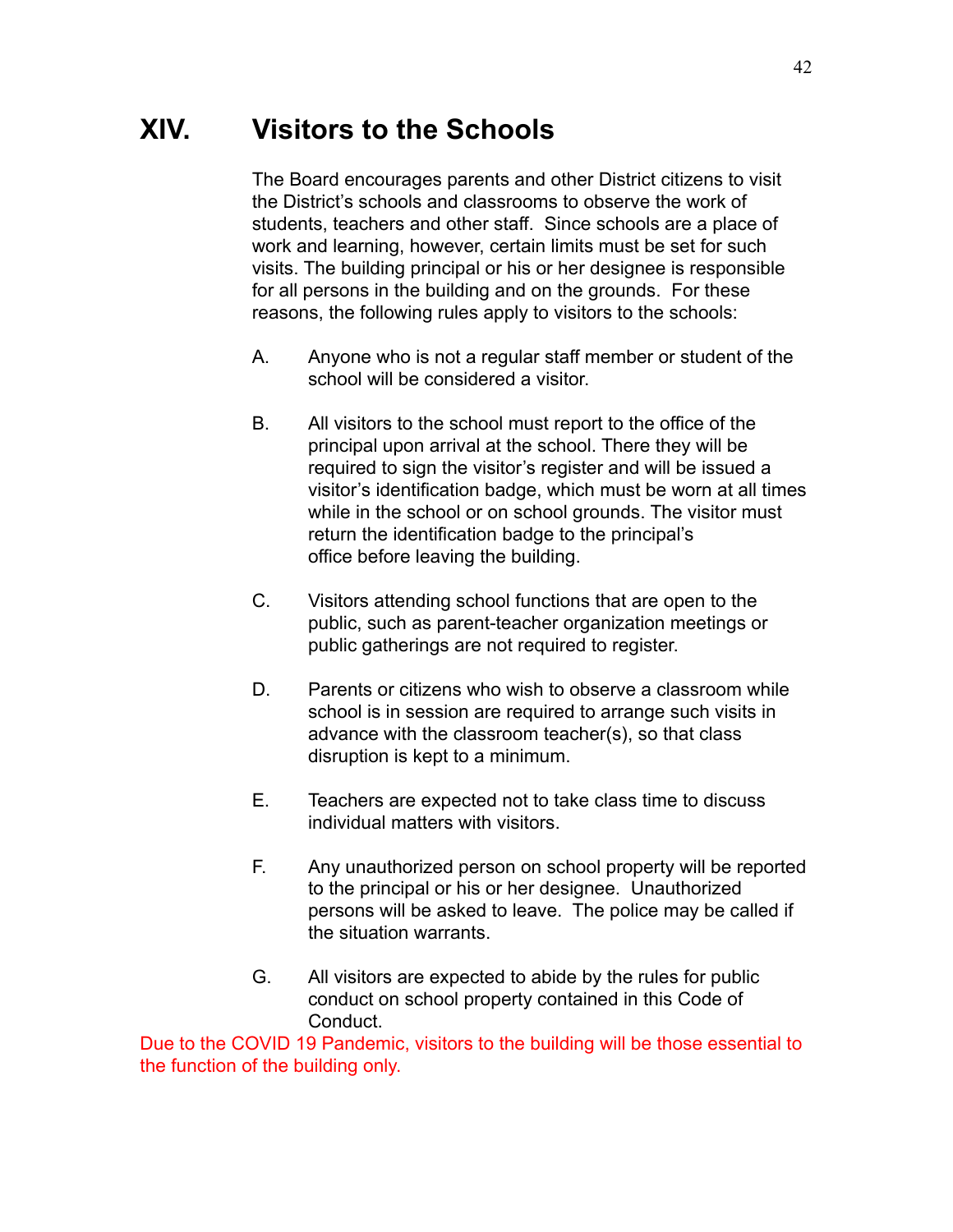When a parent or guardian is picking up a student during the school day, they will be required to wear proper face coverings when entering the building and will adhere to social distancing guidelines. They will be asked to enter the attendance vestibul to show their identification and then wait in the main entranceway for their child. No student visitors from other schools will be allowed.

# **XV. Public Conduct on School Property**

The District is committed to providing an orderly, respectful environment that is conducive to learning. To create and maintain this kind of an environment, it is necessary to regulate public conduct on school property and at school functions. For purposes of this section of the code, "public" shall mean all persons when on school property or attending a school function including students, teachers and District personnel. The restrictions on public conduct on school property and at school functions contained in this code are not intended to limit freedom of speech or peaceful assembly. The District recognizes that free inquiry and free expression are indispensable to the objectives of the District. The purpose of this code is to maintain public order and prevent abuse of the rights of others. All persons on school property or attending a school function shall conduct themselves in a respectful and orderly manner. In addition, all persons on school property or attending a school function are expected to be properly attired for the purpose they are on school property.

## **A. Prohibited Conduct**

No person, either alone or with others, shall:

- 1. Intentionally injure any person or threaten to do so.
- 2. Intentionally damage or destroy school District property or the personal property of a teacher, administrator, other District employee or any person lawfully on school property, including graffiti or arson.

3. Disrupt the orderly conduct of classes, school programs or other

school activities.

4. Distribute or wear materials on school grounds or at school functions that are obscene, advocate illegal action, appear libelous, obstruct the rights of others, or are disruptive to the school program.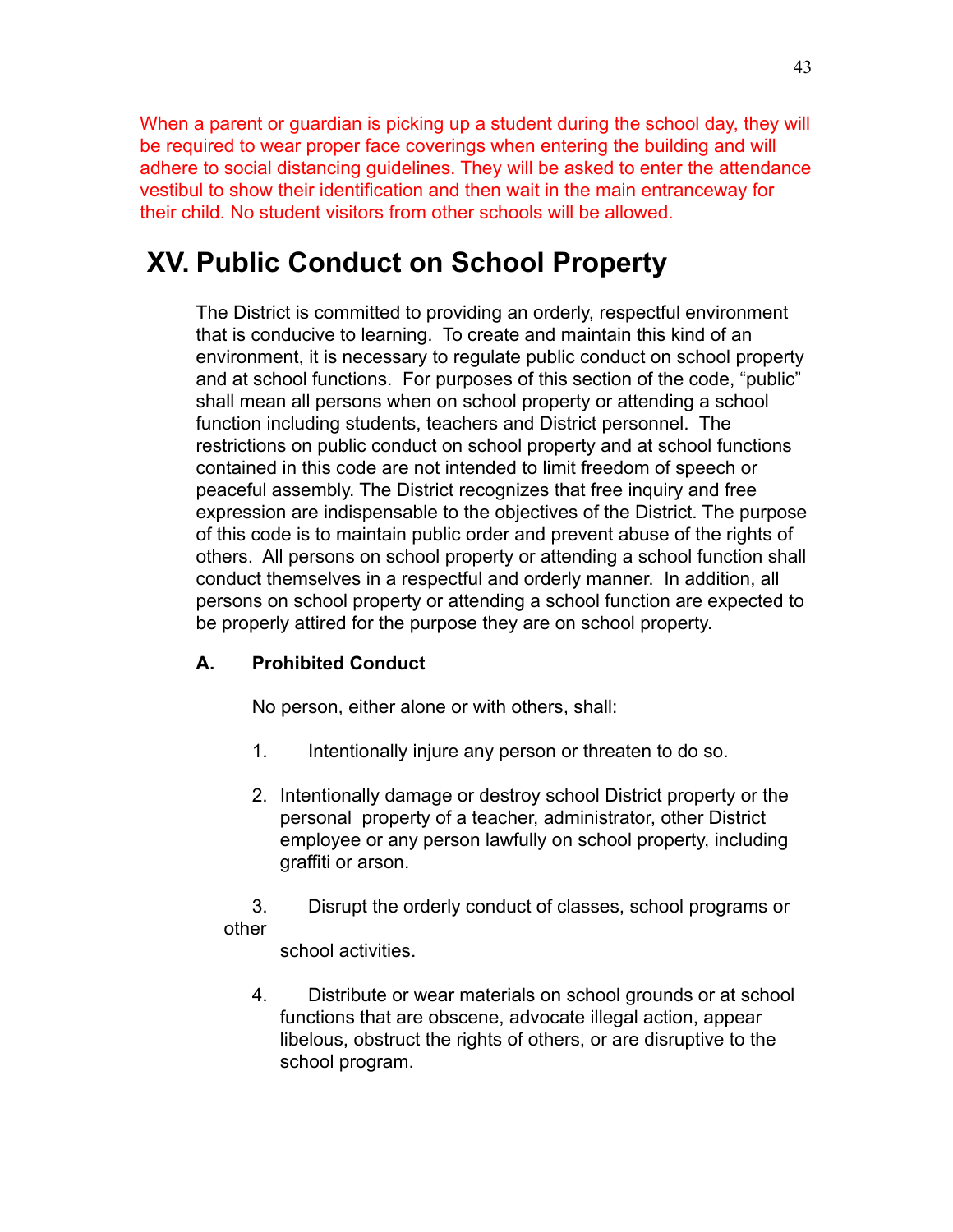- 5. Intimidate, harass or discriminate against any person on the basis of race, color, creed, national origin, religion, age, gender, sexual orientation or disability.
- 6. Enter any portion of the school premises without authorization or remain in any building or facility after it is normally closed.
- 7. Obstruct the free movement of any person in any place to which this code applies.
- 8. Violate the traffic laws, parking regulations or other restrictions on vehicles;
- 9. Possess, consume, sell, distribute or exchange alcoholic beverages, controlled substances, or be under the influence of either on school property or at a school function.
- 10. Possess or use weapons in or on school property or at a school function, except in the case of law enforcement officers or except as specifically authorized by the school District.
- 9. Loiter on or about school property.
- 10. Gamble on school property or at school functions.
- 13. Refuse to comply with any reasonable order of identifiable school District officials performing their duties.
- 14. Willfully incite others to commit any of the acts prohibited by this code.
- 15. Violate any federal or state statute, local ordinance or board policy while on school property or while at a school function.

### B. **Penalties**

Persons who violate this code shall be subject to the following penalties:

1. Visitors.

Their authorization, if any, to remain on school grounds or at the school function shall be withdrawn and they shall be directed to leave the premises. If they refuse to leave, they shall be subject to ejection.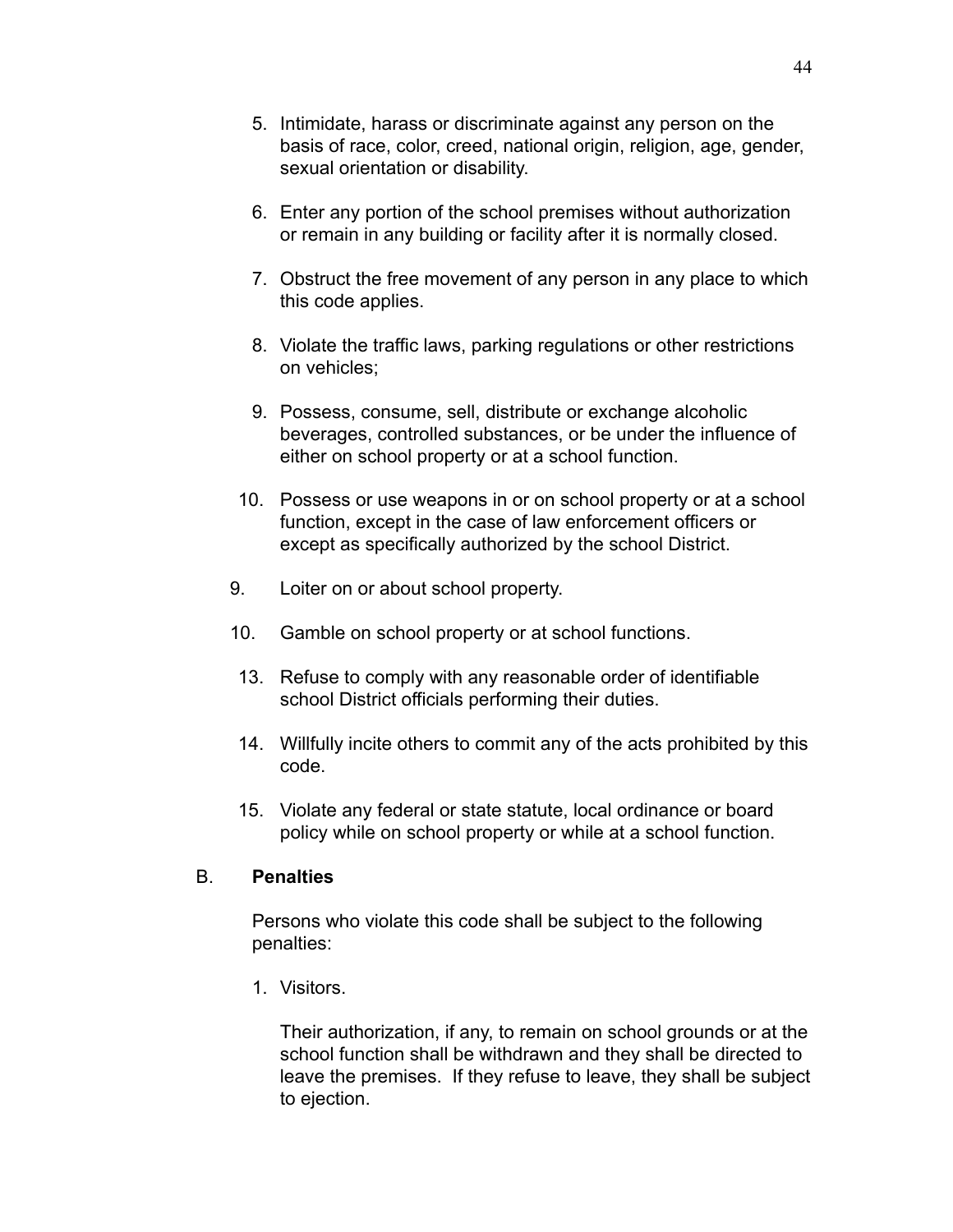- 2. Students. They shall be subject to disciplinary action as the facts may warrant, in accordance with the due process requirements.
- 3. Tenured faculty members. They shall be subject to disciplinary action as the facts may warrant in accordance with Education Law §3020-a or any other legal rights that they may have.
- 4. Staff members in the classified service of the civil service entitled to the protection of Civil Service Law §75. They shall be subject to immediate ejection and to disciplinary action as the facts may warrant in accordance with Civil Service Law §75 or any other legal rights that they may have.
- 5. Staff members other than those described in subdivisions 4 and 5. They shall be subject to warning, reprimand, suspension or dismissal as the facts may warrant in accordance with any legal rights they may have.

## **C. Enforcement**

The building principal or his or her designee shall be responsible for enforcing the conduct required by this code. When the building principal or his or her designee sees an individual engaged in prohibited conduct, which in his or her judgment does not pose any immediate threat of injury to persons or property, the principal or his or her designee shall tell the individual that the conduct is prohibited and attempt to persuade the individual to stop.

The principal or his or her designee shall also warn the individual of the consequences for failing to stop. If the person refuses to stop engaging in the prohibited conduct, or if the person's conduct poses an immediate threat of injury to persons or property, the principal or his or her designee shall have the individual removed immediately from school property or the school function. If necessary, local law enforcement authorities will be contacted to assist in removing the person. The District shall initiate disciplinary action against any student or staff member, as appropriate, with the "Penalties" section above. In addition, the District reserves its right to pursue a civil or criminal legal action against any person violating the code.

# **V. Dissemination and Review**

**A. Dissemination of Code of Conduct**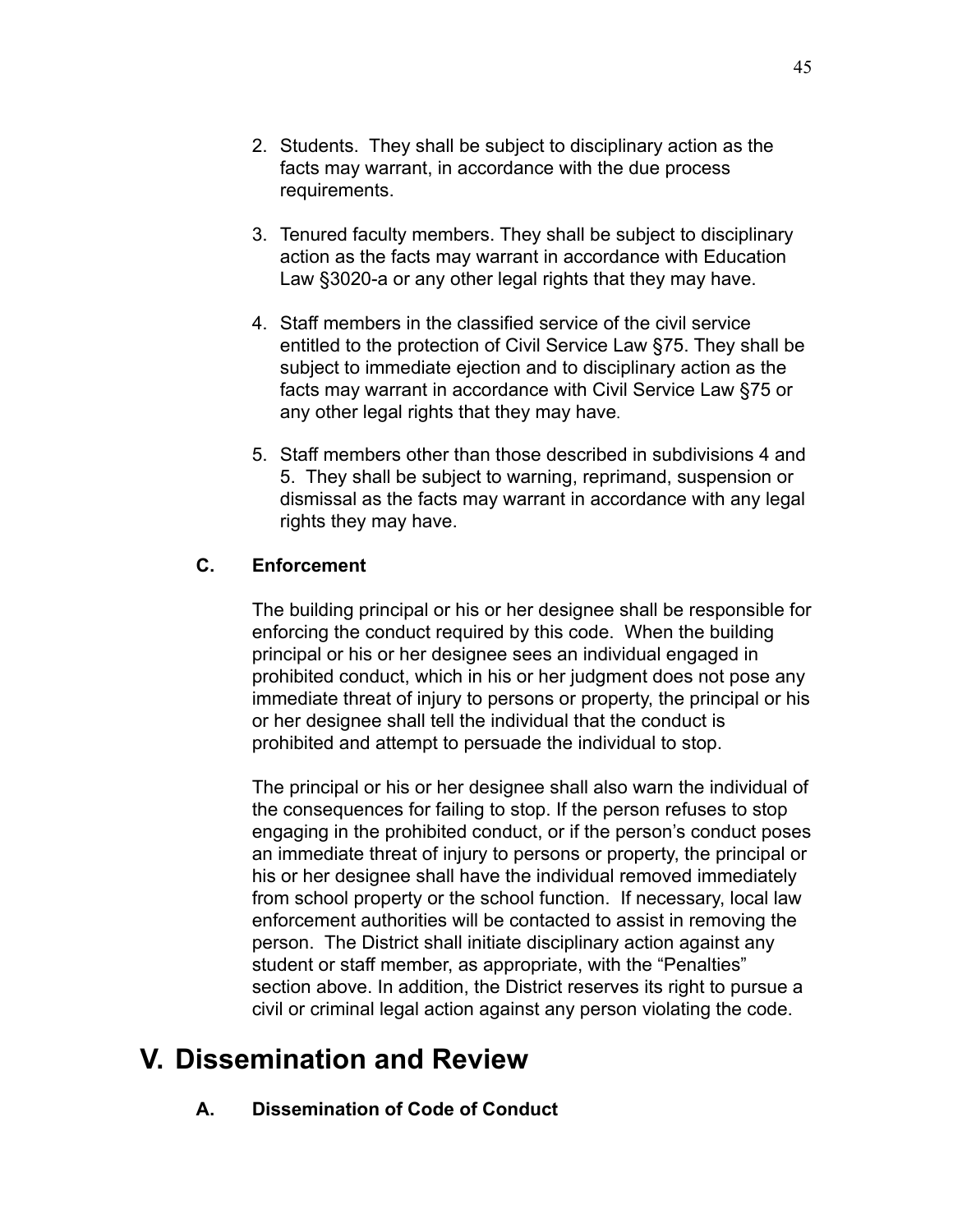The Board will work to ensure that the community is aware of this Code of Conduct by:

- 1. Providing copies of a summary of the code to all students at a general assembly held at the beginning of each school year.
- 2. Making copies of the code available to all parents at the beginning of the school year.
- 3. Mailing a summary of the Code of Conduct written in plain language to all parents of District students before the beginning of the school year and making this summary available later upon request.
- 4. Providing all current teachers and other staff members with a copy of the code and a copy of any amendments to the code as soon as practicable after adoption.

5. Providing all new employees with a copy of the current code of conduct when they are first hired.

6. Making copies of the code available for review by students, parents and other community members. The Board will sponsor an in-service education program for all District staff members to ensure the effective implementation of the Code of Conduct. The superintendent may solicit the recommendations of the District staff, particularly teachers and administrators, regarding in-service programs pertaining to the management and discipline of students.

The Board of Education will review this Code of Conduct every year and update it as necessary. In conducting the review, the Board will consider how effective the code's provisions have been and whether the code has been applied fairly and consistently.

The Board may appoint an advisory committee to assist in reviewing the code and the District's response to Code of Conduct violations. The committee will be made up of representatives of student, teacher, administrator, and parent organizations, school safety personnel and other school personnel. Before adopting any revisions to the code, the Board will hold at least one public hearing at which school